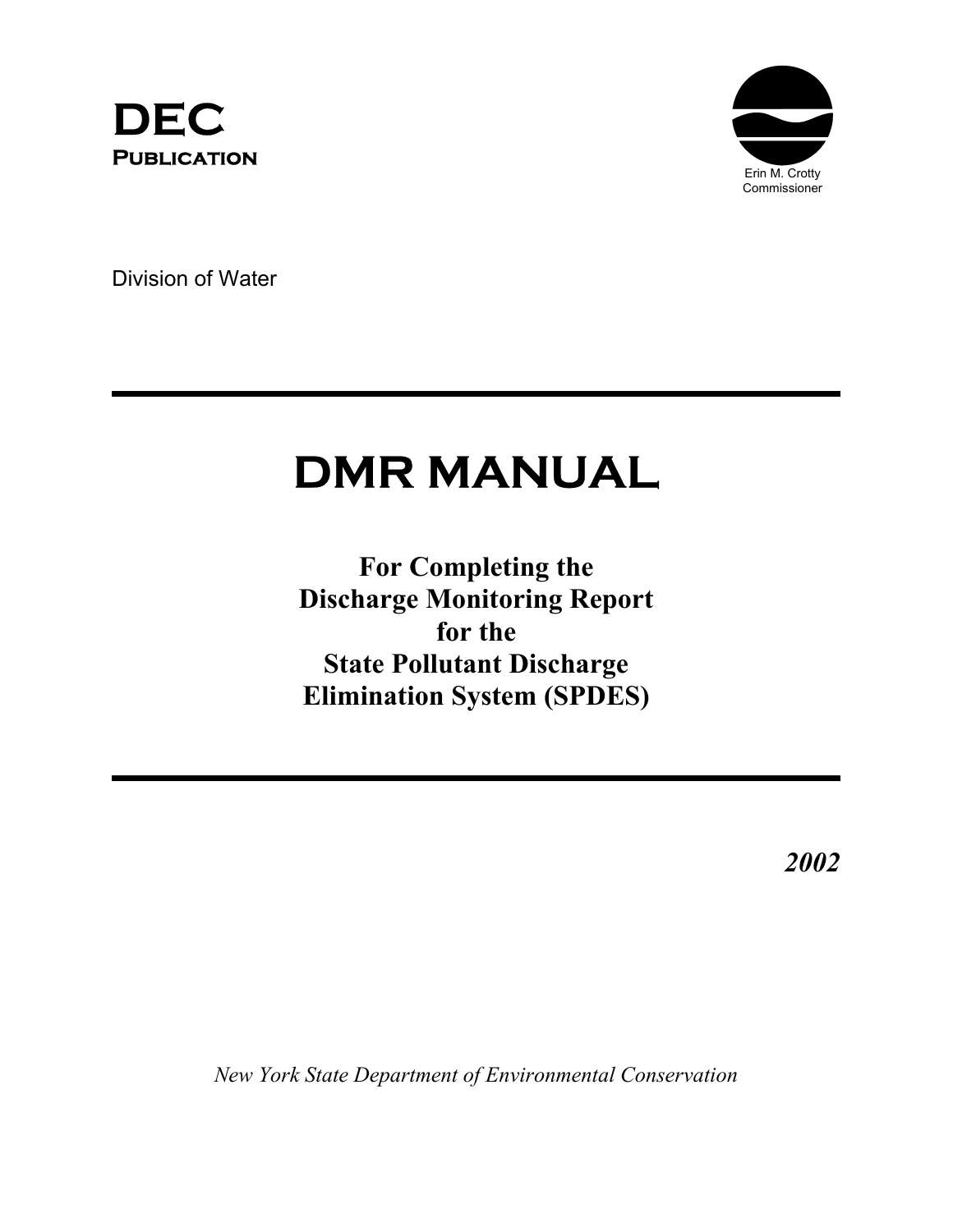## **DMR MANUAL**

for

Completing the Discharge Monitoring Report for the State Pollutant Discharge Elimination System (SPDES)

**New York State Department of Environmental Conservation** Division of Water Bureau of Water Compliance Programs 625 Broadway Albany, New York 12233-3506

**February 2002**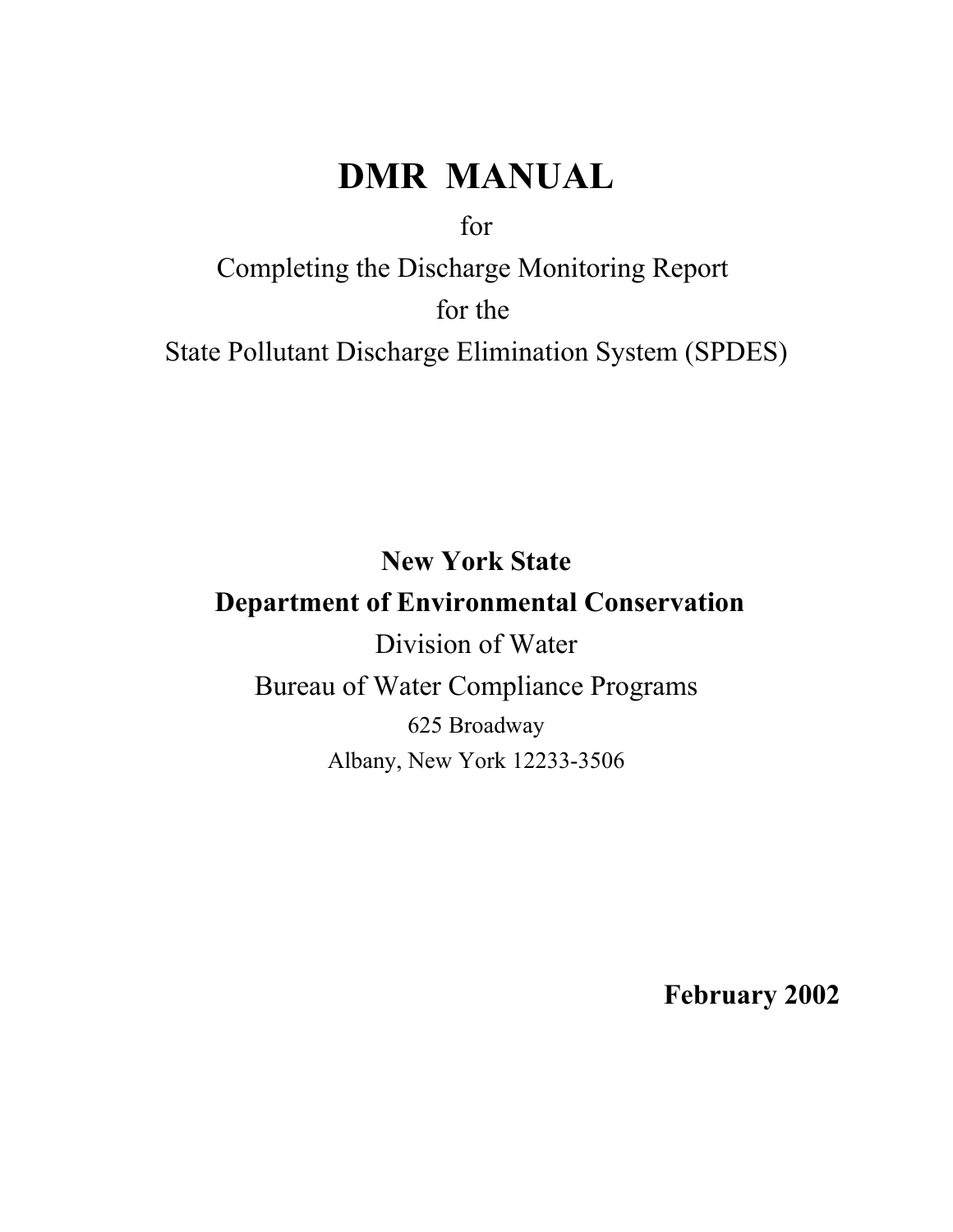## **Acknowledgments**

The following DMR Manual Update Team members are recognized for their efforts in developing this revised comprehensive manual:

Rose Ann Garry, Meredith Streeter, Cheryle Merkley, Roland Tozer, George Hansen, Angelo Sarkees, Chuck Haugh, Mu Hao Wang, Nick Onderdonk-Milne, Dan Gordon, Dilip Banerjee, Steve Vogler, Bruce Wager, Bill McCarthy, Rich Swiniuch,

and

*special recognition in memory of Richard (Dick) Cukrovany, who was a valuable member of the team which prepared this DMR Manual. His 26 year career with the New York State Department of Environmental Conservation was devoted to the protection of the State's water resources.*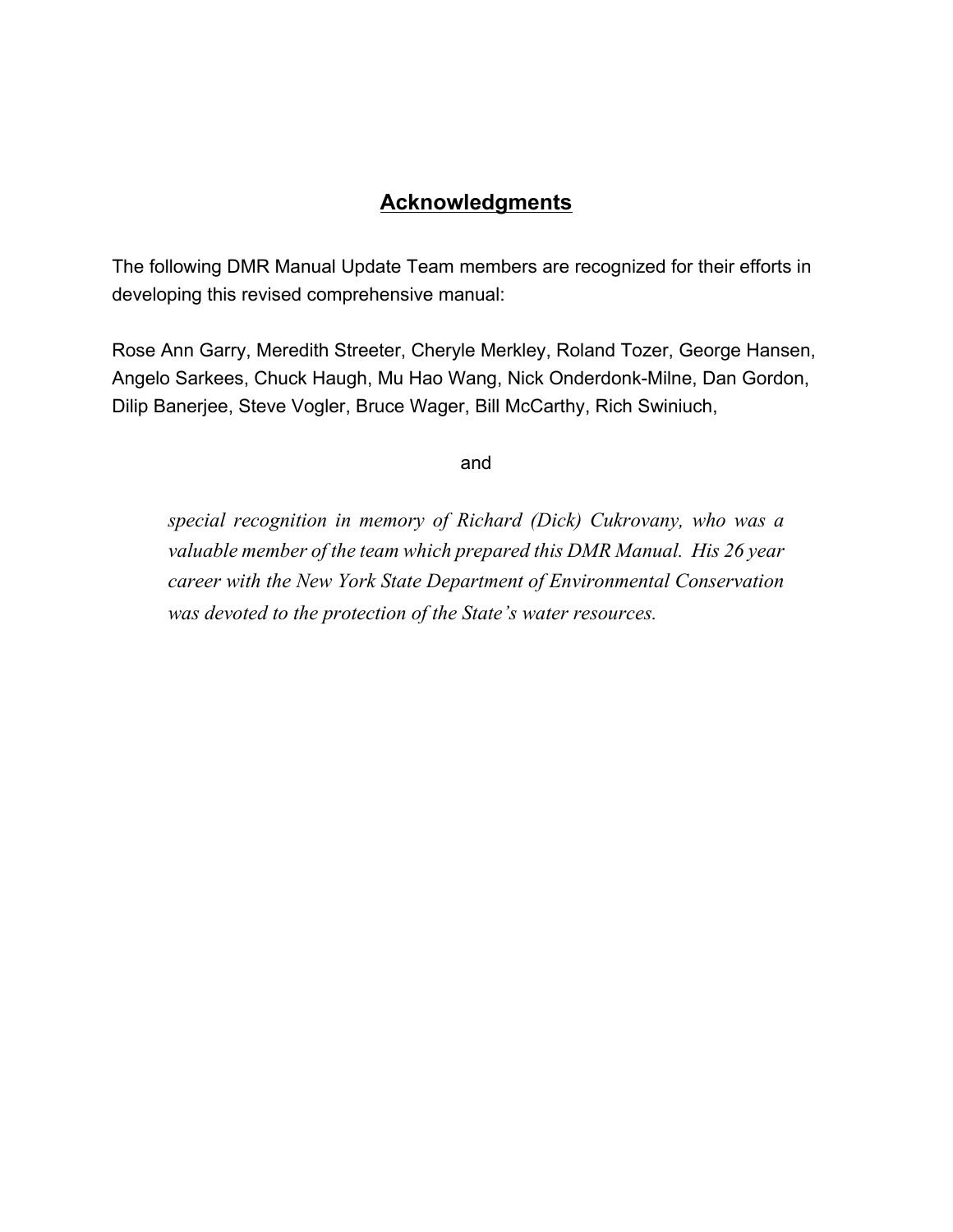## **TABLE OF CONTENTS**

| Section |     | Content                                               |                |
|---------|-----|-------------------------------------------------------|----------------|
| 1.0     |     | <b>INTRODUCTION</b>                                   | 1              |
| 2.0     |     | <b>GENERAL GUIDANCE</b>                               | $\overline{2}$ |
|         | 2.1 | <b>Pre-Printed DMRs</b>                               | $\overline{2}$ |
|         | 2.2 | <b>Attachments to DMRs</b>                            | $\overline{2}$ |
|         | 2.3 | <b>Sampling</b>                                       | $\overline{2}$ |
|         | 2.4 | <b>Record Keeping and Data Retention</b>              | 3              |
|         | 2.5 | <b>Failure to Comply</b>                              | 3              |
| 3.0     |     | <b>COMPLETING HEADING INFORMATION</b>                 | 4              |
|         | 3.1 | <b>Permittee Name and Address</b>                     | 4              |
|         | 3.2 | <b>Facility Location/Contact Person</b>               | 4              |
|         | 3.3 | <b>Permit Number</b>                                  | 4              |
|         | 3.4 | Discharge Number (Outfall Number) and Designator      | 4              |
|         | 3.5 | <b>Monitoring Period</b>                              | 4              |
|         | 3.6 | Permit Information and No Discharge Reporting Area    | 5              |
| 4.0     |     | <b>COMPLETING PARAMETER INFORMATION</b>               | 6              |
|         | 4.1 | <b>Parameter and Monitoring Location</b>              | 6              |
|         | 4.2 | Sample Measurement/Permit Requirement                 | 6              |
|         | 4.3 | <b>Data Reporting Conventions</b>                     | 7              |
|         | 4.4 | <b>How to Calculate and Report Data</b>               | 9              |
|         | 4.5 | <b>Action Levels and Sludge Reporting</b>             | 17             |
|         | 4.6 | <b>Number of Excursions (No.Ex)</b>                   | 17             |
|         | 4.7 | <b>Frequency of Analysis</b>                          | 18             |
|         | 4.8 | <b>Sample Type</b>                                    | 18             |
| 5.0     |     | <b>COMPLETING SIGNATURE INFORMATION</b>               | 19             |
|         | 5.1 | Name/Title Principal Executive Officer or Auth. Agent | 19             |
|         | 5.2 | <b>Signature and Certification</b>                    | 19             |
|         | 5.3 | <b>Telephone</b>                                      | 19             |
|         | 5.4 | <b>Date</b>                                           | 19             |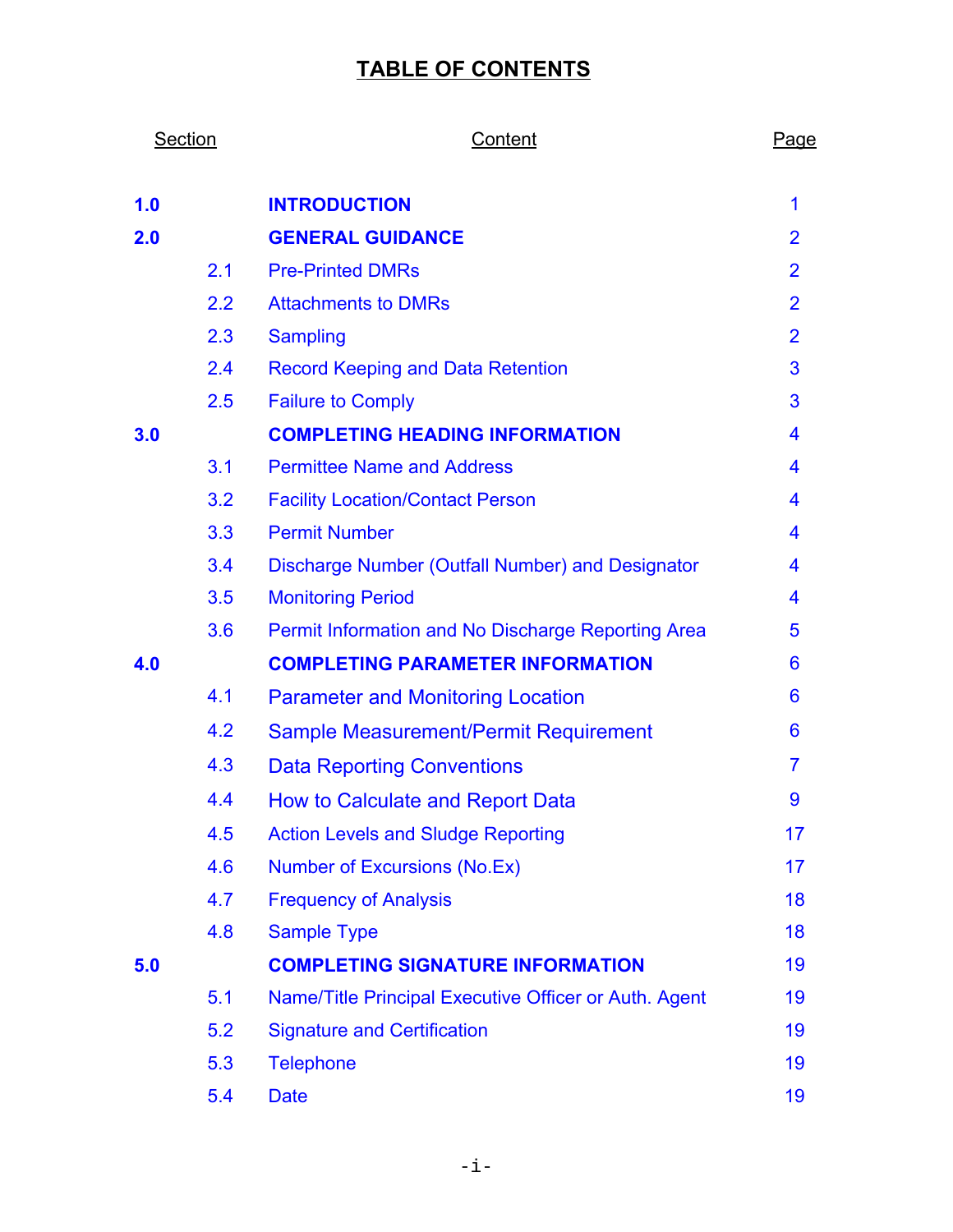| 6.0               | <b>COMPLETING COMMENT INFORMATION</b>                            | 20      |
|-------------------|------------------------------------------------------------------|---------|
| 6.1               | <b>Comments and Explanation of any Violations</b>                | 20      |
| 7.0               | <b>SUBMISSION INFORMATION</b>                                    | 21      |
| 7.1               | <b>Preprinted (paper) Discharge Monitoring Reports</b><br>(DMRs) | 21      |
| 7.2               | <b>Amended DMRs</b>                                              | 21      |
| 7.3               | <b>Computer Generated DMRs</b>                                   | 21      |
| 7.4               | <b>Alternative Methods</b>                                       | 21      |
| 8.0               | <b>TIPS FOR SUCCESSFUL DMR REPORTING</b>                         | 22      |
| <b>Appendix A</b> | <b>NYSDEC Regional Offices</b>                                   | $A-1$   |
| <b>Appendix B</b> | <b>Report on Non-Compliance Events</b>                           | $A-2$   |
| <b>Appendix C</b> | <b>Conversion Tables</b>                                         | $A - 4$ |
| <b>Appendix D</b> | <b>Data Reporting Examples</b>                                   | $A-5$   |
| <b>Appendix E</b> | <b>Frequency of Analysis</b>                                     | $A-12$  |
| <b>Appendix F</b> | <b>Sample Type</b>                                               | $A-13$  |
| <b>Appendix G</b> | <b>Discharge Monitoring Report Signature Authorization</b>       | $A-14$  |
| <b>Appendix H</b> | Glossary                                                         | $A-16$  |
| <b>Appendix I</b> | <b>Index</b>                                                     | $A-19$  |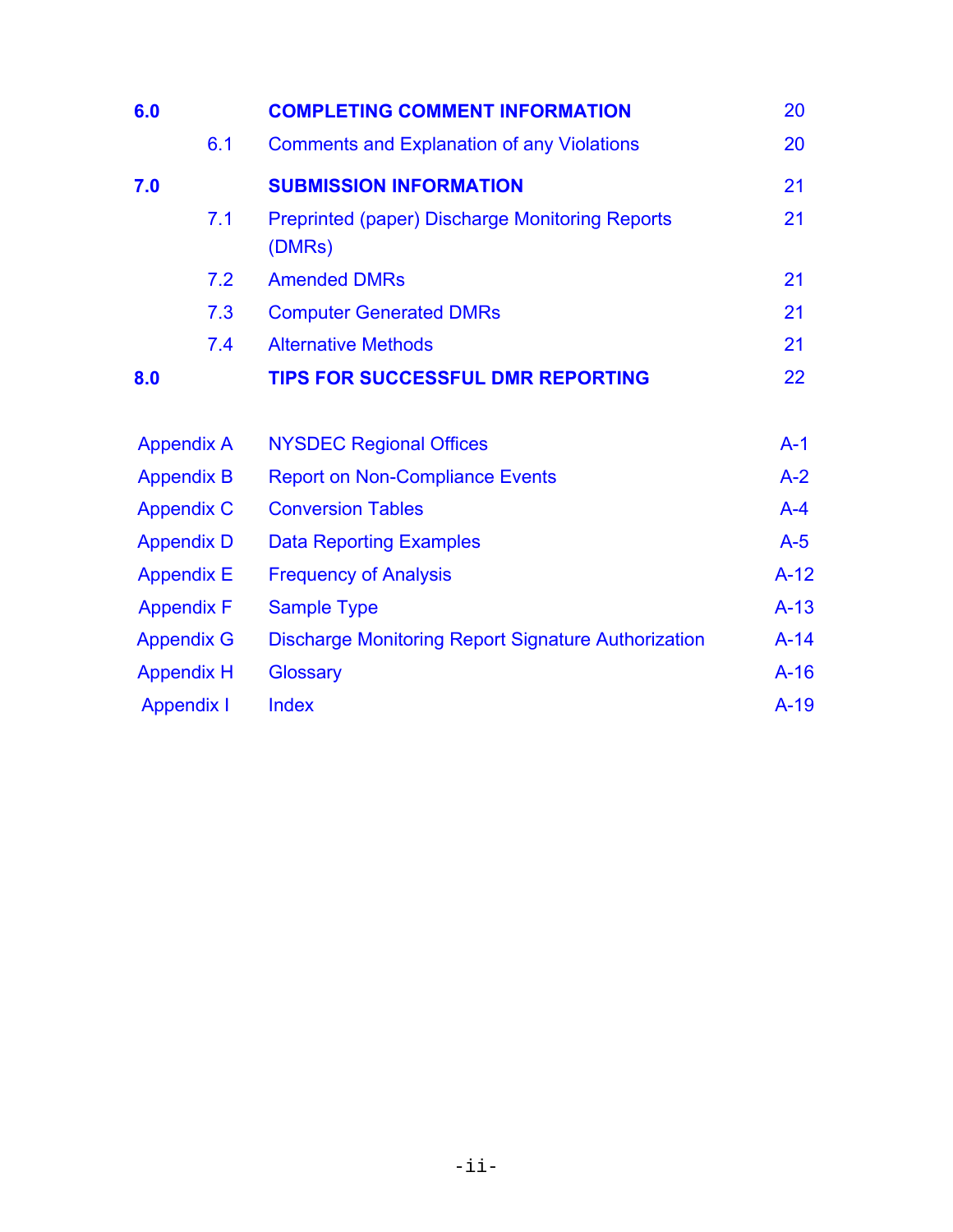## <span id="page-5-0"></span>**1.0 INTRODUCTION**

This manual has been developed for use by individuals responsible for completing and submitting the Discharge Monitoring Report (DMR) form (sample DMR form in Appendix J) required by the New York State Pollutant Discharge Elimination System (SPDES). It is intended to complement, but not supercede, either the SPDES Permit or applicable SPDES Regulations (Parts 750-1 and 750-2) which are the legal documents to which the permittee will be held responsible. If ever there is a conflict between this guidance and either the SPDES permit or the applicable regulations, the permit or regulations will supercede this guidance.

This DMR manual supercedes the guidance contained in the "General Instructions" printed on the back of each DMR form. Those instructions were intended for use by EPA in the national permit program.

Inquiries and questions regarding the Permit, the Discharge Monitoring Report or guidance contained in this manual should be directed to the appropriate NYSDEC Regional Office, Division of Water (see Appendix A for address). This information is also available on the NYSDEC website.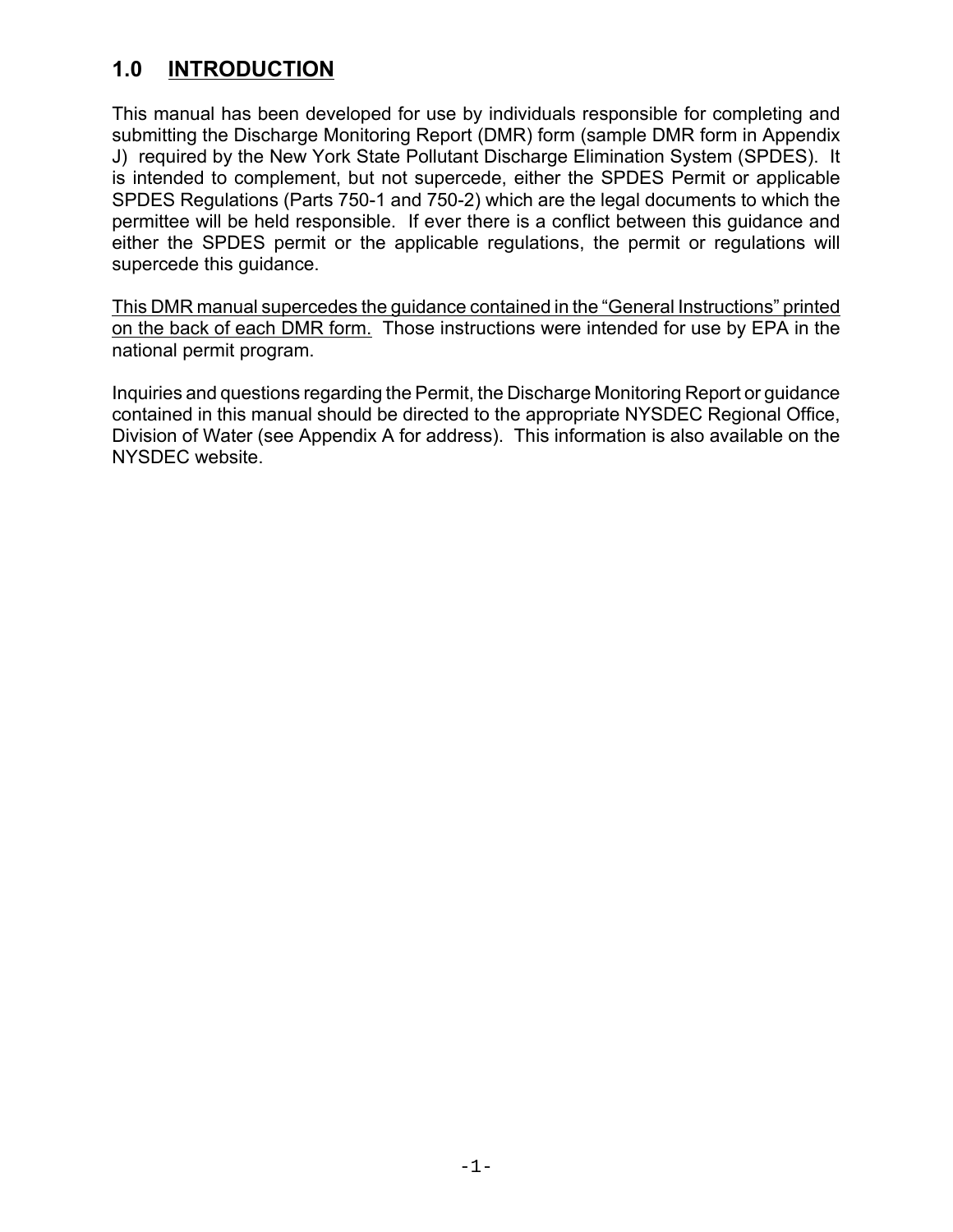## <span id="page-6-0"></span>**2.0 GENERAL GUIDANCE**

This section contains general guidance for filling out and submitting a Discharge Monitoring Report form. Specific instructions can be found in Sections 3.0 - 6.0 of this manual. Sections are identified on the sample DMR in Appendix J.

## **2.1 Pre-Printed DMRs**

The permittee, as required by their permit, shall report any wastewater or ambient monitoring results using the pre-printed DMR form. Permittees whose permit requires monthly or more frequent monitoring of their discharge will receive pre-printed DMRs on a monthly basis (usually mid-month of the monitoring period). Those who are required by their permit to sample and submit less frequently, such as quarterly, semi-annually, or annually, will receive DMRs during the last month of the monitoring period.

The pre-printed information contained on these forms are: Permittee Name/Address, Permit Number, Discharge Number, Monitoring Period, and Limit Information. If the pre-printed forms are not received by the permittee, or the permittee's designated representative, reprints can be requested from the Bureau of Water Compliance Programs, (see Appendix A or the NYSDEC website for the address). Should the pre-printed form(s) be unavailable to be submitted within the appropriate time period, blank DMR form(s) may be handwritten and submitted, on a temporary basis. Blank forms may be obtained from the appropriate Regional Office (see Appendix A for addresses). Permittees are responsible for submitting their DMR in a timely manner (within 28 days following the last day of the monitoring period, unless otherwise specified by the Department) regardless of whether or not a pre-printed DMR is received.

## **2.2 Attachments to DMRs**

All correspondence and DMR attachments must contain the appropriate SPDES permit number, outfall and monitoring period information. The permit may contain additional reporting provisions with specific reporting requirements. These additional reports should not be attached to the DMR unless specifically required by the permit.

## **2.3 Sampling**

The permittee should have a facility monitoring program that addresses both process control monitoring and permit compliance monitoring. Process control monitoring should be performed to optimize treatment system operations. Permit compliance monitoring is performed to verify compliance with permit limits, and must be reported on the DMR.

Permit compliance monitoring must meet conditions specified by SPDES Regulations which include, but are not limited to, the following:

1.) must be routine and representative of wastewater discharged.

2.) must be conducted using test procedures specified in 40 CFR Part 136<sup>1</sup> except when the permit specifies an alternative procedure; or the Department approves an alternative

 $^{1}$ To obtain a copy of 40 CFR Part 136, please contact the GPO Order Desk, toll-free at 1-866-512-1800 or browse online at: [http://www.access.gpo.gov/nara/cfr/waisidx\\_01/40cfrv19\\_01.html](http://www.access.gpo.gov/nara/cfr/waisidx_01/40cfrv19_01.html)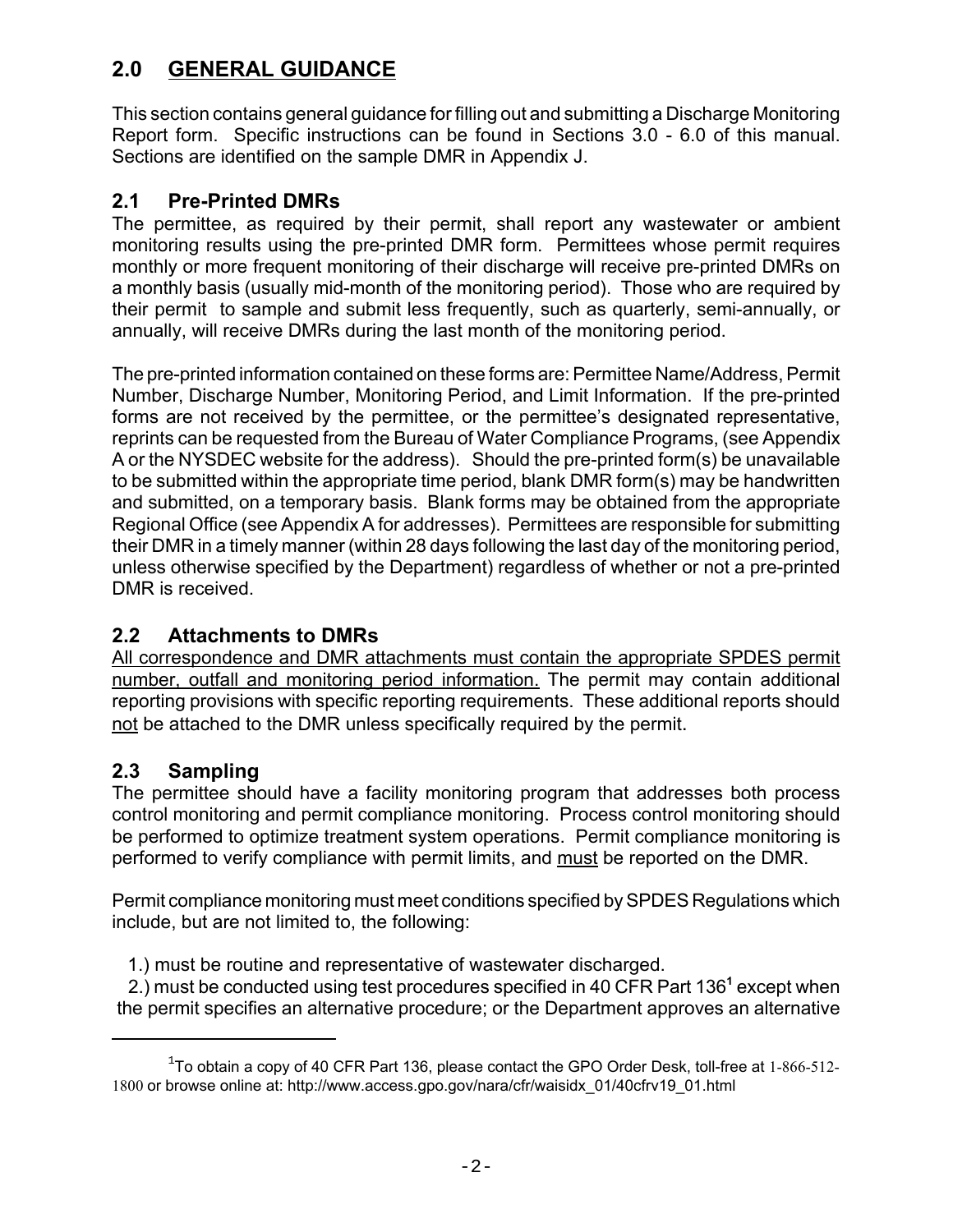<span id="page-7-0"></span>test method.

 3.) must be conducted by a laboratory certified by the NYS Health Department under the National Environmental Laboratory Approval Program (NELAP) for tests or sample analyses which require NELAP certificates of approval.**<sup>2</sup>**

4.) must periodically calibrate and perform maintenance on instrumentation.

## **2.4 Record Keeping and Data Retention**

The permittee shall retain records of all monitoring information, including all calibration and maintenance records and all original strip chart recordings for continuous monitoring instrumentation and copies of all reports required by a SPDES permit, for a period of at least 5 years<sup>3</sup> from the date of the sample, measurement, report or application. Records of monitoring information shall include:

- (i) the date, exact place, and time of sampling or measurements;
- $(i)$  the individual(s) who performed the sampling or measurements;
- (iii) the date(s) analyses were performed;
- (iv) the individual(s) who performed the analyses;
- (v) the analytical techniques or methods used; and
- (vi) the results of such analyses.

When records are stored electronically, the records must be preserved in a manner that reasonably assures their integrity and are acceptable to the department. All records must be accessible to DEC/regulatory staff during business hours with reasonable notice.

## **2.5 Failure to Comply**

Failure to submit a completed DMR is a violation of the SPDES permit, Article 17 of the New York State Environmental Conservation Law, and the Federal Clean Water Act. Should such violation(s) necessitate follow-up action by NYSDEC, such actions may lead to applicable penalties under the Law. Willful failure to comply could result in criminal sanctions including fines and imprisonment. Certified wastewater treatment plant operators found responsible for failure to comply could be subject to revocation or suspension of their certificate to operate, pursuant to 6NYCRR 650.10.

Failure to comply with the guidance, as outlined in this manual, for properly completing the DMR may necessitate the return of the submitted information (e.g. DMR, correspondence, etc.) to permittee for correction(s). This could put the permittee in jeopardy of failure to submit the completed DMR within the appropriate time period, which could also result in enforcement.

 $2^2$  Certain specific operation tests are exempted from the requirements of this program, and therefore, do not have to be performed in an approved laboratory. These tests are pH (except monitoring at neutralization treatment processes), temperature (except monitoring of cooling treatment processes), residual chlorine, fluoride (for process control where fluoridation is practiced), settleable solids and dissolved oxygen.

 $3$  This requirement reflects proposed pending regulations.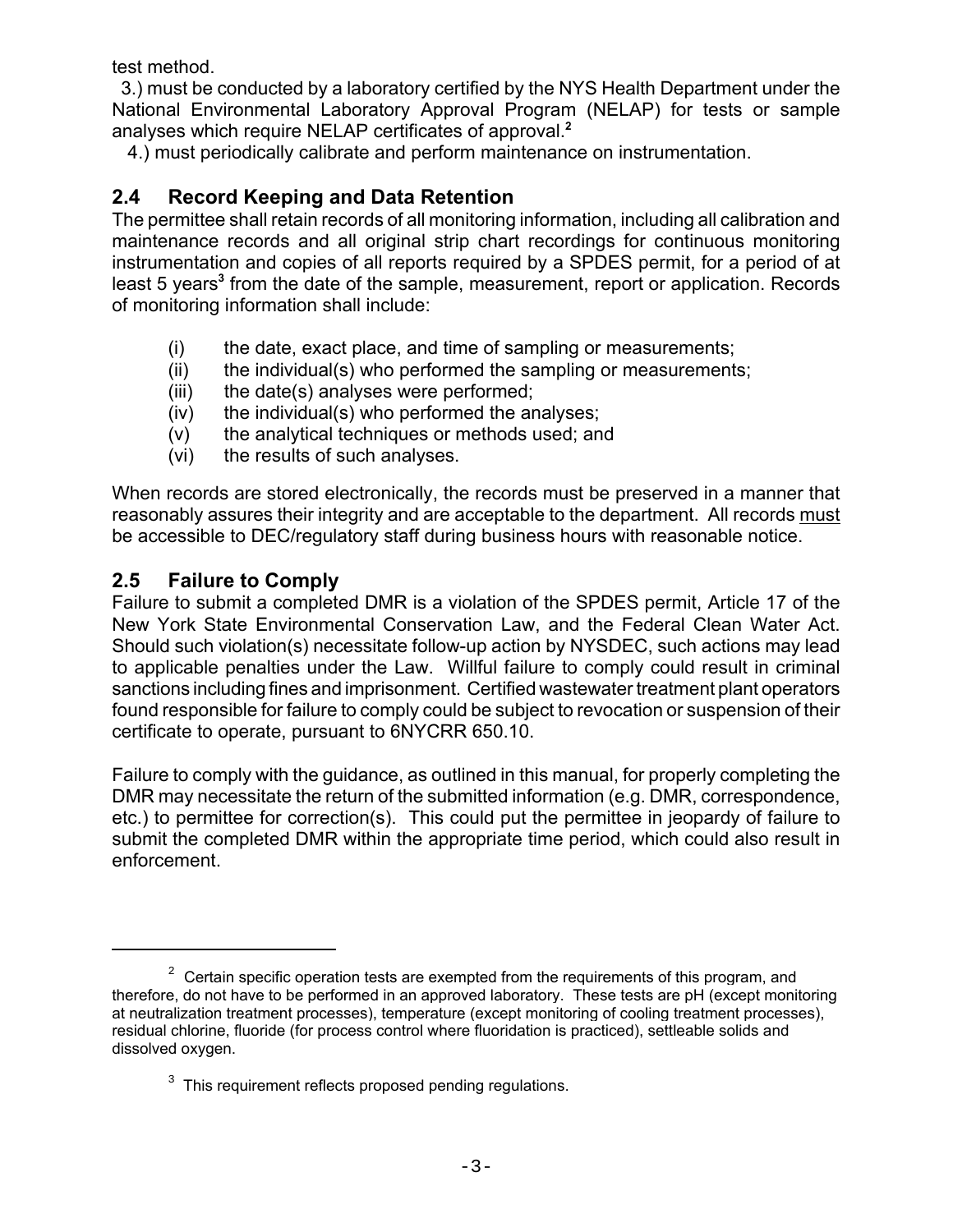## <span id="page-8-0"></span>**3.0 COMPLETING HEADING INFORMATION**

See Appendix J for a Sample DMR with specific areas of the form noted to align with the following sub-headings:

#### **3.1 Permittee Name and Address**

This is identifying information for the permittee and the facility. The permittee should verify that all information contained on the pre-printed DMR agrees with the SPDES permit. If you believe that the pre-printed DMR is in error, submit a request for a change to the Regional Water Office and attach a copy of the letter with an explanation to each copy of the submitted DMR. Do not alter, line out or highlight any pre-printed items that appear on the DMR.

## **3.2 Facility Location/Contact Person**

This is location information for the facility and sometimes a contact person at the facility. The permittee should verify that all information contained on the pre-printed DMR agrees with the SPDES permit. If you believe that the pre-printed DMR is in error, attach a cover letter with an explanation to each copy of the submitted DMR. Do not alter, line out or highlight any pre-printed items that appear on the DMR.

#### **3.3 Permit Number**

Each facility has a unique number consisting of the prefix NY followed by 7 characters (alpha or numeric) which is used by the Department to identify SPDES permitted facilities.

#### **3.4 Discharge Number (Outfall Number) and Designator**

The Discharge Numbers are three character fields (alpha or numeric) identifying specific discharge points within the facility. These will correspond to specific sampling points detailed in the SPDES permit. These numbers will be followed by another character (alpha or numeric) which is used to further define specific aspects of the discharge. Different submission frequencies for parameters of the same outfall will be printed on separate DMRs, each with a unique outfall number designator. For example, all parameters requiring monthly monitoring for outfall 001 will appear as outfall 001M, all parameters for outfall 001 with quarterly requirements would print on 001Q, and those with annual requirements on 001A. The outfall designators may also be used in other ways unique to each permit.

#### **3.5 Monitoring Period**

Monitoring period (in YY MM DD format) for which the particular DMR is applicable, is from the first day of the period to the last day of the period. Monitoring frequency and cycle are spelled out in the permit and monitoring periods will correspond to those frequencies and cycles.

| Example:    |  |                            |  |  |  |
|-------------|--|----------------------------|--|--|--|
|             |  | YYMMDD to YYMMDD           |  |  |  |
| Monthly     |  | 02 01 01 to 02 01 31, etc. |  |  |  |
| Quarterly   |  | 02 01 01 to 02 03 31, etc. |  |  |  |
| Semi-annual |  | 02 01 01 to 02 06 30, etc. |  |  |  |
| Annual      |  | 02 01 01 to 02 12 31, etc. |  |  |  |
|             |  |                            |  |  |  |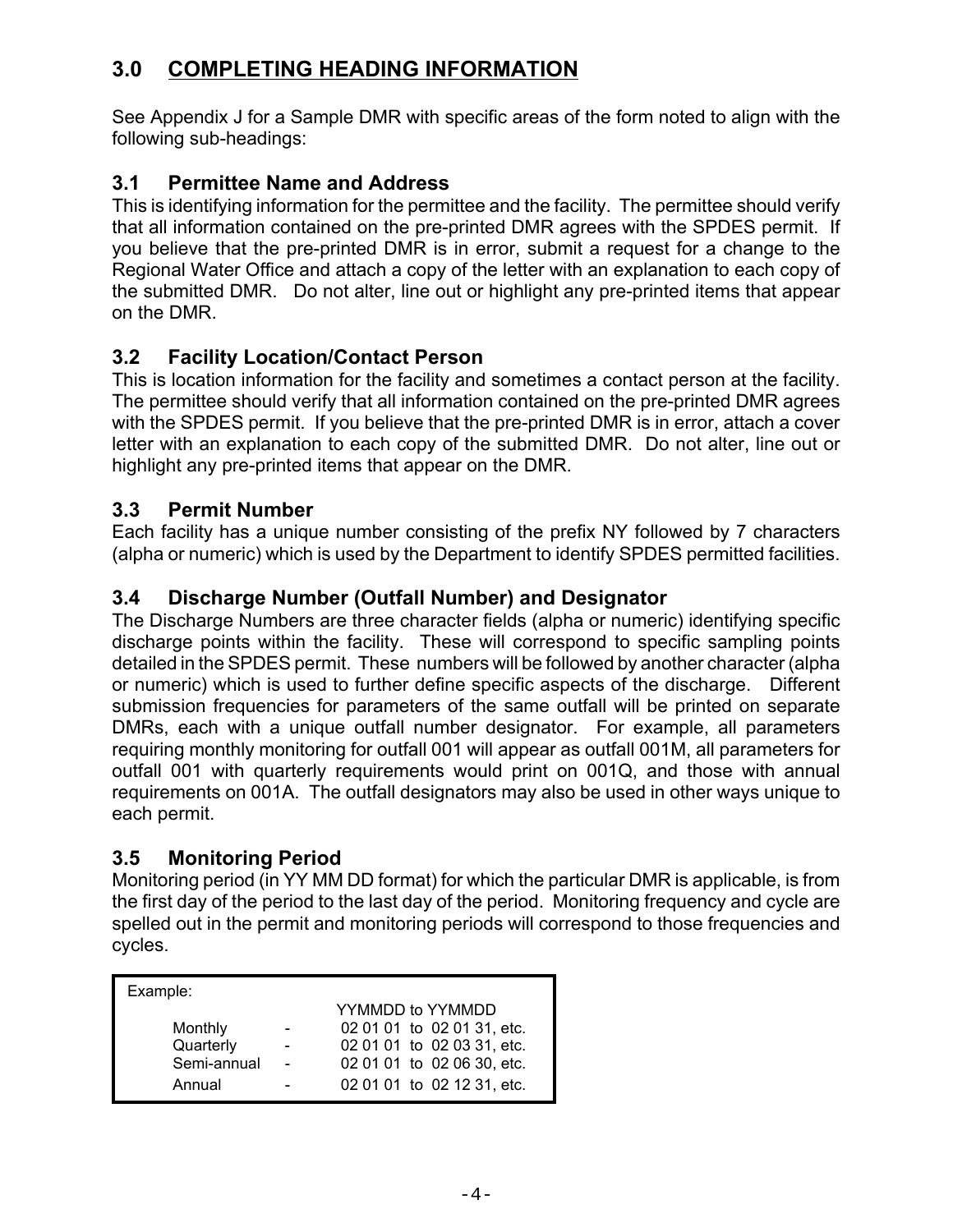#### <span id="page-9-0"></span>**3.6 Permit Information and No Discharge Reporting**

This area contains information regarding classification of the permit (major/minor), DEC region, the effluent limits type (initial, interim or final) outfall description, and an area to report a "No Discharge" situation.

Should there be no discharge from a particular outfall during the entire monitoring period, the permittee shall check the pre-printed "No Discharge" box located in the upper righthand corner of each DMR page. The permittee shall also sign, date and submit each page of the DMR and provide an explanation at the bottom for "No Discharge".

In the event that the facility has permanently ceased discharges, and no longer requires a SPDES permit, notify the appropriate Regional Water Office (See Appendix A for addresses) so that action may be taken to delete the SPDES permit. As required by the ECL, the permittee must continue to submit the DMRs, and indicate "no discharge", for each outfall until the permittee receives written notice from the Department that they are no longer required to submit DMRS.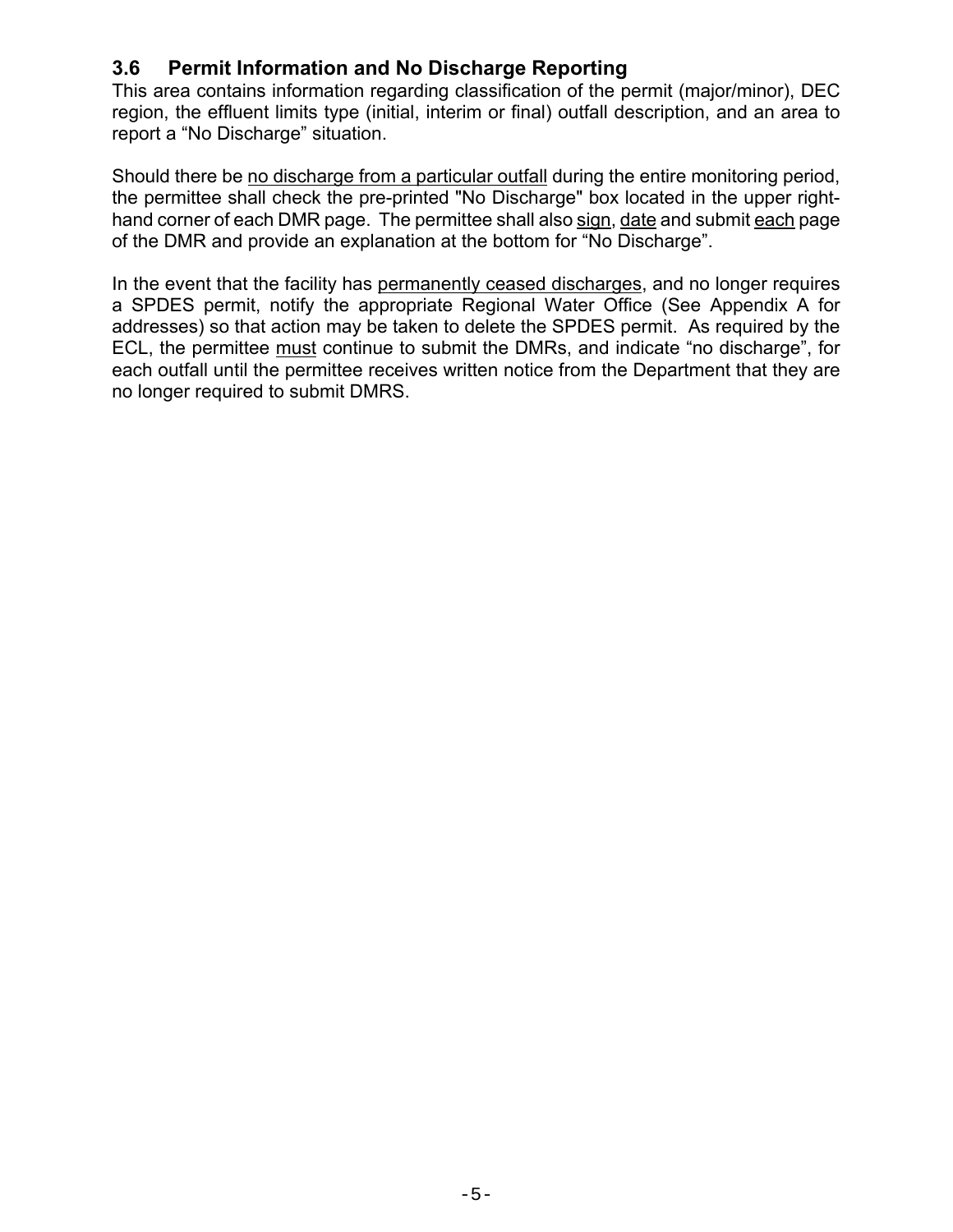## <span id="page-10-0"></span>**4.0 COMPLETING PARAMETER INFORMATION**

See Appendix J for a Sample DMR with specific areas of the form noted to align with the following sub-headings.

For the purposes of clarification the following will apply: Permit Requirement : A limit and/or monitoring requirement imposed by a SPDES Permit Sample Measurement : The value which is reported on the DMR for a parameter observed/analytical value : A single observed measurement or analyzed sample result

## **4.1 Parameter and Monitoring Location**

All parameter and monitoring location requirements for each unique discharge number (outfall and designator) are printed on an individual page or multiple pages, as necessary. The parameters are sorted numerically by 5-digit parameter code number, and within that, by monitoring location.

The parameter data is located in the open box(es) along the left side column of the form designated as "Parameter". The name of the parameter is printed on the first and possibly second line(s). The eight digit number printed on the next (second or third) line in the same box is for internal DEC use only. The description of the monitoring location is printed on the last (third or fourth) line in the same box. These parameters and monitoring locations will correspond with the permit requirements.

## **4.2 Sample Measurement/Permit Requirement**

Unless otherwise specified in the permit or directed by the Regional Water Engineer, actual measured values of all analytical results obtained above the Method Detection Limit (MDL) for all monitored parameters shall be recorded and reported, as required by the permit

#### **Sample Measurement:**

The Sample Measurement box is located on the horizontal rows across the DMR form to the right of the Parameter section (box) above the shaded "Permit Requirement" row. Data must be entered in the open boxes labeled Sample Measurement.

- Data must be entered in blue or black ink.
- Do not enter data in boxes that contain a series of asterisks. Only numeric data may be entered, except as noted in Section 4.4. Data must be reported in the same units required by the SPDES permit and as pre-printed on the DMR.
- Do not enter the reporting units, commas or comments, etc. in the Sample Measurement boxes.
- Do not enter symbols or words such as "Trace", "None", "NA", "Not Applicable", etc., on the DMR, except as noted in Section 4.4.
- No more than 8 characters (including decimals) can be entered in each open Sample Measurement box.

Failure to report data as required by a SPDES permit is a violation of the permit. If you do not report certain data, leave that Sample Measurement box blank and attach a note of explanation (See Section 6.1 Comments and Explanation of any Violations).

| Example: | Permit Requirement: 25000 GPD                                     | Actual Flow is 15,000 GPD |
|----------|-------------------------------------------------------------------|---------------------------|
|          | In the Sample Measurement box enter 15000 (no comma and no units) |                           |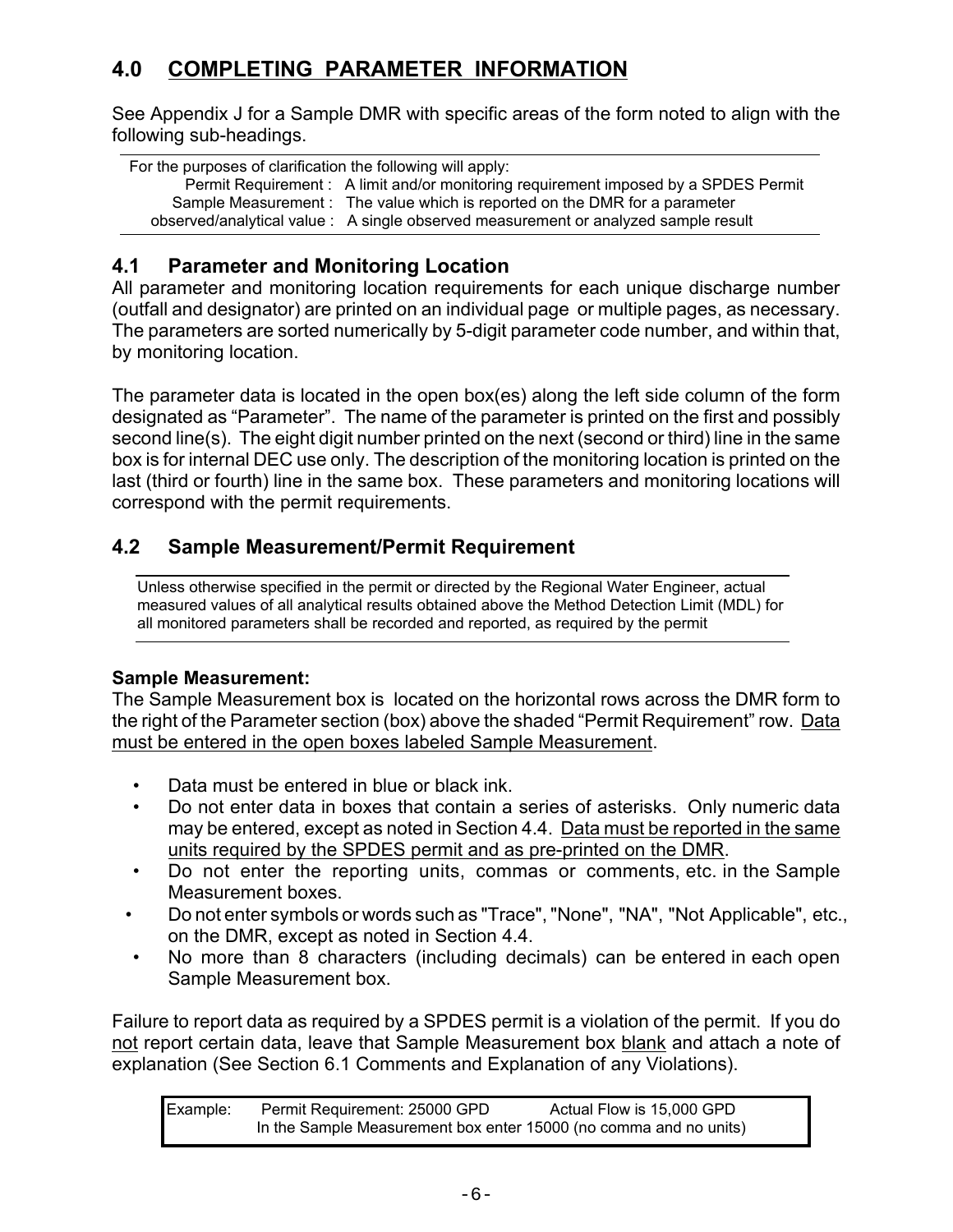#### <span id="page-11-0"></span>**Permit Requirement:**

Permit limits and the corresponding statistical bases are pre-printed in the shaded horizontal boxes labeled Permit Requirement. These are located to the right of the "Parameter" box on DMR form. For an explanation of statistical base frequencies and guidance for performing calculations see Section 4.4.

#### **DMR/Permit Discrepancies:**

If the pre-printed parameter information on the DMR does not match that required by the SPDES permit, report as required by the SPDES permit (See Section 1.0). Enter on a blank line of the DMR: the correct parameter description, Permit Requirements (include units, frequency of analysis and sample type), and the reported Sample Measurement information (include number of excursions, frequency of analysis and sample type). Should a blank line not be available use a blank DMR form. Attach an explanation of the discrepancy to each copy of the DMR report. Do not alter, line out or highlight any preprinted items that appear on the DMR.

#### **4.3 Data Reporting Conventions**

In reporting data it is important to follow a number of conventions in order to properly report Sample Measurement information. The following rules for significant figures, rounding and precision apply to measured values, such as concentration and not to counted values, such as number of days or conversion factors. Data reporting examples which include these principals can be found in Appendix D.

#### **Significant Figures:**

Regardless of the measuring device there is always some uncertainty in a measurement. Significant figures include all the digits in a measurement that are known with certainty as well as the last digit which is an approximation.

For any parameter, Sample Measurements shall be reported in the same number of significant digits as the limits or action level for that parameter as set forth in the permit. If the permit does not clarify the number of significant digits, Sample Measurements shall be reported in two significant digits, except in the cases of effluent TSS or BOD where single digit effluents are achieved. In these cases, single digits can be reported.

Rules for Significant Figures:

1.) All non-zero digits (1-9) are to be counted as significant.

2.) All zeros between non-zero digits are always significant. Both 4308 and 40.05 contain four significant digits.

3.) For numbers that do not contain decimal points, the trailing zeros may or may not be significant. The number 470,000 may have two to six significant digits.

4.) For numbers that do contain decimal points, the trailing zeros are significant. Both .360 and 4.00 have three significant digits.

5.) If a number is less than 1, zeros that follow the decimal point **and** are before a non-zero digit are not significant. Both 0.00253 and .0670 contain three significant digits.

#### **Rounding:**

Rounding may be necessary in order to report in the same number of significant figures as the permit limit. All calculations (i.e. averaging and multiplying) are performed prior to any rounding that is done.

Rules for Rounding:

- 1.) If the digit being dropped is 1, 2, 3, or 4, leave the preceding number as it is. 20.3 rounded to the nearest whole number, gives you 20.
- 2.) If the digit being dropped is 5, 6, 7, 8, or 9, increase the preceding digit by one. 26.5 and 26.9, rounded to the nearest whole number, gives you 27 in both cases.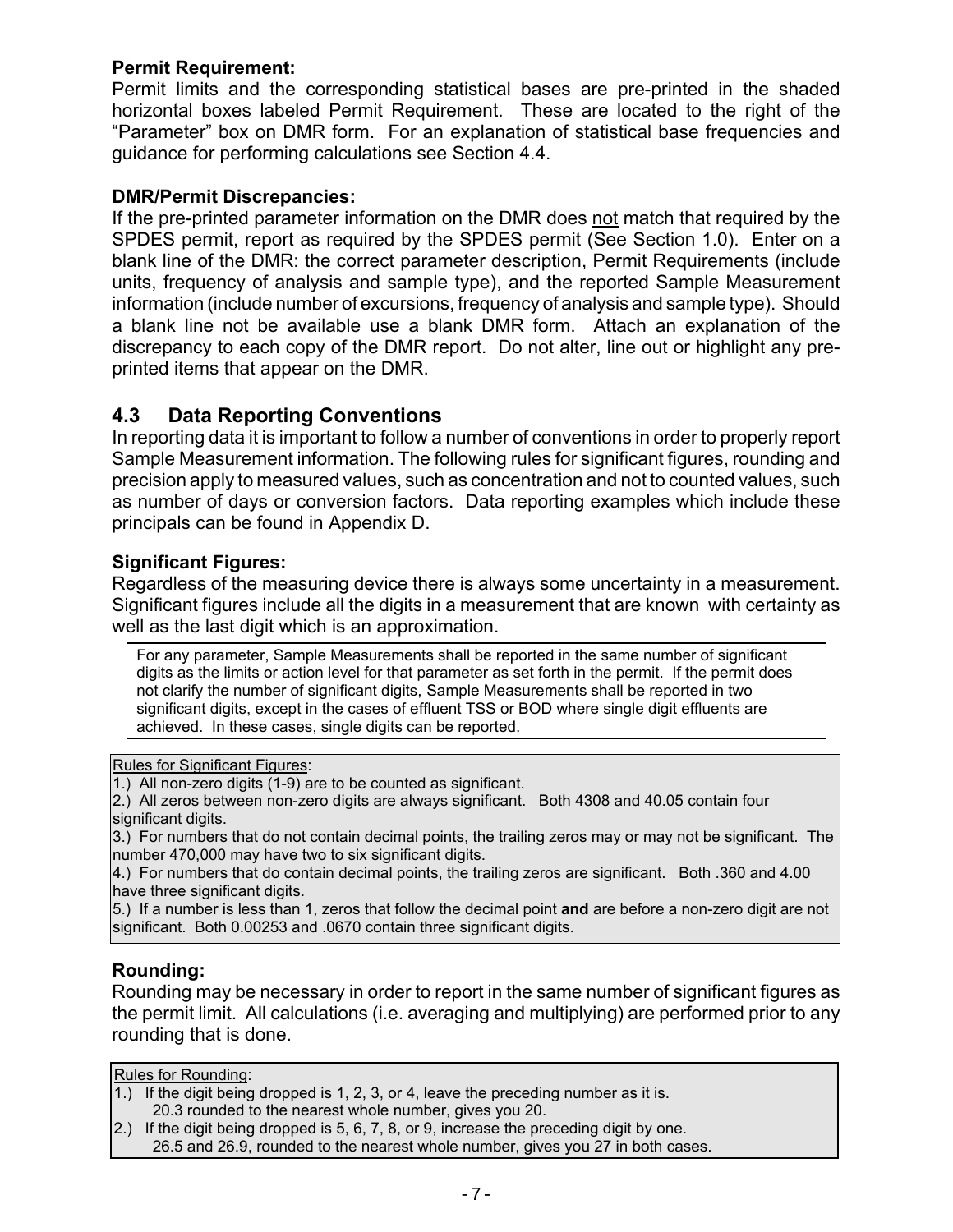#### **Precision:**

In addition to using the correct unit of measurement and applying the appropriate statistical base interval, Sample Measurements must be reported with the same degree of precision that was achieved in the analysis/measurement of the value. This means that numbers resulting from calculations cannot be more precise than the raw data used in the calculations.

Rules for Precision: 1.) For addition or subtraction, the answer can contain no more decimal places than the least precise measurement. 13.681 - 0.5 = 13.181 should be rounded off to the tenths place, with a correct answer of 13.2 2.) For multiplication or division, the least number of significant digits in any of the measurements determines the number of significant digits in the answer.  $2.5 \times 3.42 = 8.55$  should be rounded off to two significant digits, with a correct answer of 8.6 3.) Numbers such as conversion factors or number of days, are counted numbers and are not considered when determining the number of significant digits or decimal places in the calculation. 4.) If both addition/subtraction and multiplication/division are used in a calculation, follow the rules for multiplication/division. Example: Calculate the suspended solids mass loading. Permit limit: 75 lbs/day,  $Q = .67$  MGD,  $C = 10.5$ mg/L 8.34 lbs/MG = Unit conversion for weight of one gallon of water in pounds. mg/L  $Q \times C \times$  Unit Conversion = Mass Loading  $0.67 \times 10.5 \times 8.34 = 58.6719$  lbs/day Precision rule # 2 applies. The numbers 5 and 8 in the result, are the two significant digits. The number 6 (in the tenths place) in the result, is rounded up. Increase the preceding digit by one. Enter 59 in the Sample Measurement Box Example: Report the annual total mass loading for phosphorous. Permit Limit: 3125 lbs/yr Monthly mass loadings: 250.2+ 101+ 135+ 180+ 159+ 225.9+ 258+ 237+ 202.5+ 210+ 246.3+ 236.4 = 2441.3 lbs/yr Precision rule # 1 applies. The number 3 (in the tenths place) in the result, is rounded down. Leave preceding number as is. Enter 2441 in the Sample Measurement Box. Example: Calculate the 7-day average for ammonia Permit Limit: 4.5 mg/L, sampled 4 times a week C= 0.56, 0.93, 2.53, 6.92 mg/L  $\frac{0.56 + 0.93 + 2.53 + 6.92}{1}$  = 2.735 mg/L 4 Precision rules # 3 and # 4 apply (Note: The 4 in the denominator is a counted number). The numbers 2 and 7 in the result, are the two significant digits. The number 3 (in the hundredths place) in the result, is rounded down. Leave preceding number as is. Enter 2.7 in the Sample Measurement Box

Example: Report the 30-day average total suspended solids. Permit Limit: 22 lbs/day Weekly averages:

> $\frac{11.71 + 6.69 + 4.52 + 3.33}{11.71 + 6.69 + 4.52 + 3.33} = 6.5625$  lbs/day 4

Precision rules # 3 and # 4 apply (Note: The 4 in the denominator is a counted number). The numbers 6, 5 and 6 in the result are the three significant digits.

The number 2 (in the thousandths place) in the result, is rounded down, leaving 6.56 as the result. The permit limit of 22 lbs/day requires that the result be reported to 2 significant digits. Round 5 up. Enter 6.6 in the Sample Measurement Box.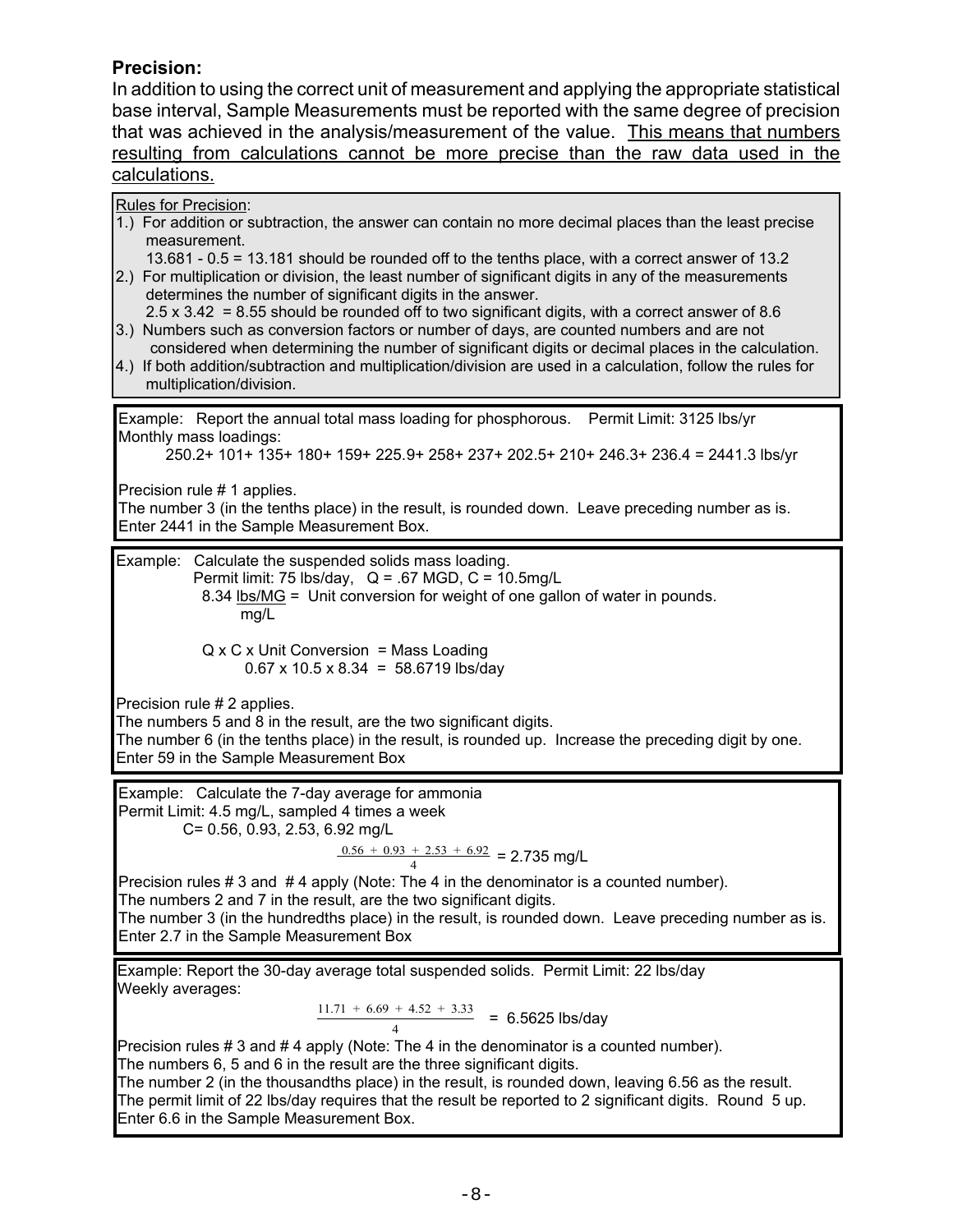#### <span id="page-13-0"></span>**Statistical Base Intervals:**

Daily

A daily time period is considered as a calendar day or any 24-hour period that reasonably represents the calendar day for purposes of sampling.

#### Seven (7) Day

A 7-day period is considered as 7 consecutive days generally beginning on Sunday and ending on Saturday. When used in average calculations, divide the monitoring period, typically a period of one calendar month (30 days), into 7-day periods. If part of a 7 day period falls partially in one month (monitoring period) then that portion shall be combined with the data for the remaining portion of that 7-day period at the beginning of the following monitoring period. This 7-day period (part in one month and the remainder in the next month) is used to calculate the 7-day average for the following monitoring period. This data carryover is used only for calculating 7-day averages.

#### Thirty (30) Day

A 30-day period is considered as 30 consecutive days or a calendar month generally beginning on the first day of the calendar month and ending on the last day of the month.

#### Quarterly, Semi-annually, Annual

Monitoring periods in excess of 30 days generally require one observed/analytical value per designated interval

#### **Units of Measure:**

Data must be reported in the units required by the SPDES permit and as pre-printed on the DMR. Consistent and appropriate units of measure must be used in all calculations/formulas. Conversion information can be found in Appendix C - Conversion **Tables** 

#### Example:

a) Flow - The pre-printed required unit on the DMR is MGD (Million Gallons per Day). The measured average daily flow is 155,000 GPD (Gallons per Day). The flow data must be converted to MGD (155000/1000000) and then reported as 0.155

b) Zinc - The pre-printed required unit on the DMR is mg/L (Milligrams per Liter). The analytical data provided by the laboratory is 200 ug/L (Micrograms per Liter). The data must be converted to mg/L, (200/1000) and then reported as 0.2

#### **4.4 How to Calculate and Report Data**

This section contains general guidance on how to report observed/analytical value information and the calculations that may be required in order to report that information on the DMR. Check for specific requirements in your permit or call your NYSDEC Regional Office for clarification. Report all letter and symbols that are required to the left of the numeric value entered in the Sample Measurement box. Data reporting examples which include these principals can be found in Appendix D.

All calculations (i.e. averaging and multiplying) are performed prior to any rounding off that is done.

#### **Annual Total:**

The annual total is the total cumulative mass loading for an entire monitoring year.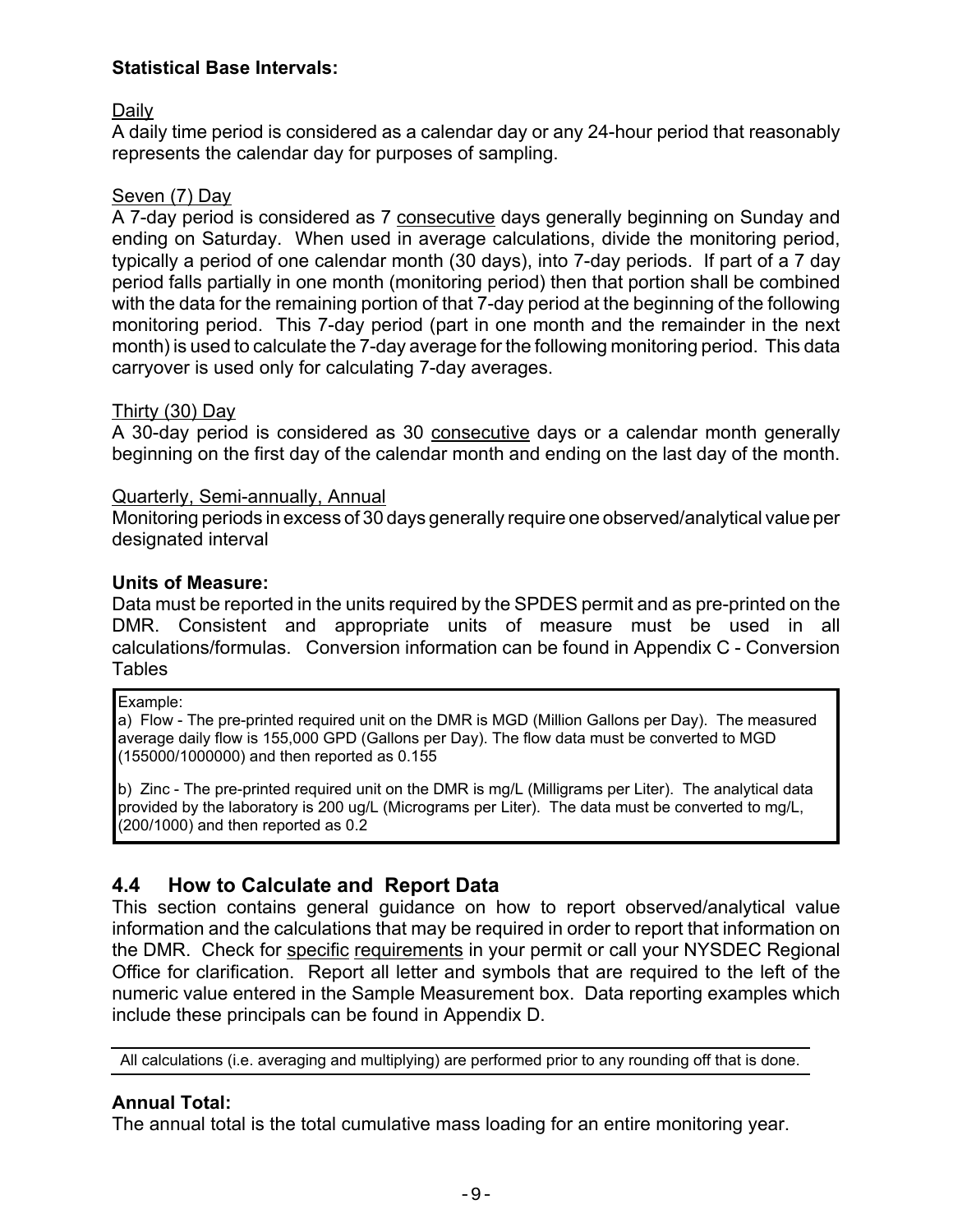#### **Average/Arithmetic Mean:**

The average or arithmetic mean is equal to the sum of the measurements divided by the number of measurements.

|             | Example: Set of measurements: 2, 9, 8, 5, 6 |     |  |  |
|-------------|---------------------------------------------|-----|--|--|
| $2+9+8+5+6$ |                                             | - 6 |  |  |
|             | Arithmetic Mean $=$                         |     |  |  |

#### Daily Discharge

For pollutants expressed in units of mass loading (lbs/day or kg/day):

 Calculate the total mass loading of the pollutant discharged over the day by using the formula for mass loading found on page 10.

For pollutants with limitations expressed in other units of measurement: Calculate the average observed/analytical value of the pollutant over the day (except for pH).

#### Daily Average or Monthly Average

This is the average of daily discharges over a calendar month. Find by calculating the sum of all daily discharges measured during a calendar month divided by the number of daily discharges measured during that month.

#### **Average Concentration:**

Seven (7) Day Average Concentration (Quality):

Report in the Sample Measurement box under the maximum column.

Calculate the average of all daily discharges for each 7 days in the monitoring period. The Sample Measurement is the highest of the 7-day averages calculated during the monitoring period.

#### Thirty (30) Day Average Concentration (Quality):

Report in the Sample Measurement box under the average column.

Calculate the average of all daily discharges during the 30-day monitoring period. The Sample Measurement is the average of all samples measured during the 1 month (30-day) monitoring period. When the SPDES permit requires only 1 observed/analytical value per monitoring period and only one sample was taken, the 30-day and 7-day Sample Measurements are the same. See **Repeated Single Values**, page 16.

#### **Mass Loading:**

Mass loading is determined by multiplying the daily flow in million gallons per day (MGD), first by the concentration (mg/L), and then by the unit conversion 8.34 lbs/MG

mg/L

Mass Loading (lbs/day) = Q (MGD) x C (mg/L) x 8.34 
$$
\frac{\text{lbs/MG}}{\text{mg/L}}
$$

Q = Daily flow in MGD for each day observed/analytical values are taken.

 $C =$  Parameter concentration in mg/L

 8.34 lbs/MG = unit conversion for weight of one gallon of water in pounds. mg/L

#### Seven (7) Day Average Mass Loading (Quantity):

Report in the Sample Measurement box under the maximum column.

Calculate the average of all observed/analytical values for each 7 days in the monitoring period. The Sample Measurement is the highest of the 7-day averages calculated during the monitoring period.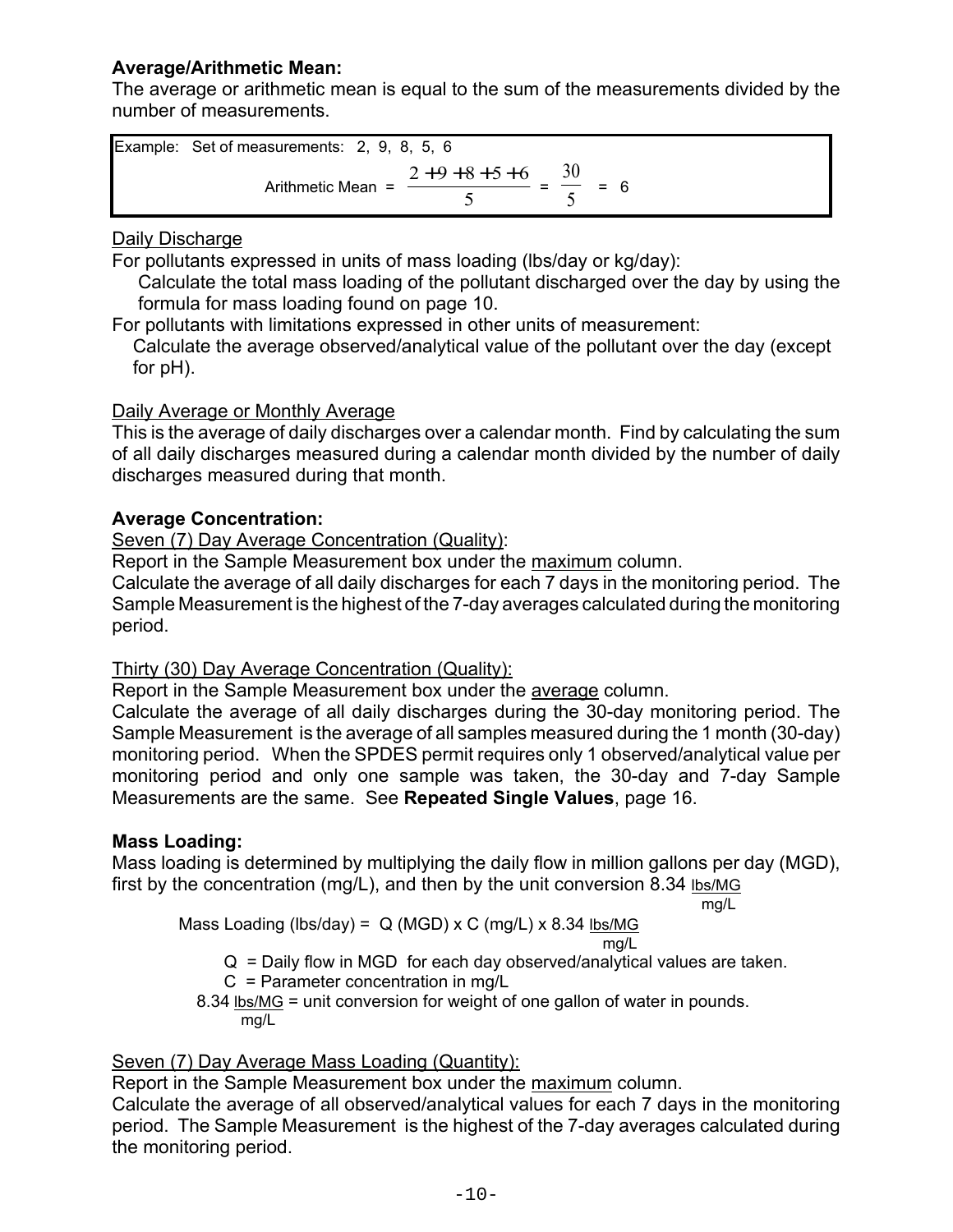#### Thirty (30) Day Average Mass Loading (Quantity):

Report in the Sample Measurement box under the average column.

Calculate the average of all observed/analytical values during the 30-day monitoring period. The Sample Measurement is the average of all samples measured during the 1 month (30 day) monitoring period. When the SPDES permit requires only 1 observed/analytical value per monitoring period and only 1 sample was taken, the 30-day and 7-day Sample Measurements are the same. See **Repeated Single Values**, page 16.

| Example:                                                                                                                                                                                                                                                                                                                                                        | Calculate mass loading (lbs/day) as follows:                                                                                                                                                                                                                                                                                                                                                      |
|-----------------------------------------------------------------------------------------------------------------------------------------------------------------------------------------------------------------------------------------------------------------------------------------------------------------------------------------------------------------|---------------------------------------------------------------------------------------------------------------------------------------------------------------------------------------------------------------------------------------------------------------------------------------------------------------------------------------------------------------------------------------------------|
| Mass loading =                                                                                                                                                                                                                                                                                                                                                  | \n $\frac{\left[(Q_{1(MGD)} \times C_{1(mg/L)} \times \underline{8.34}_{(lbs/MG)}\right)^+ (Q_2 \times C_2 \times \underline{8.34}_{(lbs/MG)})^+ \dots + (Q_N \times C_N \times \underline{8.34}_{(lbs/MG)})^+ \dots + (Q_N \times C_N \times \underline{8.34}_{(lbs/MG)})^+ \dots + (Q_N \times C_N \times \underline{8.34}_{(lbs/MG)})^+ \dots + (Q_N \times \underline{8.34}_{(lbs/MG)})^+$ \n |
| Q <sub>1</sub> , Q <sub>2</sub> , … Q <sub>N</sub> = Daily Flow in MGD for each day 1, 2, … N, observed/analytical values are taken\n $C_1, C_2, … C_N = \text{Parameter concentration(s) in appropriate units (mg/L) for days 1, 2, … N\n    8.34 \frac{\text{lbs/MG}}{\text{lbs/MG}} = \text{Unit conversion for weight of one gallon of water in pounds.}\n$ | N = Number of observed/analytical value days in the monitoring period                                                                                                                                                                                                                                                                                                                             |

#### Moving/Rolling Average:

A rolling average is calculated by using data results from the current date and the respective designated interval prior to the current date.

Example: 12 month rolling average Calculate the current monthly average and the previous 11 monthly averages and divide the total by 12.

$$
MAC + MA1 + MA2 + \ldots + MA11 = 12 \text{ MRA}
$$

12

 $MA_c$  = Current monthly average

 $MA<sub>1</sub>$  = First prior month's monthly average

 $MA<sub>2</sub>$  = Second prior month's monthly average

 $MA<sub>11</sub>$  = Eleventh prior month's monthly average

#### **Estimated Value (Flow Only):**

Use the letter E to indicate estimated value.

Example: Flow is estimated to be 150,000 GPD Permit Limit is 250000 GPD Enter E150000 in the Sample Measurement box

#### **Extra Sampling:**

Permit compliance monitoring shall be scheduled to be routine and representative of the normal discharge and set prior to collection. The permittee may decide to sample and analyze more frequently than required by the permit. This extra sample collection must be incorporated into the facility's monitoring schedule prior to collection and obtained as outlined in Section 2.3 **Sampling**, page 2. The extra sample observed/analytical values must be used in calculations for reporting on the DMR.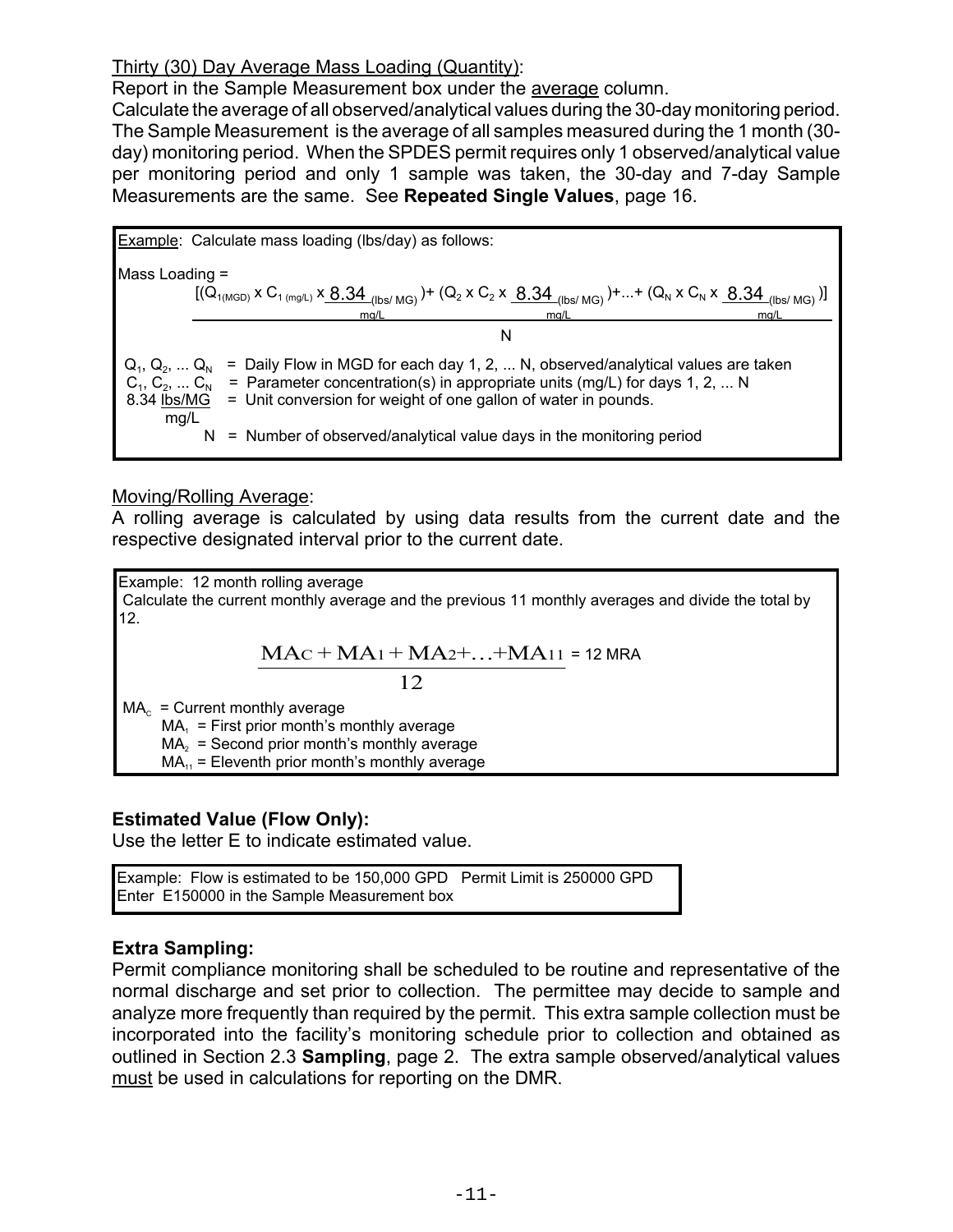#### **Geometric Mean:**

(Applicable to Fecal Coliform and Total Coliform, only)

The geometric mean is calculated by multiplying each of the N values together and taking the Nth root of the product.

Geometric Mean = 
$$
\sqrt[N]{C_1 \times C_2 \times ... C_N}
$$

 N = Number of observed/analytical values during the monitoring period.  $C_1, C_2,...C_N$  = Concentration observed/analytical values during the monitoring period.

Example: Wk 1 = 3.0/100 ml, Wk 2 = 36/100 ml, Wk 3 = 24/100ml, Wk 4 = 14/100ml, Permit Limit: 20  $\sqrt[4]{20.26 \cdot 24.14}$  = 13.8/100ml

$$
geo. mean = \sqrt[3]{3.0x36x24x14} = 13.8/100
$$

Precision rule # 2 applies (Note: Exponentials follow the same precision rules as multiplication/division). The numbers 1 and 3 in the result, are the two significant figures. The number 8 (in the tenths place) in the result, is rounded up. Increase the preceding digit by one.

Enter 14 in the Sample Measurement Box.

Or, calculate a geometric mean by taking the antilog of the log average.

$$
\text{Geometric Mean} = \text{Log}^{-1} \frac{[\text{LogC}_1 + \text{LogC}_2 + \dots + \text{LogC}_N]}{N}
$$

N = Number of observed/analytical values during the monitoring period.

 $C_1, C_2, ... C_N$  = Concentration of observed/analytical value during the monitoring period.

#### Seven (7) Day Geometric Mean (7 DA GEO):

Report in the Sample Measurement box under the maximum column.

Calculate the geometric mean of all observed/analytical values for each 7 days in the monitoring period. The Sample Measurement is the highest of the 7-day geometric means calculated during the monitoring period. See **Too Numerous To Count (TNTC)**, page 16.

#### Thirty (30) Day Geometric Mean (30 DA GEO):

Report in the Sample Measurement box under the average column.

Calculate the geometric mean of all observed/analytical values during the 30 day monitoring period. The Sample Measurement is the geometric mean of all samples measured during the 1 month (30-day) monitoring period. If only one sample is taken during the monitoring period the Sample Measurement for the 7-day geometric mean will be the same for the 30-day geometric mean. See **Repeated Single Values** and **Too Numerous To Count (TNTC)**, page 16.

#### **Instantaneous Maximum:**

Report the Sample Measurement as the highest observed/analytical value during the monitoring period for a specified parameter regardless of the number of samples taken. Report the number of samples collected in the frequency of analysis box.

#### **Instantaneous Minimum:**

Report the Sample Measurement as the lowest observed/analytical value during the monitoring period for a specified parameter regardless of the number of samples taken. Report the number of samples collected in the frequency of analysis box.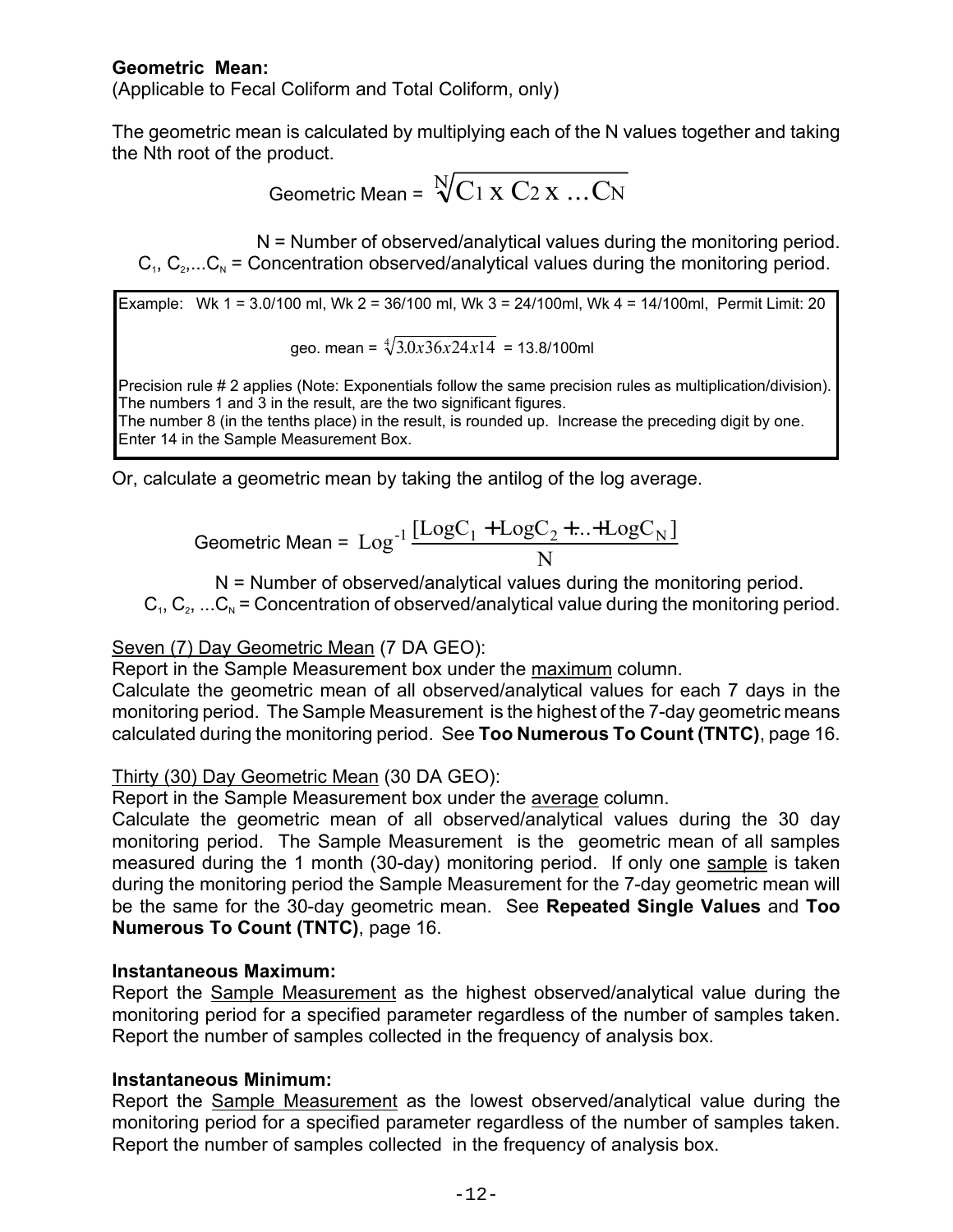#### **Invalid Sample (Invalid Quality Control / Lab Accident):**

There are a number of conditions when a sample or sample result is considered invalid. These include:

- if a sample is subject to a lab accident and a valid analysis cannot be performed,
- the quality control during sample analysis is not within analytical standards,
- sample preparation results in insufficient dilutions and the result is reported with a greater than symbol >. (Typically occurs with BOD and coliform analysis)

Regardless of the source of error all invalid samples shall be treated as follows:

#### For one observed/analytical value:

Leave the Sample Measurement box blank.

When sufficient time remains in the statistical base interval (Section 4.3), an additional sample can be collected and reported. When an additional sample is collected and results are not available in time to submit the DMR, submit the DMR on time leaving the Sample Measurement box blank, notify DEC of the situation and submit an amended DMR when the data becomes available.

#### For more than one observed/analytical value:

Invalid sample results are not to be used in performing calculations. Omit the invalid result from the calculation and report with either a greater than > symbol for maximum or average or the less than < symbol for minimum in the Sample Measurement box.

#### For all invalid samples:

The permittee shall provide an explanation as to why the sample was invalid and from which if any calculations it was omitted from in the "Comment and Explanation of any Violations" section of the DMR or by attaching an explanation to each copy of the DMR. Documentation from the lab and/or a written explanation from the operator must be retained with lab records for inspection.

#### **Less than:**

Use the symbol < to indicate Less Than.

To calculate a Sample Measurement (concentration, mass loading, etc) in which one or more of the reported observed/analytical values are preceded by the "less than" symbol, use the reported value in the calculation. At the end of the calculation add the less than symbol < to the left of the calculated value. The Sample Measurement is then reported as less than the calculated value. When the analytical laboratory performing analysis for the permittee completes the annual MDL study for NELAP certification, the permittee shall submit the results of the study with the next DMR. The submission shall list the parameter certified, method used, and the MDL achieved.

Example: Calculate daily average for ammonia (sample once/week). Permit Limit: 0.9 mg/L The raw data in mg/L: 0.9, 1.0,< 0.1, 0.5

Average concentration =  $0.9 + 1.0 + 0.1 + 0.5 = 0.625$  mg/L 4

Precision rules # 3 and # 4 apply (Note: The 4 in the denominator is a counted number). The number 2 in the result, is rounded down. Leave the preceding digit as it is. Enter < 0.6 in the Sample Measurement Box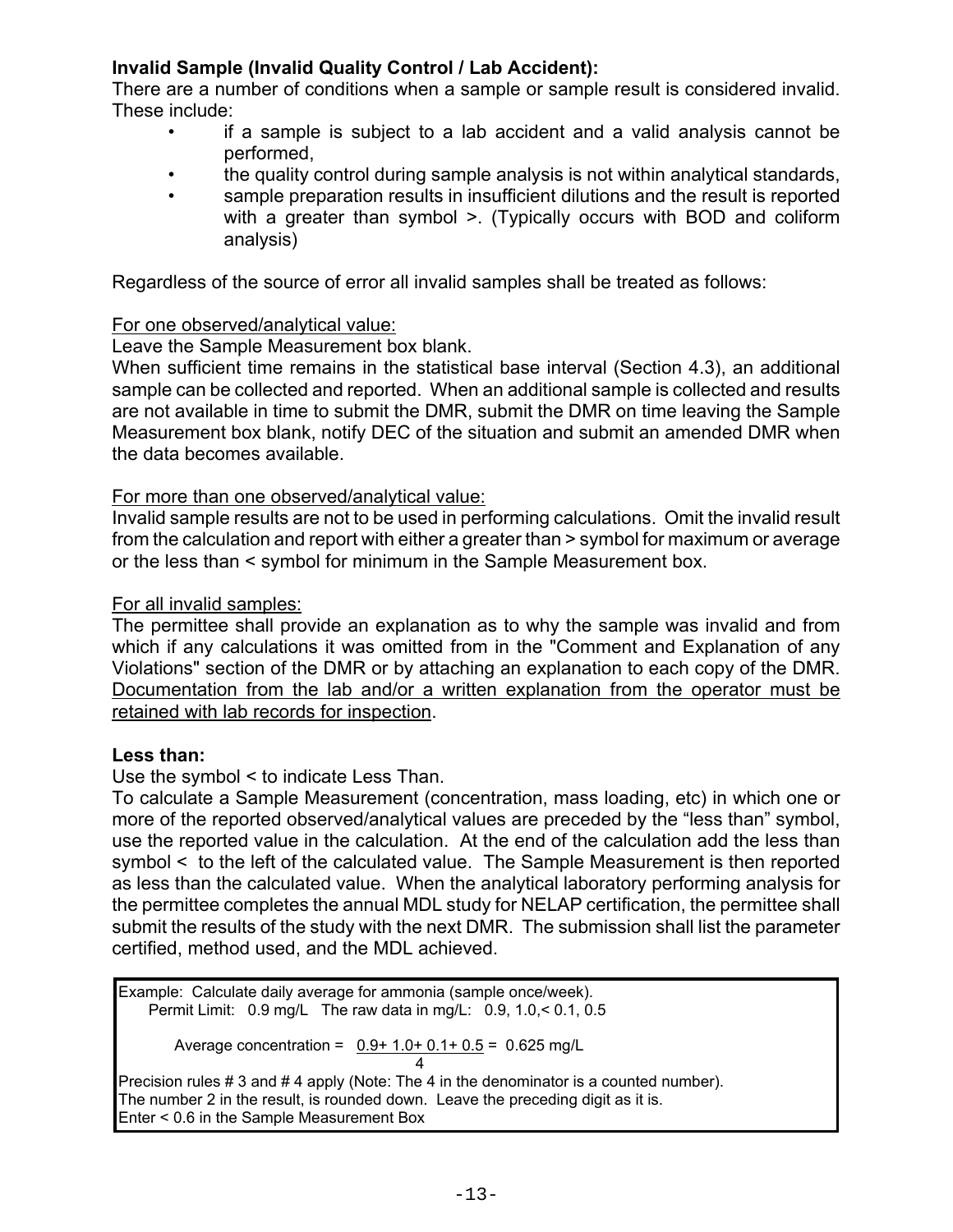#### Exception - "Less than Method Detection Limit" (MDL)

When the most sensitive approved analytical method for a parameter as described in the NYSDEC document entitled Analytical Detectability and Quantitation Guidelines For Selected Environmental Parameters<sup>4</sup> is used and the MDL was achieved, substitute zero for the "less than MDL value" in calculating a Sample Measurement. When the analytical laboratory performing analysis for the permittee completes the annual MDL study for NELAP certification, the permittee shall submit the results of the study with the next DMR. The submission shall list the parameter certified, method used, and the MDL achieved.

Example: Calculate the average Zinc Concentration. The most sensitive analytical method listed in the DEC Analytical Guidelines for zinc is GFAA (digestion followed by graphite furnace atomic absorption).

Zinc data:  $0.06 \text{ mg/L}, 0.10 \text{ mg/L}, 0.02 \text{ mg/L} < 0.05 \text{ ug/L}$  (where  $0.05 \text{ ug/L} = \text{MDL}$  by GFAA) Permit Limit: .05mg/L

In the calculation substitute  $0$  for  $\leq 0.05$  ug/L. Average Zinc Conc. =  $\frac{0.06+0.10+0.02+0}{1}$  = 0.045 mg/L  $\overline{A}$ 

Precision rules # 3 and # 4 apply. After applying rounding rules, the number 5 (in the thousandths place) is rounded up. Increase the preceding digit by one. Enter 0.05 in the Sample Measurement Box

#### **Maximum/Daily Maximum:**

For one observed/analytical value per day:

The maximum or daily maximum Sample Measurement is the highest observed/analytical value during the monitoring period for a specified parameter.

For more than one observed/analytical value per day:

Calculate the daily discharge for each day in the reporting period. Report the Sample Measurement as the highest of the daily discharges calculated.

For pH do not average - report the highest value in the reporting period.

#### **Median:**

The median value of a set of measurements is the observed/analytical value that falls in the middle when the values are arranged in order from the lowest to the highest. If there are an even number of values, the median is the arithmetic average of the 2 values which have an equal number of values greater and less than both of them. Should there be only 1 value, that value is the median.

| Example: | а. | Six Values: 22, 43, 63, 87, 102, 127           |
|----------|----|------------------------------------------------|
|          |    | The median is the average of 63 and 87, or 75. |
|          | b. | Five Values: 29, 44, 67, 82, 105               |
|          |    | The median is 67.                              |
|          | C. | One Value: 20                                  |
|          |    | The median is 20                               |
|          |    |                                                |

 $4$ To obtain a copy of this document, please contact the Bureau of Watershed Assessment & Research at 625 Broadway, Albany NY 12233-3502 or by phone at: (518) 402-8179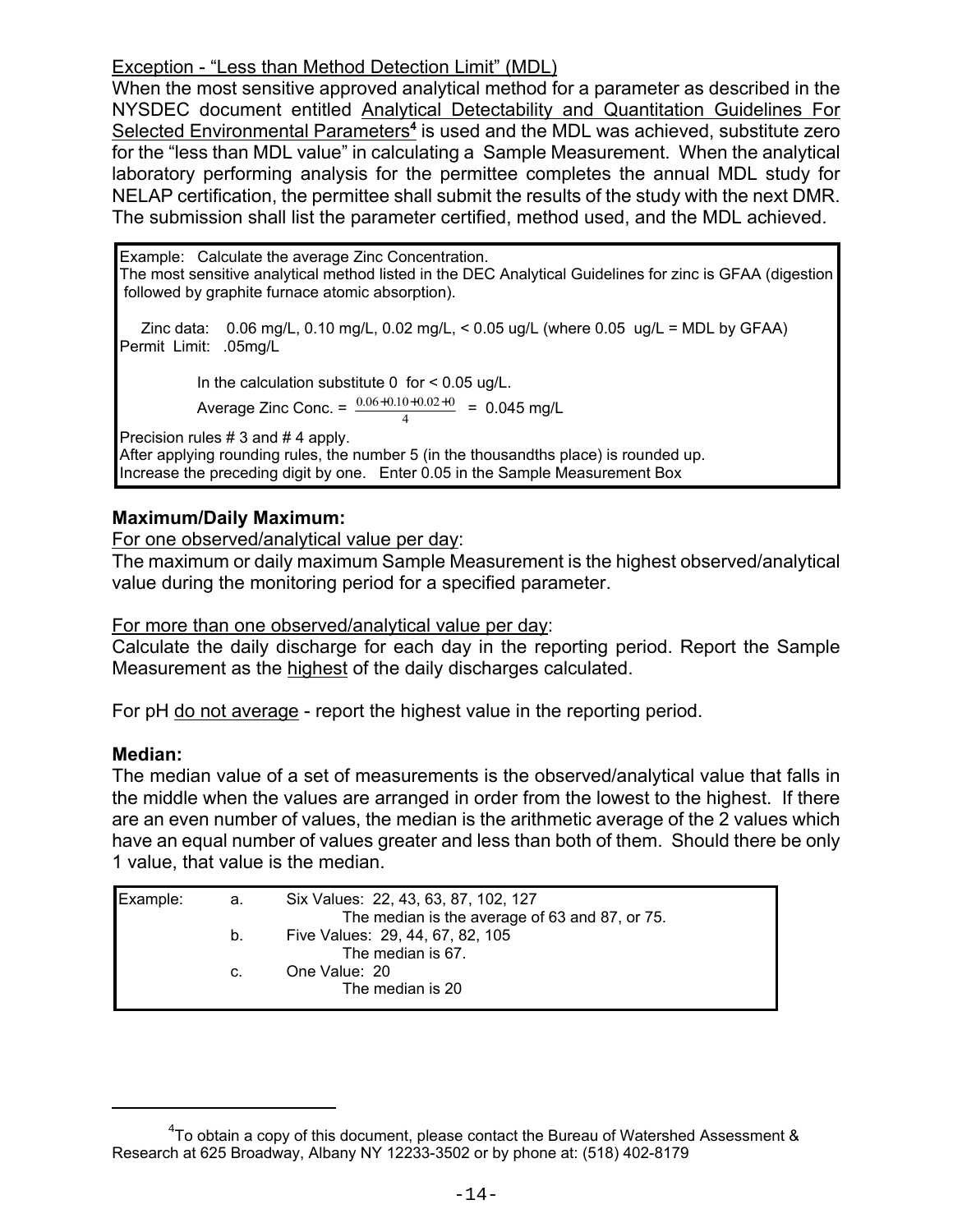#### **Minimum/Daily Minimum:**

#### For one observed/analytical value per day:

The minimum, or daily minimum Sample Measurement is the lowest observed/analytical value observed during the monitoring period for a specified parameter.

#### For more than one observed/analytical value per day:

Calculate the daily discharge for each day in the monitoring period. Report the Sample Measurement as the lowest of the daily discharges calculated .

For pH do not average - report the lowest value in the reporting period.

#### **Monthly Average Minimum (Percent Removal):**

Report the Sample Measurement as the average influent concentration for the month minus the average effluent concentration of the month all divided by the average influent concentration, all multiplied by 100. This is limited as a minimum and is reported in the minimum concentration column of the DMR. (See **Percent (%) Removal**, page 16)

#### **Net Value Limits:**

When an analytical value is reported as a concentration, and the limit is a mass loading limit, convert the concentration to mass loading, using the average flow for the day the sample was taken, before doing the calculation for the net value limit.

When either the intake or effluent observed/analytical value is reported as "less than", substitute the reported value without the less than symbol or negative sign in the calculation unless otherwise directed by the Department.

To report a singular negative net observed/analytical value, report by entering a "0" in the Sample Measurement box. When negative observed/analytical values are involved in a calculation substitute zero "0" for the negative net observed/analytical value.

| Example:                                                                                            |                       | Net value                        | Net calculation<br>(Enter 0 for negative |  |
|-----------------------------------------------------------------------------------------------------|-----------------------|----------------------------------|------------------------------------------|--|
| Intake<br>(lbs/day)                                                                                 | Effluent<br>(lbs/day) | Effluent-<br>Intake<br>(lbs/day) | values), lbs/day                         |  |
| 1630                                                                                                | 1751                  | 121                              | 121                                      |  |
| 2335                                                                                                | 1635                  | -700                             | 0                                        |  |
| 1460                                                                                                | 1693                  | 233                              | 233                                      |  |
| Avg. net value = $[121 + 0 + 233] \div 3 = 118$ lbs/day<br>Enter 118 in the Sample Measurement box. |                       |                                  |                                          |  |

#### **No Discharge of a Single Parameter:**

If there is no discharge of a certain parameter during the entire monitoring period, the permittee shall enter "NODI 9" anywhere on the line in the appropriate Sample Measurement reporting box(es) area. This communicates that there was no discharge of that specific parameter. The permittee shall provide an explanation of the "NODI 9" notation in the "Comment and Explanation of any Violations" section of the DMR or by attaching an explanation to each copy of the DMR.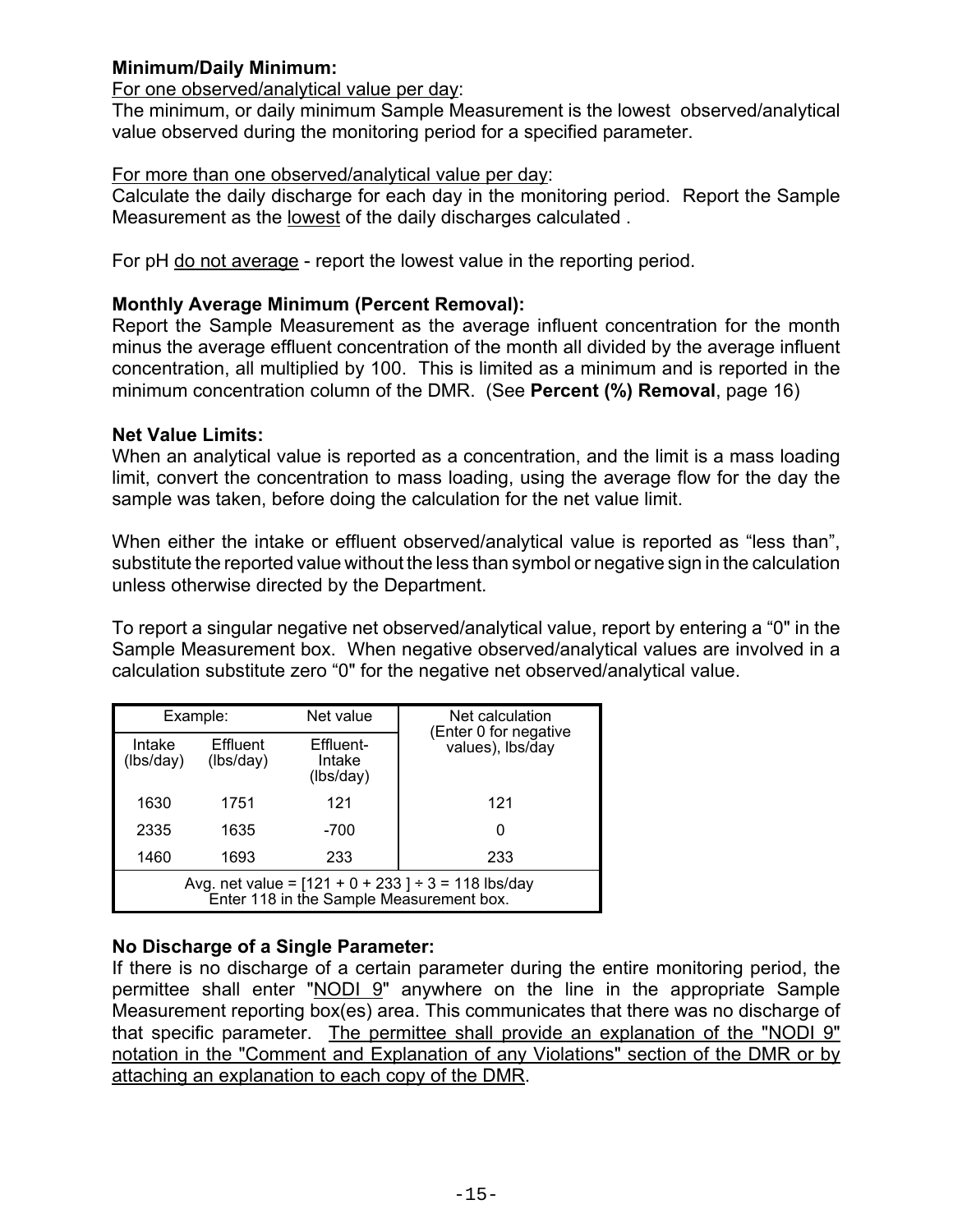#### **Percent (%) Removal:**

Percent removal is reported in the "quality or concentration" minimum column. Calculate the % removal for a given monitoring period as follows:

$$
\%Removal = \left( \frac{\left[ C_{\text{Influent}} - C_{\text{Effluent}} \right]}{C_{\text{Influent}}} \right) X (100)
$$

 $C<sub>influent</sub>$  = Average influent concentration for a given monitoring period

 $C_{\text{Effluent}}$  = Average effluent concentration for a given monitoring period

#### **Repeated Single Values:**

If only one sample is analyzed during a monitoring period, the daily minimum/daily average/daily maximum or 30-day average/7-day average, respectively are the same for reporting purposes. In this particular situation do not leave any of the Sample Measurement boxes blank. Enter the same value in each Sample Measurement box.

Example: Sampling is required once per month for pH. The observed/analytical value is 7.3 units. Enter 7.3 in the Minimum and Maximum Sample Measurement Boxes.

#### **Split Samples:**

The permittee may decide for various reasons, to split a sample. This split sample must be incorporated into the facility's monitoring schedule prior to collection and must be obtained as outlined in Section 2.3 **Sampling**. Split sample observed/analytical values are to be averaged and must be used in calculations for reporting on the DMR. In addition, split samples must:

1.) be split on the collection site (not in the lab).

2.) be considered a representative sample and consistent with the facility's monitoring program.

3.) be independent of any selection process for analysis.

#### **Too Numerous to Count (TNTC):**

(Applicable to Fecal Coliform and Total Coliform, only).

#### For one observed/analytical value per monitoring period:

Report the observed/analytical value by entering the letter T in the Sample Measurement box and attach an explanation to the DMR.

For more than one observed/analytical value per monitoring period:

Use all numeric values in the calculation. At the end of the calculation, add the greater than symbol > to the left of the calculated value and attach an explanation to the DMR.

When determining the highest of the 7-day/30-day Averages to report, any value with a greater than symbol (>) will be considered the highest and must be reported.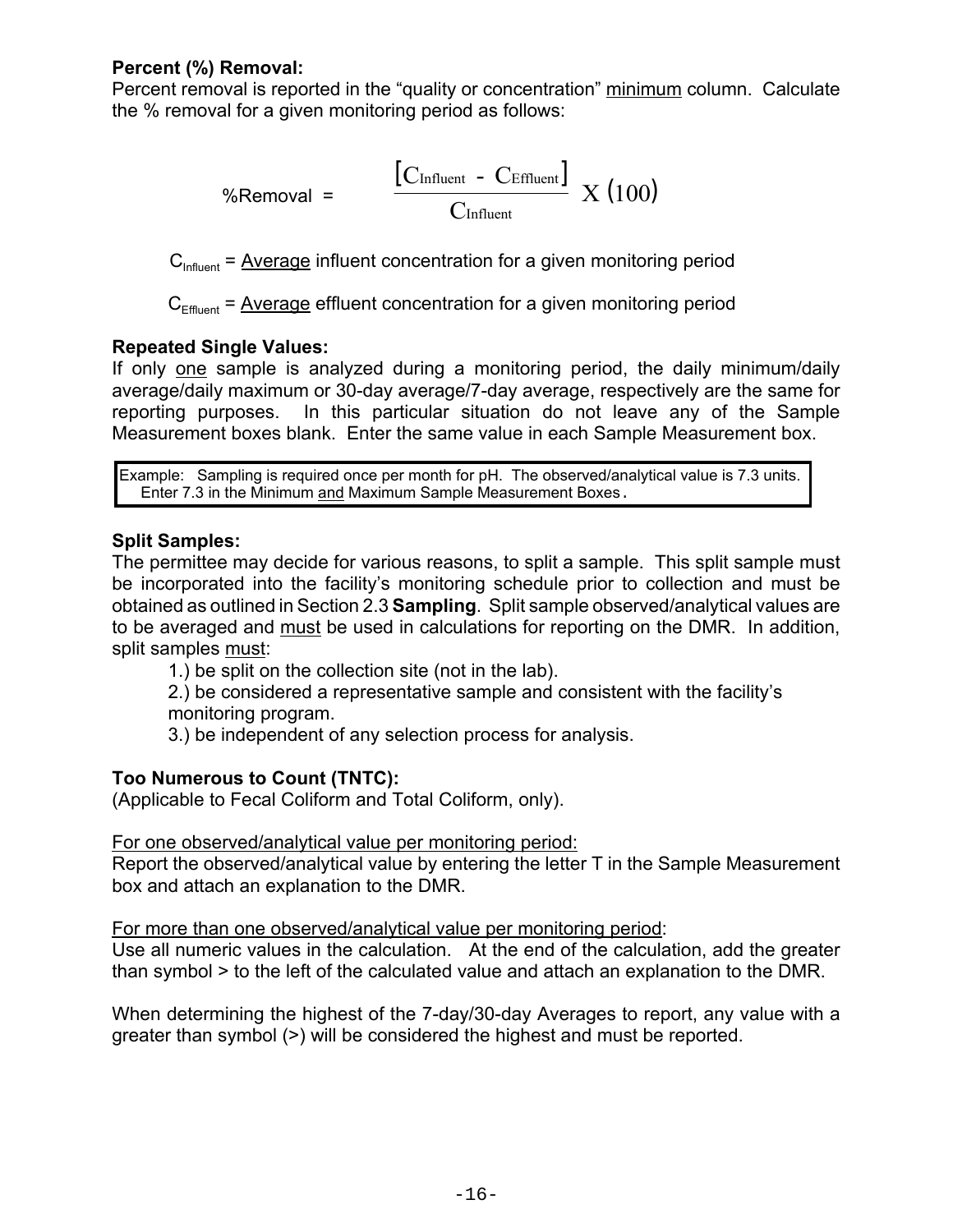<span id="page-21-0"></span>Example: Calculate the 7-day and 30-day Geometric Means. Observed/analytical values: Wk 1 = 3.0/100 ml, Wk 2 = 36/100 ml, Wk 3 =T, Wk 4=14/100 ml 7-day geometric mean for Wk  $3 = T$  Enter T in the Sample Measurement box

30-day geometric mean =  $\sqrt[3]{3.0x36x14}$  = 11.47/100 ml

Precision rule # 2 applies (Note: Exponentials follow the same precision rules as multiplication/division). After applying rounding rules, round 4 down. Leave preceding number as is. Enter > 11 in the Sample Measurement Box .

## **4.5 Action Levels and Sludge Reporting**

#### **Action Levels:**

Action Levels are thresholds for parameters that have been reported present in the discharge, but at levels that currently do not require water quality or technology based limits. Action levels are assigned a separate outfall designator (usually "V") for each monitoring frequency. These frequencies are specified in the permit similar to the way effluent limits are (monthly, quarterly, semi-annually and/or annually). Should action levels be exceeded, see the SPDES Permit for necessary action to be taken by the permittee.

#### **Sludge Reporting:**

Some permittees meet Federal and State criteria that requires them to report sludge sampling information on the DMR forms (see 40 CFR 501.13, Tables 1-4, 503.18, and 503.32). The DMR forms will have preprinted fields for the sludge parameters for which sampling is required. The permittee must fill out these sections, even though the word "optional" is printed on the DMR form. The word "optional" is necessary for DEC purposes, as there are no numerical limits for the sludge parameters at this time. See Appendix C for information on converting sludge gallons to metric tons.

#### **4.6 Number of Excursions (No. Ex.)**

The unshaded areas in this column are where the number of excursions (if any) for each parameter are to be reported.

The value reported in the No. Ex column on the pre-printed DMR shall be the number of days that daily discharge values observed during a specified monitoring period are either lower than the minimum quality (concentration) and/or higher than the maximum quality(concentration) or maximum quantity (mass loading) permit requirements. Number of excursions are not reported for Sample Measurements reported in either of the two "Average" columns.

7-day Averages used to determine the Sample Measurement which exceed the permit limit or contain a greater than symbol (>) should be reported in the Number of Excursions column, as representative of the number of days the sample represents (i.e. 7, 14, 21, 28). Sample Measurements of the 30-day average, daily average, or 12-month rolling average which exceed the permit limit should not be reported in the "No. Ex." column. However, any Sample Measurement which exceeds a 30-day average, daily average, or 12-month rolling average Permit Requirement must be explained and reported on a Report of Non-Compliance Event form (see Appendix B for form, Section 2.5 for instructions) and attached to each copy of the submitted DMR.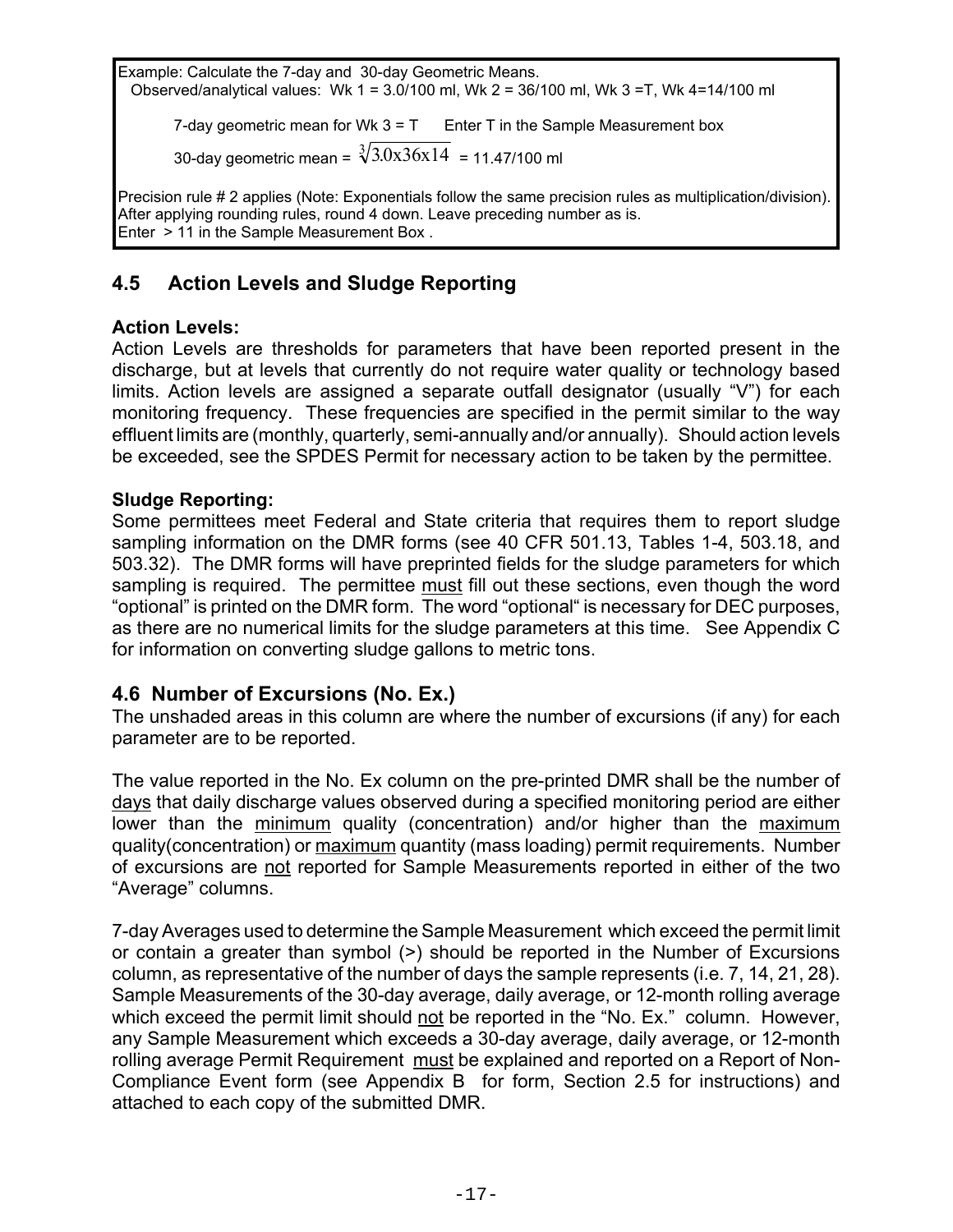<span id="page-22-0"></span>Example: The Plainville municipal wastewater treatment facility is required to monitor effluent BOD once per week. During the first and second weeks of the month, there was a plant upset and the effluent BOD concentrations and mass loadings exceeded the 7-day average Permit Requirement. The 30-day average BOD concentrations and mass loadings also exceeded the 30-day average Permit Requirement. The correct number of excursions to be reported in the "No.Ex." box for effluent BOD is

When the SPDES Permit requires continuous monitoring of a parameter, all excursions shall be reported on an attachment, to include the duration, magnitude, and cause of the excursion. The total number of days in which an excursion occurred should be reported in the "No. Ex." column. In the case of continuously monitored pH, each excursion exceeding a 1 hour duration should be footnoted or underlined for emphasis on the attachment. The total number of days that an excursion exceeding 1 hour occurred should be entered in the "No. Ex" column. If pH is monitored more than once per day, the total number of days which had one or more excursions shall be reported in the "No.Ex." column.

Example: An industrial facility adds chemicals to control pH. They measure pH six times per day. During the first three days of the month, the chemical feed equipment malfunctioned. During the first two days of the malfunction, two pH measurements on the first day and three on the second day exceeded the maximum Permit Requirement. On the third day, one measurement exceeded the maximum Permit Requirement, and one measurement was less than the minimum Permit Requirement. The number of excursions that must be reported for the month, is three (3 days).

## **4.7 Frequency of Analysis**

Information in the shaded area of this column reflects the permit requirement for the frequency with which samples are to be taken. Enter the actual frequency of analysis used during the monitoring period in the blank area above the requirement. Appendix E contains the appropriate abbreviations to be used in this space. These abbreviations do not match the information in the shaded area but are in a numerical format for ease of data entry. The left-hand column contains the abbreviation most likely found in the shaded area of the DMR and the next column contains the abbreviation the permittee is required to enter. A written explanation must be attached to each submitted copy of the DMR if the actual frequency of analysis is different than the permit specification.

## **4.8 Sample Type**

Information in the shaded area of this column reflects the permit requirement for the type of sample to be taken. Enter the actual sample type used during the monitoring period in the unshaded area above the requirement. The left column in Appendix F contains the abbreviation most likely found in the shaded area of the DMR and the right column contains the appropriate PCS codes to be entered by the permittee in the unshaded area. A written explanation must be attached to each submitted copy of the DMR if the actual sample type is different than the permit requirement.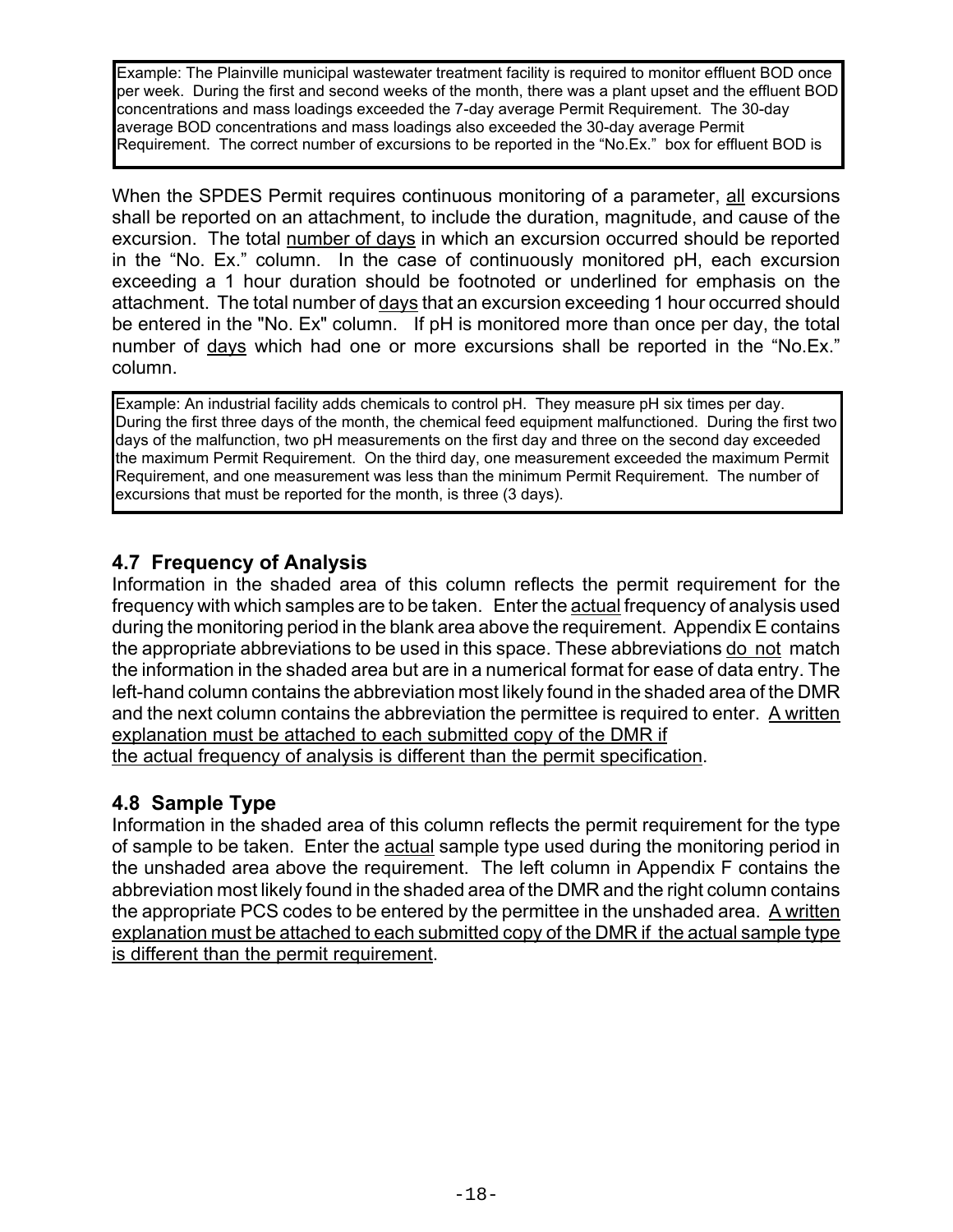## <span id="page-23-0"></span>**5.0 COMPLETING SIGNATURE INFORMATION**

See Appendix J for a Sample DMR with specific areas of the form noted to align with the following sub-headings:

## **5.1 Name/Title Principal Executive Officer or Auth. Agent**

The name and title of the person who is authorized to sign the DMR. See Appendix G for clarification of who may sign the DMR.

## **5.2 Signature and Certification**

All DMRs shall be signed (use only black or blue ink) by the person who is authorized to sign the DMR. Each page of the DMR must have an original legible signature. If the principal executive officer authorizes another person to sign the DMRs an authorization form must be signed by the principal executive officer and submitted to the Bureau of Water Compliance Programs (see Appendix A for address). Authorization forms must be submitted and approved prior to DMR submission. See Appendix G for Authorization Form.

The signature box is to the right of the pre-printed certification statement. By signing the DMR, the principal executive officer or his/her authorized agent are acknowledging their agreement with the certification statement which certifies, under penalty of law, that to the best of their knowledge, the data on the DMR was properly collected and evaluated and is true, accurate, and complete. False information entered on the DMR by a permittee, or the permittee's designated representative, may be punishable as a Class A misdemeanor pursuant to Section 210.45 of the State Penal Law. Falsification of a DMR by a certified wastewater treatment plant operator could result in revocation or suspension of the operator's certification pursuant to 6NYCRR 650.10.

#### **Disclaimers and Unsigned DMRs**:

The permittee shall not use disclaimers on the DMR. SPDES regulations requires that the DMR be sworn to, "In respect to all statements of fact herein." The DMR form requires certification that, "... the submitted information is true, accurate, and complete." The use of a disclaimer(s) clearly contravenes these requirements. Therefore, any DMR submitted with a disclaimer will not be accepted by NYSDEC and will immediately be returned to the permittee. DMRs which lack a signature are not acceptable and will also be immediately returned to the permittee. No portion of a returned DMR will be accepted by DEC and this could result in penalties for late filing or failure to file.

#### **5.3 Telephone**

Telephone number of person signing DMR.

#### **5.4 Date**

Date of signature.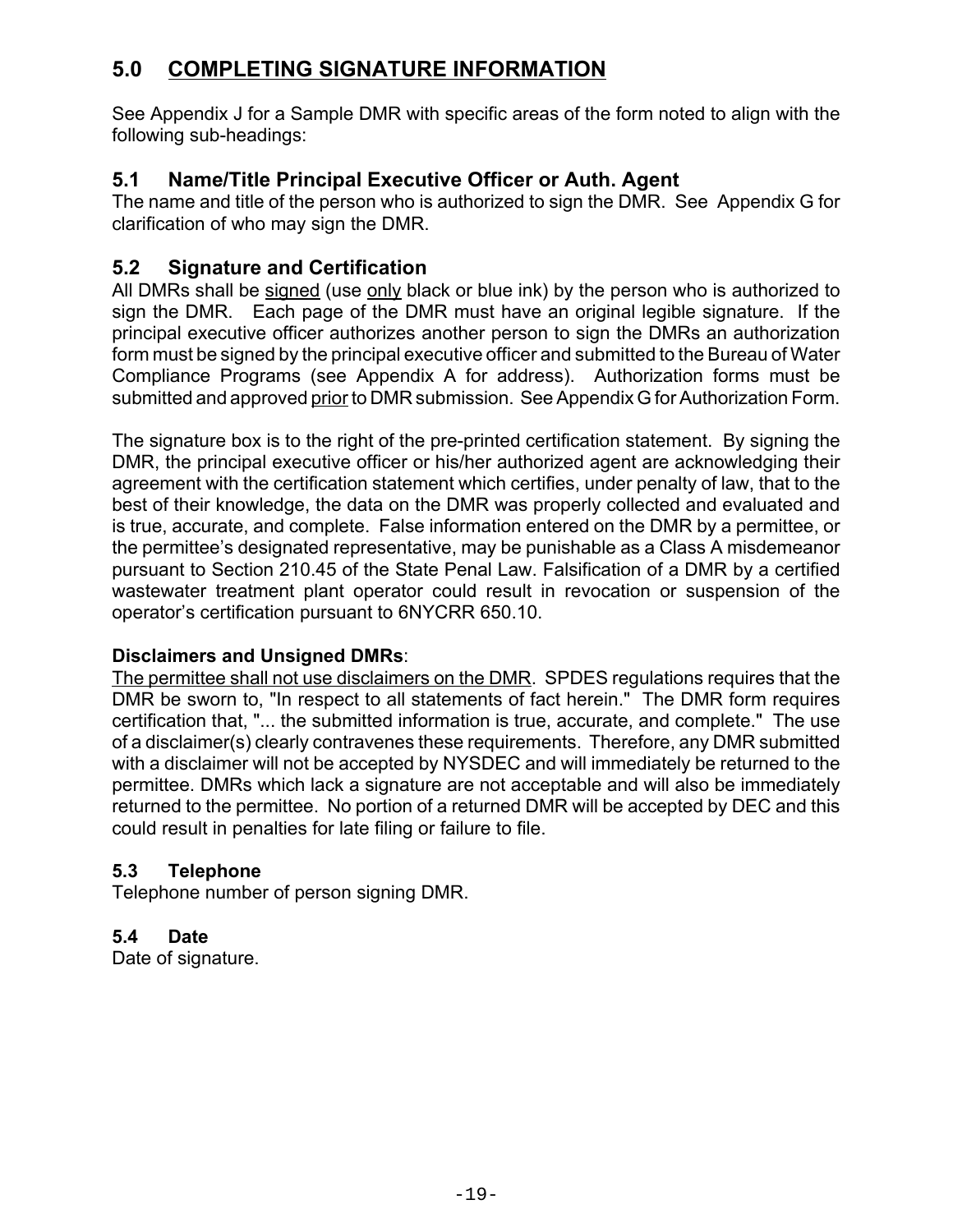## <span id="page-24-0"></span>**6.0 COMPLETING COMMENT INFORMATION**

See Appendix J for a Sample DMR with specific areas of the form noted to align with the following sub-heading:

## **6.1 Comments and Explanation of any Violations**

This area may contain pre-printed permit-related clarifying information from the Agency or may be used by the Permittee to communicate to the Agency. Any specific comments regarding a specific discharge number may be printed in this area. If necessary, additional specific comments may be made on a separate sheet (with SPDES permit number, outfall and monitoring period dates referenced) and attached to the DMR.

The permittee is required to report all instances of non-compliance with permit effluent limitations or monitoring requirements. These reports must be attached to each submitted copy of a Discharge Monitoring Report until such non-compliance ceases. These noncompliance reports shall contain each of the following:

- a description of the non-compliance and its cause;
- the period of the non-compliance, including exact dates and times,
- if the non-compliance has not been corrected, the anticipated time it is expected to continue; and
- steps taken or planned to reduce, eliminate, and prevent the non-compliance and its recurrence.

The Report of Non-Compliance Event form (Appendix B) or an equivalent written explanation containing the information requested above shall be used to report all instances of non-compliance.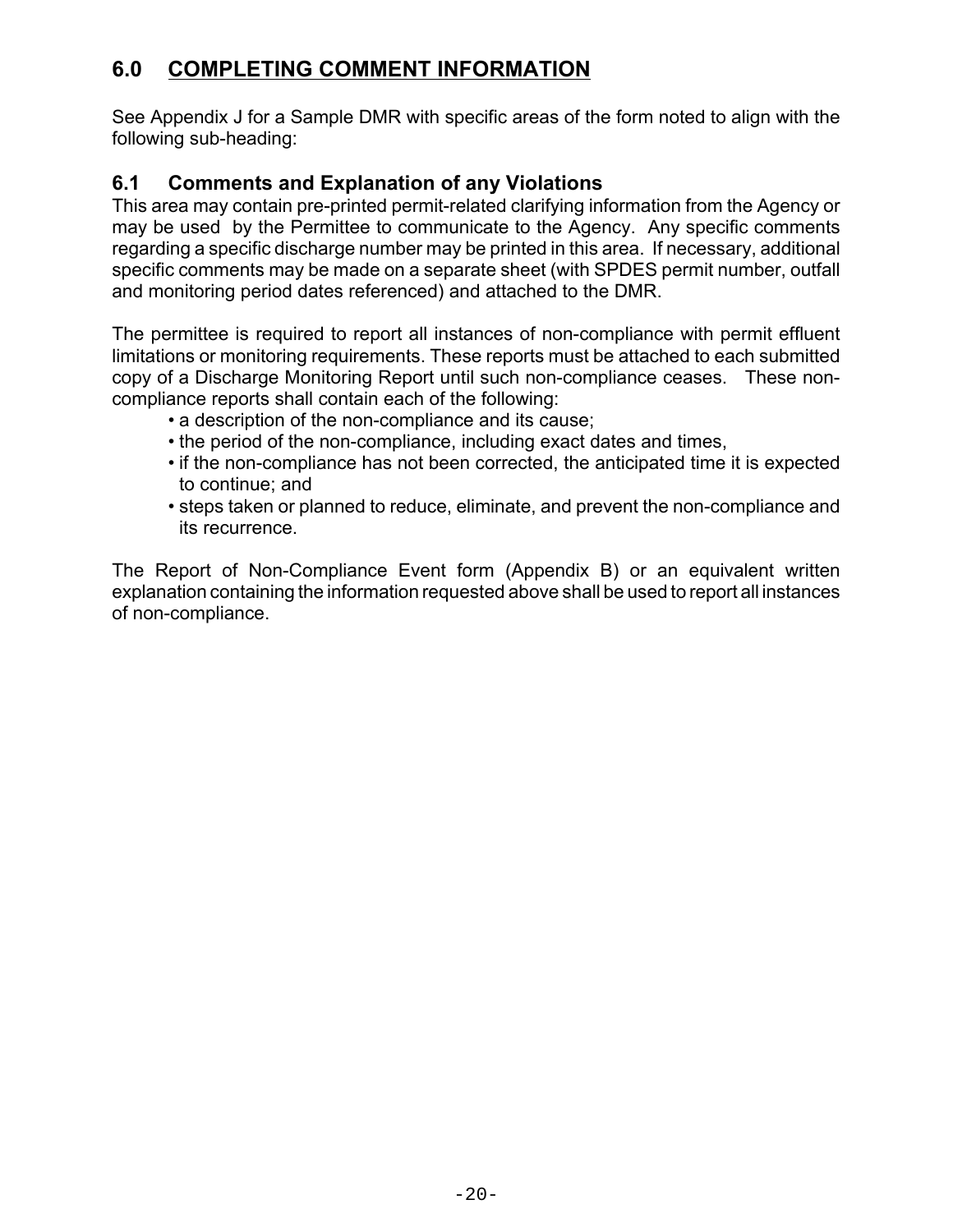## <span id="page-25-0"></span>**7.0 SUBMISSION INFORMATION**

## **7.1 Preprinted (paper) Discharge Monitoring Reports (DMRs)**

#### **Copies:**

Copies of the completed DMR shall be returned to the following offices no later than the 28th of the month following the end of each reporting period (unless otherwise specified in the SPDES permit or a consent order).

The original (top sheet) completed DMR shall be submitted to the Bureau of Water Compliance Programs (see Appendix A for address).

The first copy (second sheet) of the completed DMR shall be submitted to the NYSDEC Regional Office specified in the SPDES permit (see Appendix A for Regional Water Office addresses).

The second copy (third sheet) of the completed DMR shall be submitted to the local County Health Department, if required by the SPDES permit.

The third copy (fourth sheet) shall be retained by the facility for their records. The monitoring information required by the SPDES permit (or a consent order, if appropriate) shall be summarized, signed and retained as required by regulations, for subsequent inspection by the New York State Department of Environmental Conservation (NYSDEC) or its designated agent.

Additional copies of the completed DMR, not otherwise mentioned above, but required by the SPDES permit, must be provided by the permittee and submitted as required.

Attachments to DMRs. Please remember, all correspondence and DMR attachments must contain the appropriate SPDES permit number, outfall and monitoring period information

#### **7.2 Amended DMRs**

To revise reported information previously submitted on a DMR, submit a revised copy of the affected pages conspicuously marked "Amendment" in the upper right corner and initial and date the amended areas. The permittees initialing of the amended DMR form shall be subject to the same certification requirements as the original DMR. Attach explanations for the amendments to the DMR.

#### **7.3 Computer Generated DMRs**

The DEC will accept computer generated DMRs as long as the permittee receives prior DEC approval. This means that a facility does not have to fill out the paper DMR, rather they can send their monitoring information on a form that they designed. In order to do this, the permittee must submit a formal letter to DEC, requesting permission to use their own form. Along with the letter, they must send in a completed copy of their pre-printed DMR as well as a copy of their computer generated DMR, which closely resembles the preprinted one. DEC will review the form and provide input back to the facility on acceptability. Facilities cannot submit computer generated DMRs until they have received DEC approval. It is the facilities' responsibility to account for any changes in their computer generated DMR if the preprinted one changes at all. The preprinted DMR will still be sent to the facility, even if they are submitting their own computer generated form.

#### **7.4 Alternative Methods**

DEC is developing alternative options to file DMRs, including developing a web site that will allow the submission of DMRs via the Internet. For more information on these programs, please contact the Bureau of Water Compliance Programs at (518) 402-8154 or via email at: cshaugh@gw.dec.state.ny.us.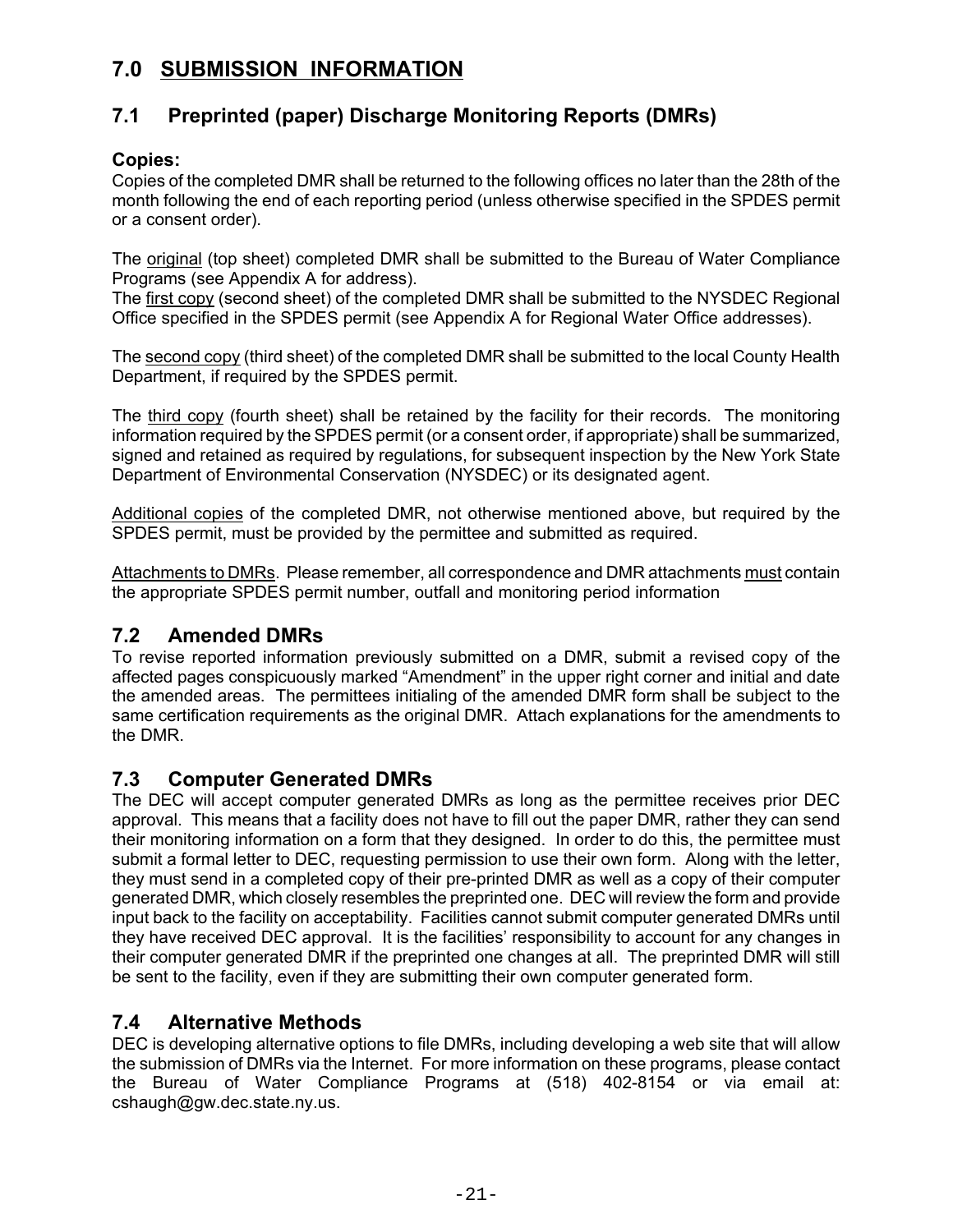## <span id="page-26-0"></span>**8.0 TIPS FOR SUCCESSFUL DMR REPORTING**

- 1. Enter data legibly in blue or black ink. Make decimals look like decimals. Do not use commas.
- 2. Report all data as required by the SPDES permit on the pre-printed DMR.
- 3. For monthly pH reporting requirement, complete both the maximum and the minimum columns (same value should be entered in both boxes reflecting the one measurement).
- 4. Enter data in open boxes only (not shaded box(es) or boxes containing asterisks).
- 5. Do not alter, line out or highlight items appearing on the pre-printed DMR(s).
- 6. Do not enter units or other extraneous information (such descriptive words or symbols as Trace, Not Applicable, None, etc) in Sample Measurement value boxes.
- 7. Make sure the reporting units are the same as those that appear in the permit. Special attention should be given when reporting: Flow Data; Temperature; and Concentrations. Use consistent units in calculations.
- 8. Report values that are less than the detection limit by entering "< MDL" where MDL is the numeric value of the Method Detection Limit. Do not enter "Not Detectable", "Non-Detectable". "ND", "BDL", etc.
- 9. For no discharge during the entire monitoring period, check the No Discharge box (upper right-hand corner of DMR). Submit all pages marked "No Discharge" for all outfalls.
- 10. For no discharge of a single parameter during the monitoring period, enter "NODI 9". However, do not use "NODI 9" to report "less than (<)" values.
- 11. Date and sign all pages of the pre-printed DMR prior to submission.
- 12. For each instance of non-compliance with a permit requirement, provide a written report.
- 13. For modifications to permits, make requests in writing to the Regional Permit Administrator. Do not make requests on the DMR form.
- 14. Send proper copies and attachments to appropriate offices.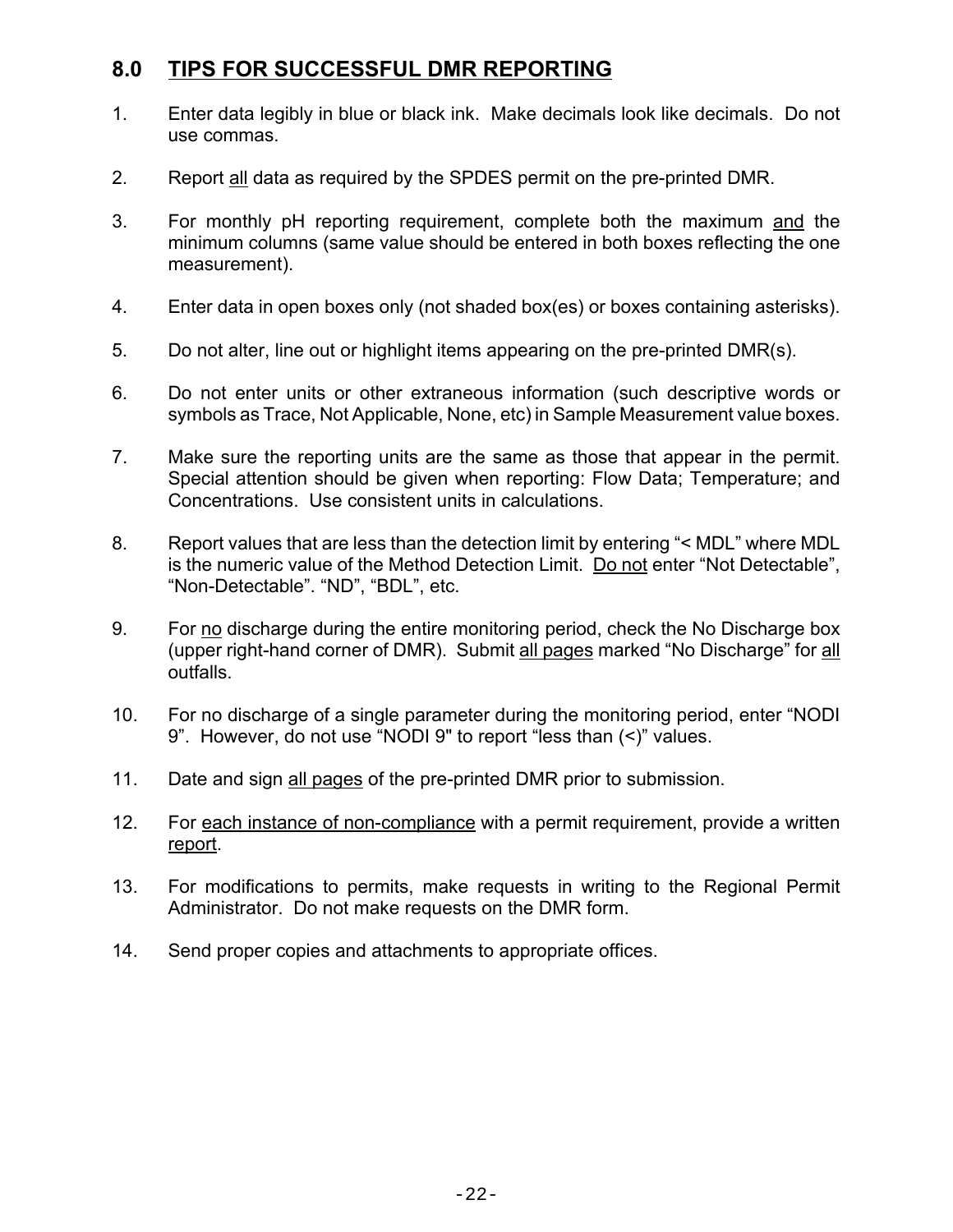## List of Appendices

|                     | Appendix A NYSDEC Regional Offices                             | $A-1$  |
|---------------------|----------------------------------------------------------------|--------|
|                     | Appendix B Report on Non-Compliance Events                     | $A-2$  |
|                     | Appendix C Conversion Tables                                   | $A-4$  |
|                     | Appendix D Data Reporting Examples                             | $A-5$  |
|                     | Appendix E Frequency of Analysis                               | $A-12$ |
|                     | Appendix F Sample Type                                         | $A-13$ |
|                     | Appendix G Discharge Monitoring Report Signature Authorization | $A-14$ |
| Appendix H Glossary |                                                                | $A-16$ |
| Appendix I Index    |                                                                | $A-19$ |
|                     | Appendix J Sample DMR                                          | $A-21$ |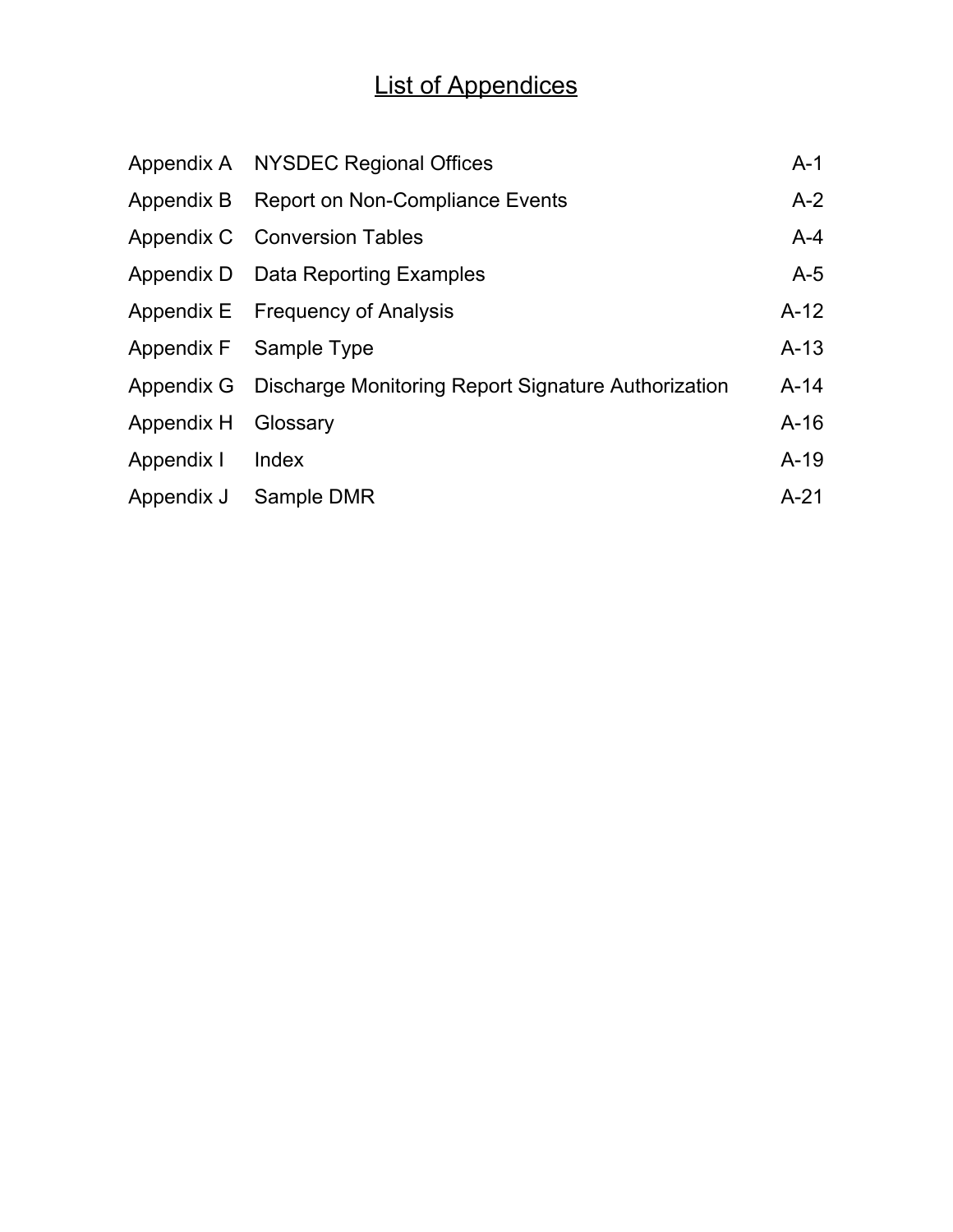#### **Appendix A**

## **NYS Department of Environmental Conservation Regional Offices**

<span id="page-28-0"></span>

| <b>NYSDEC Region 1</b><br>Regional Water Engineer<br>50 Circle Road<br>Stony Brook, NY 11790-2356                                   | $(631)$ 444-0405                                                                                                                                                           | Nassau, Suffolk                                                                                       |
|-------------------------------------------------------------------------------------------------------------------------------------|----------------------------------------------------------------------------------------------------------------------------------------------------------------------------|-------------------------------------------------------------------------------------------------------|
| <b>NYSDEC Region 2</b><br>Regional Water Engineer<br>1 Hunter's Point Plaza<br>47-40 21st Street<br>Long Island City, NY 11101-5407 | (718) 482-4933                                                                                                                                                             | Bronx, Kings, New York City, Queens,<br>Richmond                                                      |
| <b>NYSDEC Region 3</b><br>Regional Water Engineer<br>21 South Putt Corners Road<br>New Paltz, NY 12561-1696                         | $(845)$ 255-3000                                                                                                                                                           | Sullivan, Ulster                                                                                      |
| <b>NYSDEC Region 3 Sub-Office</b><br>Regional Water Engineer<br>100 Hillside Avenue, Suite 1W<br>White Plains, NY 10603-2860        | $(914)$ 428-2505                                                                                                                                                           | Dutchess Orange, Putnam, Rockland,<br>Westchester                                                     |
| <b>NYSDEC Region 4</b><br>Regional Water Engineer<br>1130 North Westcott Rd.<br>Schenectady, NY 12306-2014                          | $(518)$ 357-2045                                                                                                                                                           | Albany, Columbia, Delaware, Greene,<br>Montgomery, Otsego, Rensselaer, Schoharie,<br>Schenectady      |
| <b>NYSDEC Region 5</b><br>Regional Water Engineer<br>1115 NYS Route 86<br><b>PO Box 296</b><br>Ray Brook, NY 12977-0296             | (518) 897-1241                                                                                                                                                             | Clinton, Essex, Franklin, Hamilton                                                                    |
| <b>NYSDEC Region 5 Sub-Office</b><br>Regional Water Engineer<br>232 Golf Course Road<br>Warrensburg, NY 12885-0220                  | (518) 623-1212                                                                                                                                                             | Fulton, Saratoga, Warren, Washington                                                                  |
| <b>NYSDEC Region 6</b><br>Regional Water Engineer<br>317 Washington Street<br>Watertown, NY 13601-3787                              | $(315)$ 785-2513                                                                                                                                                           | Jefferson, Lewis, St. Lawrence                                                                        |
| <b>NYSDEC Region 6 Sub-Office</b><br>Regional Water Engineer<br>State Office Bldg.<br>207 Genesee Street<br>Utica, NY 13501-2885    | (315) 793-2554                                                                                                                                                             | Herkimer, Oneida                                                                                      |
| <b>NYSDEC Region 7</b><br>Regional Water Engineer<br>615 Erie Boulevard West<br>Syracuse, NY 13204-2400                             | (315) 426-7500                                                                                                                                                             | Broome, Cayuga, Chenango, Cortland,<br>Madison, Onondaga, Oswego, Tioga, Tompkins                     |
| <b>NYSDEC Region 8</b><br>Regional Water Engineer<br>6274 Avon-Lima Road<br>Avon, NY 14414-9519                                     | (585) 226-5450                                                                                                                                                             | Chemung, Genesee, Livingston, Monroe,<br>Ontario, Orleans, Schuyler, Seneca, Steuben,<br>Wayne, Yates |
| <b>NYSDEC Region 9</b><br>Regional Water Engineer<br>270 Michigan Avenue<br>Buffalo, NY 14203-2999                                  | (716) 851-7070                                                                                                                                                             | Allegany, Cattaraugus, Chautauqua, Erie,<br>Niagara, Wyoming                                          |
|                                                                                                                                     | <b>NYSDEC Central Office</b><br><b>Bureau of Water Compliance</b><br>SPDES Compliance Information Section<br>625 Broadway<br>Albany, New York 12233-3506<br>(518) 402-8177 |                                                                                                       |

Note: See list of current addresses on NYSDEC Website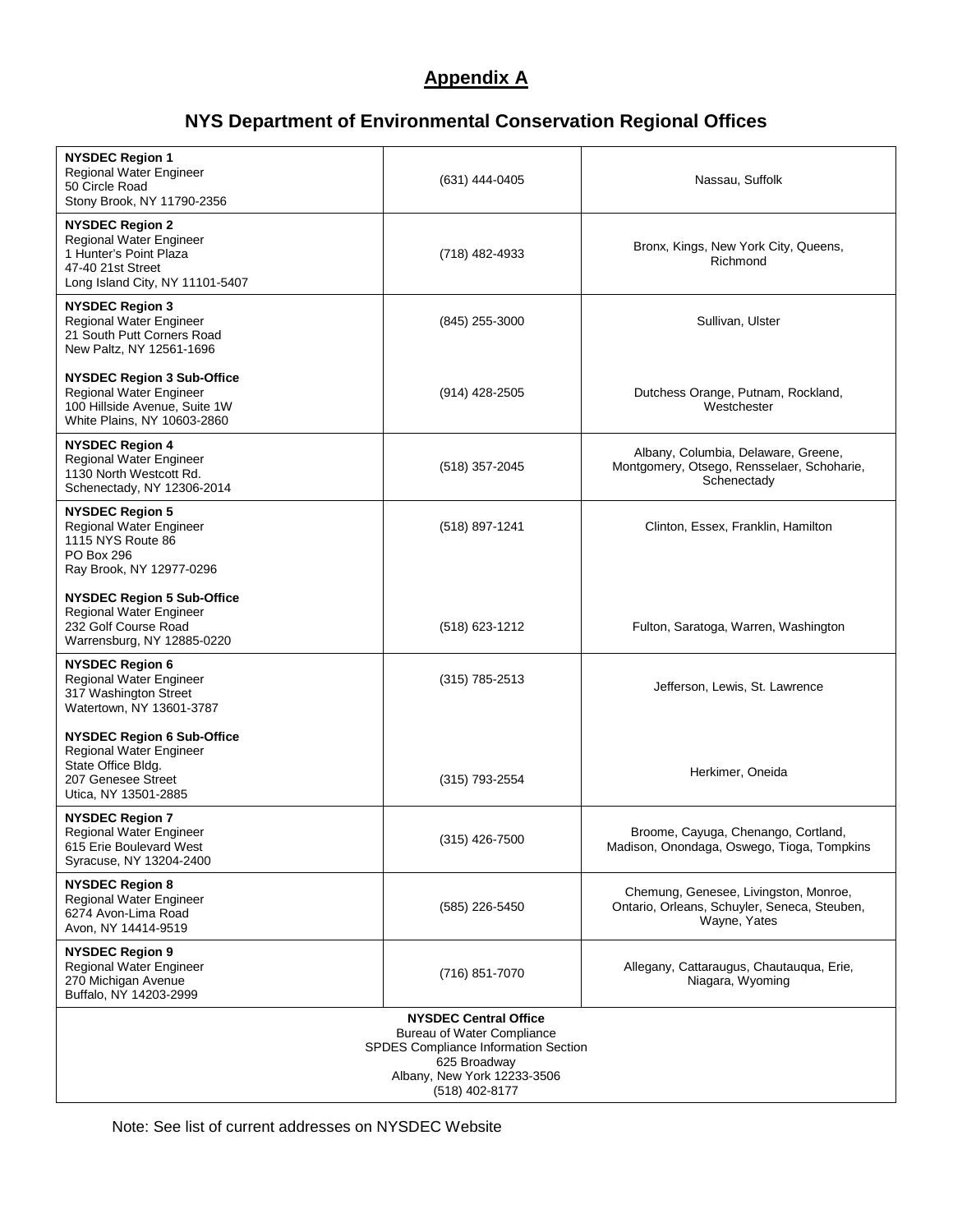#### <span id="page-29-0"></span>SECTION 1

 $\Gamma$ 

## **Appendix B**

| New York State Department of Environmental Conservation<br>Division of Water                                                                                                                                                                                                                                                                                                                                                                                                                                                                                                                           |  |  |                      |                                                                                                                                                                                                                                |  |  |  |
|--------------------------------------------------------------------------------------------------------------------------------------------------------------------------------------------------------------------------------------------------------------------------------------------------------------------------------------------------------------------------------------------------------------------------------------------------------------------------------------------------------------------------------------------------------------------------------------------------------|--|--|----------------------|--------------------------------------------------------------------------------------------------------------------------------------------------------------------------------------------------------------------------------|--|--|--|
|                                                                                                                                                                                                                                                                                                                                                                                                                                                                                                                                                                                                        |  |  |                      | <b>Report of Noncompliance Event</b>                                                                                                                                                                                           |  |  |  |
|                                                                                                                                                                                                                                                                                                                                                                                                                                                                                                                                                                                                        |  |  |                      |                                                                                                                                                                                                                                |  |  |  |
|                                                                                                                                                                                                                                                                                                                                                                                                                                                                                                                                                                                                        |  |  |                      | Report Type: 5 Day Permit Violation __ Order Violation __ Anticipated Noncompliance __ Bypass/Overflow __ Other                                                                                                                |  |  |  |
| <b>SECTION 2</b>                                                                                                                                                                                                                                                                                                                                                                                                                                                                                                                                                                                       |  |  |                      |                                                                                                                                                                                                                                |  |  |  |
|                                                                                                                                                                                                                                                                                                                                                                                                                                                                                                                                                                                                        |  |  |                      | $SPDES #: NY-$ Facility:                                                                                                                                                                                                       |  |  |  |
|                                                                                                                                                                                                                                                                                                                                                                                                                                                                                                                                                                                                        |  |  |                      | Date of noncompliance: 1 1 Location (Outfall, Treatment Unit, or Pump Station):                                                                                                                                                |  |  |  |
|                                                                                                                                                                                                                                                                                                                                                                                                                                                                                                                                                                                                        |  |  |                      |                                                                                                                                                                                                                                |  |  |  |
|                                                                                                                                                                                                                                                                                                                                                                                                                                                                                                                                                                                                        |  |  |                      |                                                                                                                                                                                                                                |  |  |  |
|                                                                                                                                                                                                                                                                                                                                                                                                                                                                                                                                                                                                        |  |  |                      |                                                                                                                                                                                                                                |  |  |  |
|                                                                                                                                                                                                                                                                                                                                                                                                                                                                                                                                                                                                        |  |  |                      | Has event ceased? (Yes) (No) If so, when? Was event due to plant upset? (Yes) (No) SPDES limits violated? (Yes) (No)                                                                                                           |  |  |  |
|                                                                                                                                                                                                                                                                                                                                                                                                                                                                                                                                                                                                        |  |  |                      |                                                                                                                                                                                                                                |  |  |  |
|                                                                                                                                                                                                                                                                                                                                                                                                                                                                                                                                                                                                        |  |  |                      | Date, time oral notification made to DEC? 1 1, Theory (AM) (PM) DEC Official contacted:                                                                                                                                        |  |  |  |
|                                                                                                                                                                                                                                                                                                                                                                                                                                                                                                                                                                                                        |  |  |                      | Immediate corrective actions: Universe and Security and Security and Security and Security and Security and Security and Security and Security and Security and Security and Security and Security and Security and Security a |  |  |  |
|                                                                                                                                                                                                                                                                                                                                                                                                                                                                                                                                                                                                        |  |  |                      |                                                                                                                                                                                                                                |  |  |  |
|                                                                                                                                                                                                                                                                                                                                                                                                                                                                                                                                                                                                        |  |  |                      | ,我们也不会有什么。""我们的人,我们也不会有什么?""我们的人,我们也不会有什么?""我们的人,我们也不会有什么?""我们的人,我们也不会有什么?""我们的人                                                                                                                                               |  |  |  |
|                                                                                                                                                                                                                                                                                                                                                                                                                                                                                                                                                                                                        |  |  |                      |                                                                                                                                                                                                                                |  |  |  |
|                                                                                                                                                                                                                                                                                                                                                                                                                                                                                                                                                                                                        |  |  |                      |                                                                                                                                                                                                                                |  |  |  |
|                                                                                                                                                                                                                                                                                                                                                                                                                                                                                                                                                                                                        |  |  |                      |                                                                                                                                                                                                                                |  |  |  |
|                                                                                                                                                                                                                                                                                                                                                                                                                                                                                                                                                                                                        |  |  |                      |                                                                                                                                                                                                                                |  |  |  |
| <b>SECTION 3</b>                                                                                                                                                                                                                                                                                                                                                                                                                                                                                                                                                                                       |  |  |                      |                                                                                                                                                                                                                                |  |  |  |
|                                                                                                                                                                                                                                                                                                                                                                                                                                                                                                                                                                                                        |  |  |                      |                                                                                                                                                                                                                                |  |  |  |
| Complete this section if event was a bypass:                                                                                                                                                                                                                                                                                                                                                                                                                                                                                                                                                           |  |  |                      |                                                                                                                                                                                                                                |  |  |  |
|                                                                                                                                                                                                                                                                                                                                                                                                                                                                                                                                                                                                        |  |  |                      | Bypass amount: Was prior DEC authorization received for this event? (Yes) (No)                                                                                                                                                 |  |  |  |
|                                                                                                                                                                                                                                                                                                                                                                                                                                                                                                                                                                                                        |  |  |                      | DEC Official contacted: DEC approval: 1                                                                                                                                                                                        |  |  |  |
|                                                                                                                                                                                                                                                                                                                                                                                                                                                                                                                                                                                                        |  |  |                      | Describe event in "Description of noncompliance and cause" area in Section 2. Detail the start and end dates and times in Section 2 also.                                                                                      |  |  |  |
| <b>SECTION 4</b>                                                                                                                                                                                                                                                                                                                                                                                                                                                                                                                                                                                       |  |  |                      |                                                                                                                                                                                                                                |  |  |  |
|                                                                                                                                                                                                                                                                                                                                                                                                                                                                                                                                                                                                        |  |  |                      | Title: Date: 1 / 1                                                                                                                                                                                                             |  |  |  |
|                                                                                                                                                                                                                                                                                                                                                                                                                                                                                                                                                                                                        |  |  | Phone #: $($ $)$ $-$ | $\textsf{Fax} \#:\underline{\hspace{1cm}} \qquad \qquad \underline{\hspace{1cm}} \qquad \qquad \underline{\hspace{1cm}}$                                                                                                       |  |  |  |
| I Certify under penalty of law that this document and all attachments were<br>prepared under my direction or supervision in accordance with a system designed<br>to assure that qualified personnel properly gather and evaluate the information<br>submitted. Based on my inquiry of the person or persons who manage the system,<br>or those persons directly responsible for gathering the information, the information<br>submitted is, to the best of my knowledge and belief, true, accurate, and complete.<br>I am aware that there are significant penalties for submitting false information, |  |  |                      | Signature of Principal Executive<br>Officer or Authorized Agent                                                                                                                                                                |  |  |  |
| including the possibility of fine and imprisonment for knowing violations.                                                                                                                                                                                                                                                                                                                                                                                                                                                                                                                             |  |  |                      |                                                                                                                                                                                                                                |  |  |  |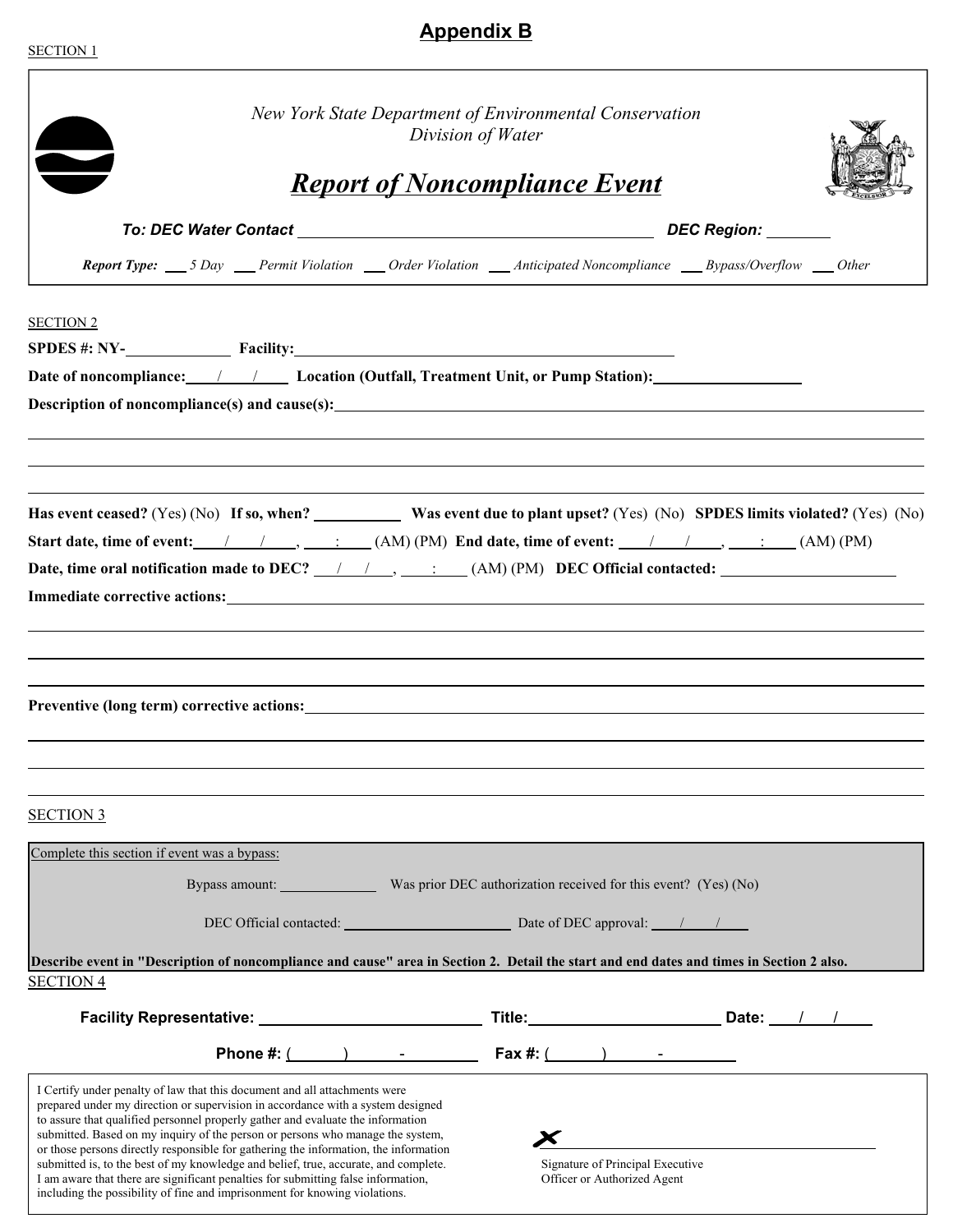The Division of Water developed this standardized form to simplify the reporting of noncompliance events. The SPDES Permit General Conditions, require that certain discharges of untreated or partially treated sewage must be reported orally within either 2 hours or 24 hours and also in writing within five (5) days as required by the appropriate regulation. All other permit noncompliance shall be reported as attachments to the Discharge Monitoring Report (DMR). This form should be used for these events as well as to report noncompliance relating to consent orders, scheduled events and bypass events.

All necessary information can readily be reported to DEC on this form. Additional information required to describe the event can be attached. **Please make additional copies of this form and use as needed**. Instructions are provided below. For questions on form use please contact the appropriate office listed below for the county where your permitted facility is located.

#### *Instructions to complete and submit Noncompliance Report*

**1.** Provide facility information and all applicable event details in Sections 1 through 3. Dates should be completed in month/day/year format.

**2.** Provide your name, title, business phone number, and date report was completed in Section 4. Use additional sheets as needed to provide full detail of the event in Section 2.

**3.** For 5-day written reports, mail or fax the completed form to the appropriate DEC Regional Office listed below. Attach all other noncompliance reports to the DMR submittal (be sure to attach to each set of DMR copies) or mail separately if related to consent order/scheduled event noncompliance. After hours and weekend reporting of unusual discharge events or other noncompliance must be reported through the DEC Telephone Hotline, which is 1-800-457-7362.

DEC Regional Offices:

<u>.</u>

| <b>REGION 1</b>                                                                                                                                                  | <b>REGION 2</b>                                                                                                                                                                                                                      | <b>REGION 3**</b>                                                                                                                                                                                                                                                   |  |
|------------------------------------------------------------------------------------------------------------------------------------------------------------------|--------------------------------------------------------------------------------------------------------------------------------------------------------------------------------------------------------------------------------------|---------------------------------------------------------------------------------------------------------------------------------------------------------------------------------------------------------------------------------------------------------------------|--|
| <b>Regional Water Engineer</b><br>50 Circle Road<br>Stony Brook, NY 11790-2356<br>Phone: 631-444-0405 Fax: 631-444-0424<br><b>Counties:</b><br>Nassau<br>Suffolk | <b>Regional Water Engineer</b><br>1 Hunters Point Plaza<br>47-40 21st St.<br>Long Island City, NY 11101-5407<br>Phone: 718-482-4933 Fax: 718-482-6516<br><b>Counties:</b><br><b>Bronx</b><br>Oueens<br>New York<br>Richmond<br>Kings | <b>Regional Water Engineer</b><br>21 So. Putt Corners Rd<br>New Paltz, NY 12561-1696<br>Phone: 845-256-3000 Fax: 845-255-3414<br><b>REGION 3 Suboffice</b><br>100 Hillside Avenue, Suite 1W<br>White Plains, NY 10603-2860<br>Phone: 914-428-2505 Fax: 914-428-0323 |  |
|                                                                                                                                                                  |                                                                                                                                                                                                                                      | Rockland<br><b>Dutchess</b><br><b>Counties:</b><br>Sullivan<br>Orange<br>Ulster<br>Westchester<br>Putnam                                                                                                                                                            |  |
| <b>REGION 4</b>                                                                                                                                                  | REGION 5 **                                                                                                                                                                                                                          | <b>REGION 6 <math>**</math></b>                                                                                                                                                                                                                                     |  |
| <b>Regional Water Engineer</b><br>1130 North Westcott Rd.<br>Schenectady, NY 12306-2014<br>Phone: 518-357-2045 Fax: 518-357-2460                                 | <b>Regional Water Engineer</b><br>1115 Route 86, P.O. Box 296<br>Ray Brook N.Y. 12977-0296<br>Phone: 518-897-1241 Fax: 518-897-1245                                                                                                  | <b>Regional Water Engineer</b><br>317 Washington Street<br>Watertown, NY 13601-3787<br>Phone: (315) 785-2513 Fax: 315-785-2422                                                                                                                                      |  |
| <b>Counties:</b><br>Montgomery<br>Albany<br>Otsego<br>Rensselaer<br>Columbia<br>Delaware<br>Schoharie<br>Greene<br>Schenectady                                   | <b>REGION 5 Suboffice</b><br>232 Golf Course Road<br>Warrensburg, NY 12885-0220<br>Phone: (518) 623-1212 Fax: 518-623-1311                                                                                                           | <b>REGION 6 Suboffice</b><br>State Office Bldg.<br>207 Genesee Street<br>Utica, NY 13501-2885<br>Phone: 315-793-2554 Fax: 315-793-2748                                                                                                                              |  |
|                                                                                                                                                                  | <b>Counties:</b><br>Clinton<br>Franklin<br>Hamilton<br>Warren<br>Essex<br>Saratoga<br>Fulton<br>Washington                                                                                                                           | <b>Counties:</b><br>Jefferson<br>Lewis<br>Herkimer<br>Oneida<br>St. Lawrence                                                                                                                                                                                        |  |
| <b>REGION 7</b>                                                                                                                                                  | <b>REGION 8</b>                                                                                                                                                                                                                      | <b>REGION 9</b>                                                                                                                                                                                                                                                     |  |
| <b>Regional Water Engineer</b><br>615 Erie Blvd West<br>Syracuse, NY 13204-2400<br>Phone: 315-426-7500 Fax:                                                      | <b>Regional Water Engineer</b><br>6274 Avon-Lima Rd<br>Avon, NY 14414-9519<br>Phone: 585-226-5450 Fax: 585-226-2830                                                                                                                  | <b>Regional Water Engineer</b><br>270 Michigan Avenue<br>Buffalo, NY 14203-2999<br>Phone: 716-851-7070 Fax: 716-851-7009                                                                                                                                            |  |
| <b>Counties:</b><br>Madison<br>Cayuga<br><b>Broome</b><br>Oswego<br>Onondaga<br>Chenango<br>Tompkins<br>Tioga<br>Cortland                                        | <b>Counties:</b><br>Orleans<br>Genessee<br>Chemung<br>Schuvler<br>Seneca<br>Livingston<br>Steuben<br>Ontario<br>Monroe<br>Wayne<br>Yates                                                                                             | <b>Counties:</b><br>Erie<br>Allegany<br>Niagara<br>Cattaraugus<br>Wyoming<br>Chautauqua                                                                                                                                                                             |  |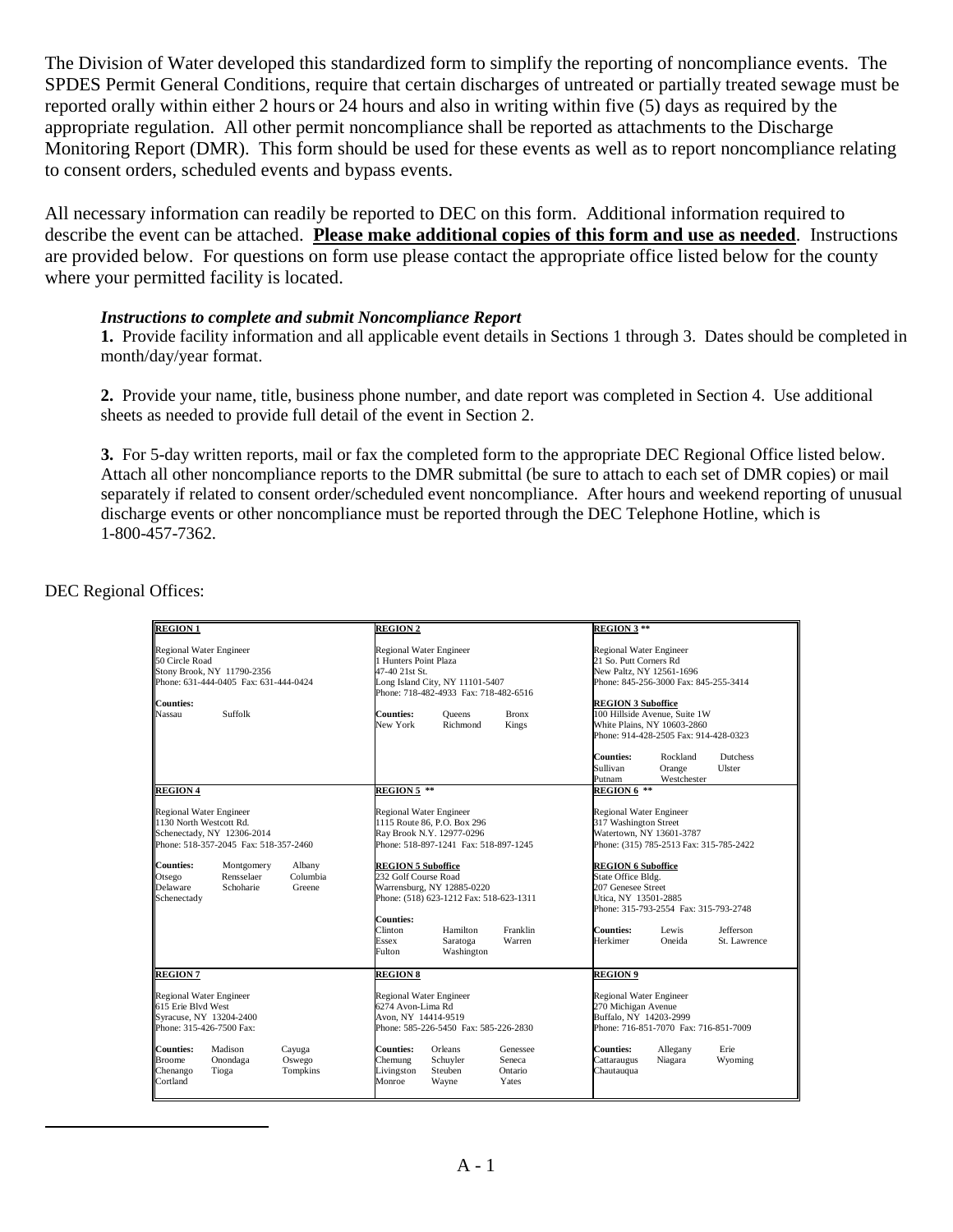## **Appendix C**

## **Conversion Tables**

```
 1 Million Gallons Per Day (MGD) = 1,000,000 GPD To convert MGD to GPD multiply by 1,000,000
1 Gallons Per Day (GPD) = 0.000001 MGD To convert GPD to MGD divide by 1,000,000
                            1 gallon of water = 8.34 pounds
```
1 part per million (ppm) = 1 milligrams per Liter (mg/L)

1 part per billion (ppb) = 1 micrograms per liter (ug/L)

1 ppm = 1 mg/L = 1,000 ppb = 1,000 ug/L

1 ppb =  $0.001$  ppm =  $0.001$  mg/L

1 ppm = 1 gallon per 1,000,000 gallons (1gal/MG)

Temperature (EF) =  $[1.8 \times \text{TEMP}(\text{EC})]+32$ Temperature (EC) = [TEMP(EF) - 32] x (5/9)

## **Converting Sludge Gallons to Metric Tons**

Dry Metric Tons = gallons hauled x 0.00417 tons/gal x  $%$  total solids in decimal form 1.1 tons/metric ton

.00417 tons/gal = 8.34 lbs/gallon Total Solids (in decimal form) = % Total Solids 2000 lbs/ton 100

Example: Sludge hauled =  $100,000$  gals Total Solids =  $5.0\%$  or .05 Dry Metric Tons = 100,000 gals x 0.0147 tons/gal x .05 = 18.9 metric tons 1.1 tons/metric ton Precision rule # 2 applies. After applying rounding rules, the number 9 is rounded up. Increase the preceding digit by one. Dry Metric Tons = 19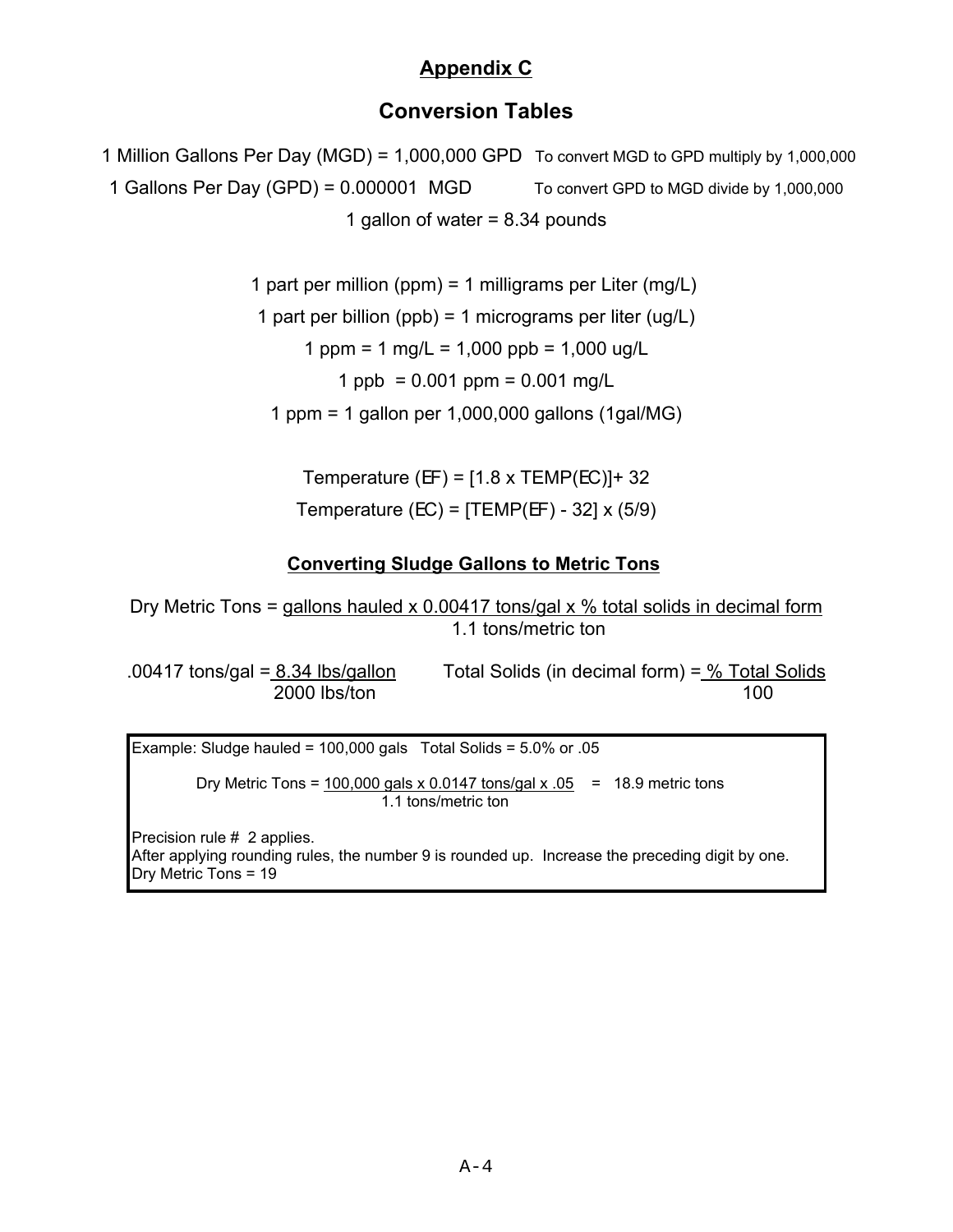## **Appendix D**

## **Data Reporting Examples**

<span id="page-32-0"></span>

|  | Precision: |  |
|--|------------|--|
|  |            |  |

| <b>Rules for Precision:</b>                                                                            |
|--------------------------------------------------------------------------------------------------------|
| 1.) For addition or subtraction, the answer can contain no more decimal places than the least precise  |
| measurement.                                                                                           |
| 13.681 - 0.5 = 13.181 should be rounded off to the tenths place, with a correct answer of 13.2         |
| [2.] For multiplication or division, the least number of significant digits in any of the measurements |
| determines the number of significant digits in the answer.                                             |
| $2.5 \times 3.42$ = 8.55 should be rounded off to two significant digits, with a correct answer of 8.6 |
| 2) Numbers such as conversion fectors or number of days are counted numbers and are not                |

bers such as conversion factors or number of days, are counted numbers and are not considered when determining the number of significant digits or decimal places in the calculation.

4.) If both addition/subtraction and multiplication/division are used in a calculation, follow the rules for multiplication/division.

| Addition:       |         |                              | Subtraction:  |                               |
|-----------------|---------|------------------------------|---------------|-------------------------------|
|                 | 3.5682  | Rule $# 1$                   | 3.0486        | Rule $# 1$                    |
|                 | 2.164   |                              | $-0.76358$    |                               |
|                 | $+7.02$ |                              | 2.28502       | Rounding $\rightarrow$ 2.2850 |
|                 | 12.7522 | Rounding $\rightarrow$ 12.75 |               |                               |
| Multiplication: |         | Division:                    |               |                               |
|                 | 1.6843  | Rule $#2$                    | 38.2          | Rule $#2$                     |
|                 | $x$ 2.6 |                              | $\div$ 4.1458 |                               |
|                 | 4.37918 | Rounding $\rightarrow$ 4.4   | 9.2141444     | Rounding $-$ 9.21             |

#### Daily Discharge Computation:

**Example One:** How to calculate a daily discharge involving units of mass loading. The 5-day BOD concentration is 18 mg/L. The flow on the day the sample was taken was .15 MGD

Step 1: Determine the daily discharge, by finding the total mass loading discharged over the day, using the following formula:

Total Mass Loading (lbs/day) =  $Q$  (MGD) x C (mg/L) x 8.34 lbs/MG

$$
\mathsf{mg/L}
$$

 $Q =$  Daily flow in MGD for day observed/analytical values are taken.

 $C =$  Parameter concentration in mg/L

 8.34 lbs/MG = unit conversion for weight of one gallon of water in pounds. mg/L

 $= 18 \times 0.15 \times 8.34 = 22.518$  lbs/day

Step 2: Precision rule # 2 applies. The daily discharge is 23 lbs/day.

Example Two: How to calculate a daily discharge involving units other than mass loading. The chlorine residual concentrations from grab samples collected throughout the day are:

| Sample One: 1.8 mg/L   | Sample Four: 2.0 mg/L |  |
|------------------------|-----------------------|--|
| Sample Two: 1.9 mg/L   | Sample Five: 1.1 mg/L |  |
| Sample Three: 1.6 mg/L | Sample Six: 1.5 mg/L  |  |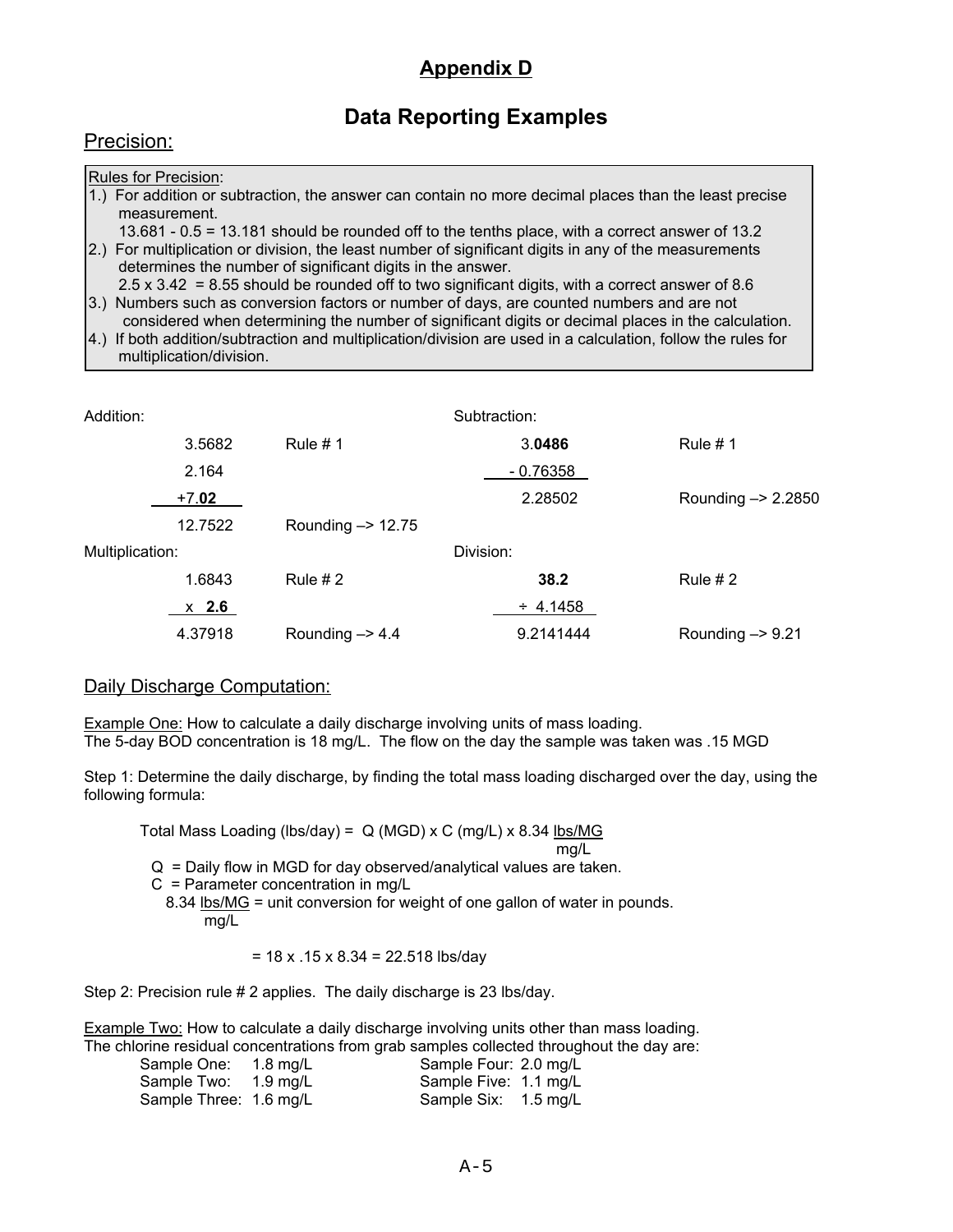Step 1: Determine the daily discharge by taking the average of the 6 samples.

 $\frac{1.8+1.9+1.6+2.0+1.1+1.5}{6} = \frac{9.9}{6} = 1.65 \text{ mg/L}$  $.8+1.9+1.6+2.0+1.1+1.5$  - 9.9 6 .

Step 2: Precision rules # 3 and # 4 apply. The daily discharge is 1.7 mg/L.

#### Daily Average Computation:

Example Three: How to calculate a daily average at a facility which operates 4 days a week and discharges 4 days a week.

The measured 5-day BOD daily discharges are:

| 12.4mg/L, 16.5mg/L, 11.1mg/L, 14.8mg/L; |
|-----------------------------------------|
| 15.2mg/L, 10.8mg/L, 10.1mg/L, 12.7mg/L; |
| 11.6mg/L, 10.7mg/L, 13.3mg/L, 14.0mg/L; |
| 14.5mg/L, 16.8mg/L, 17.2mg/L, 20.1mg/L; |
|                                         |

Step 1: Determine the daily average. This is accomplished by adding all of the daily discharges and dividing by the number of daily discharges.

 $\frac{12.4+16.5+11.1+14.8+15.2+10.8+10.1+12.7+11.6+10.7+13.3+14.0+14.5+16.8+17.2+20.1}{\sqrt{12}} = \frac{221.8}{12} = 13.8625 \text{ mg/L}$ 16 16 .

Step 2: Precision Rules # 3 and 4 apply (Note: The 16 in the denominator is a counted number) Enter 13.8 in the Sample Measurement Box.

#### Concentration Computations:

Example Four: How to calculate and report a 30-day and 7-day average 5-day BOD concentration when the sampling frequency requires only one sample per monitoring period.

The measured 5-day BOD concentration of a 24-hour effluent composite is 31 mg/L.

Step 1: Enter 31 in the Sample Measurement Boxes under the "Quantity or Concentration" column. (Since only one sample was collected, the "Average" and "Maximum" Sample Measurements are identical).

Example Five: How to calculate and report a 30-day and 7-day average 5-day BOD concentration when the sampling frequency requires only one sample per week.

The measured 5-day BOD concentrations are:

| Week One:   | 5-day BOD = $31 \text{ mg/L}$ ; |
|-------------|---------------------------------|
| Week Two:   | 5-day BOD = $37 \text{ mg/L}$ ; |
| Week Three: | 5-day BOD = $12 \text{ mg/L}$ ; |
| Week Four:  | 5-day BOD = $27 \text{ mg/L}$ ; |

Step 1: Determine the maximum 7-day average 5-day BOD concentration to be reported. This occurs in Week Two, where 37 mg/L is the highest concentration. Enter 37 in the Sample Measurement Box under the "Maximum" column in the "Quantity or Concentration" section.

Step 2: Determine the 30-day average 5-day BOD concentration. This is calculated, by averaging the 4 concentrations:

 $\frac{31+37+12+27}{4} = \frac{107}{4} = 26.75$  mg/L  $+37+12+27$  - 107 4

Step 3: Precision rules # 3 and # 4 apply.

Enter 27 in the Sample Measurement Box under the "Average" column in the "Quantity or Concentration" section.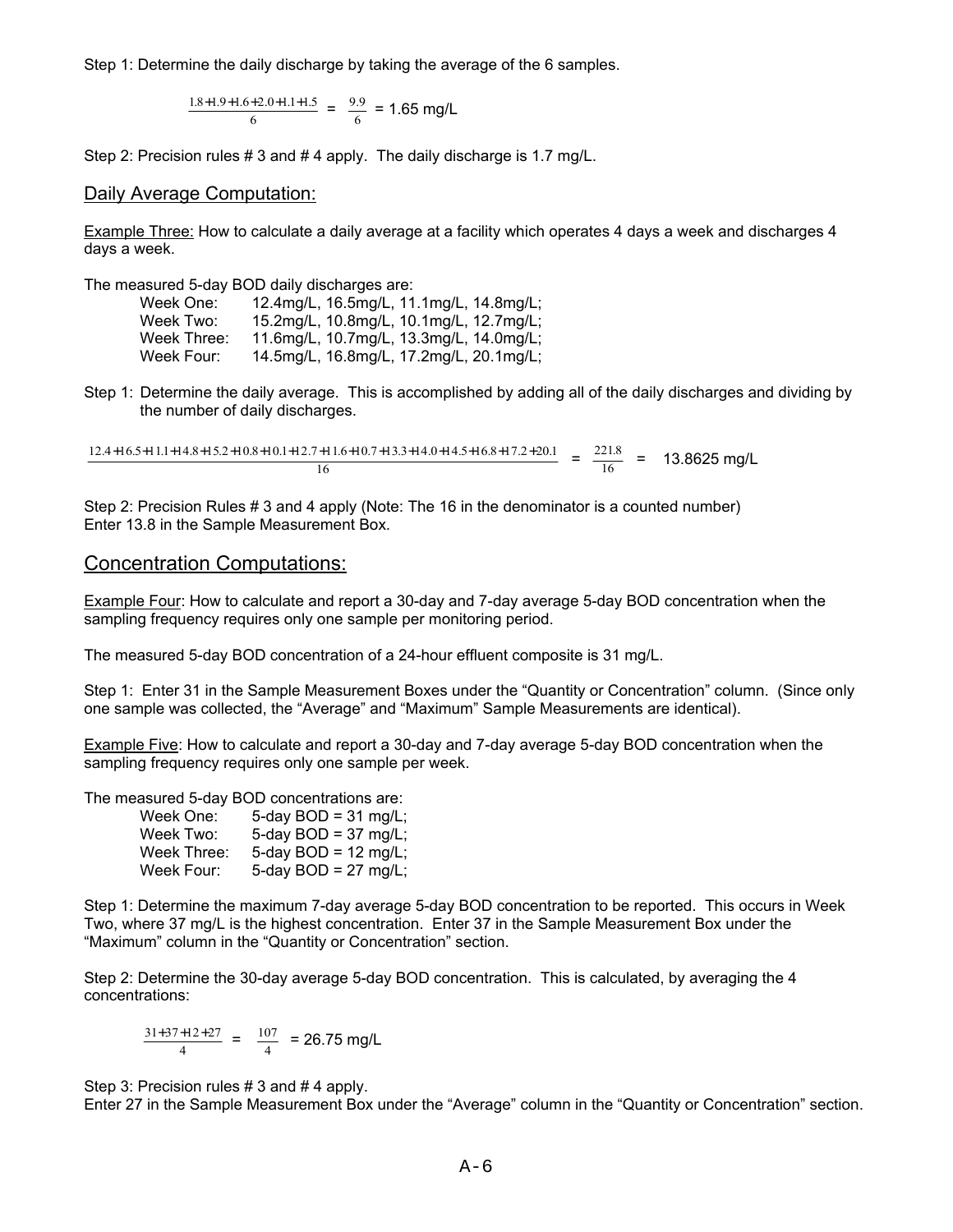Example Six: How to calculate and report a 30-day and 7-day average 5-day BOD concentration when more than one sample per week is collected.

The measured 5-day BOD concentrations are:

| Week One:   | Day One: | 5-day BOD = $28 \text{ mg/L}$ ; |
|-------------|----------|---------------------------------|
|             | Day Two: | 5-day $BOD = 30$ mg/L;          |
| Week Two:   | Day One: | 5-day BOD = $27 \text{ mg/L}$ ; |
|             | Day Two: | 5-day $BOD = 25$ mg/L;          |
| Week Three: | Day One: | 5-day BOD = $30$ mg/L;          |
|             | Day Two: | 5-day $BOD = 29$ mg/L;          |
| Week One:   | Day One: | 5-day BOD = $28 \text{ mg/L}$ ; |
|             | Day Two: | 5-day BOD = $32 \text{ mg/L}$ ; |

Step 1: Compute concentrations for each week:

|            | Week One: Average Concentration = $\frac{28+30}{2}$ = $\frac{58}{2}$ = 29 mg/L     |
|------------|------------------------------------------------------------------------------------|
| Week Two:  | Average Concentration = $\frac{27+25}{2}$ = $\frac{52}{2}$ = 26 mg/L               |
|            | Week Three: Average Concentration = $\frac{30+29}{2}$ = $\frac{59}{2}$ = 29.5 mg/L |
| Week Four: | Average Concentration = $\frac{28+32}{2} = \frac{60}{2} = 30$ mg/L                 |

Step 2: Determine the maximum 7-day average 5-day BOD concentration to be reported. This occurs in Week Four, where 30 mg/L is the highest concentration. Enter 30 in the Sample Measurement Box under the "Maximum" column in the "Quantity or Concentration" section.

Step 3: Determine the 30-day average 5-day BOD concentration. This is calculated, by averaging the eight 5-day BOD concentrations:

 $\frac{28+30+27+25+30+29+28+32}{8} = \frac{229}{8} = 28.625 \text{ mg/L}$  $+30+27+25+30+29+28+32$  229 8

Step 4: Precision rules # 3 and # 4 apply.

Enter 29 in the Sample Measurement Box under the "Average" column in the "Quantity or Concentration" section.

#### Mass Loading Computations:

Example Seven: How to calculate and report a 30-day and 7-day average 5-day BOD mass loading when the sampling frequency requires only one sample per monitoring period.

The measured 5-day BOD concentration of a 24-hour effluent composite is 28 mg/L. The daily flow on the day the sample was collected was 120,000 gallons.

Step 1: Convert flow to Million Gallons: 120,000 gal/day = 0.12 MGD Step 2: Compute mass loading in lbs/day:

> Mass Loading (lbs/day) =  $Q$  (MGD) x C (mg/L) x 8.34 lbs/MG mg/L Q = Daily flow in MGD for each day observed/analytical values are taken. C = Parameter concentration in mg/L 8.34 lbs/MG = unit conversion for weight of one gallon of water in pounds. mg/L  $= 0.12 \times 28 \times 8.34 = 28.0224$  lbs/day

Step 3: Precision rule # 2 applies.

Enter 28 in both of the Sample Measurement Boxes under the "Quantity or Loading" column. (Since only one sample was collected, the "Average" and "Maximum" Sample Measurement are identical).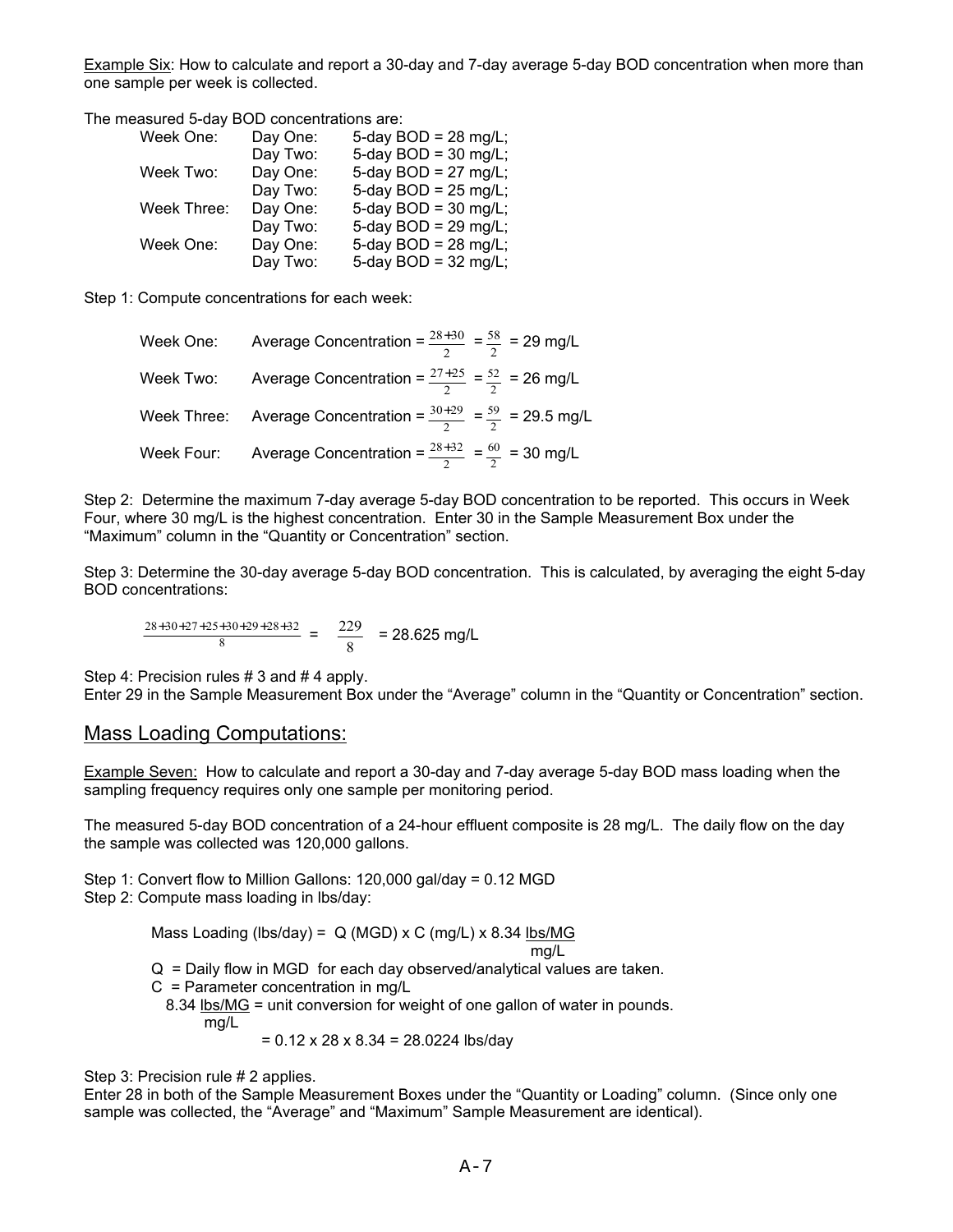Example Eight: How to calculate and report 30-day average and 7-day average 5-day BOD mass loadings when the sampling frequency requires only one sample per week:

The weekly 5-day BOD concentrations and daily flows on the days samples were collected were:

| Week One:   | 5-day BOD = 25 mg/L; daily flow = 0.13 MGD |                         |
|-------------|--------------------------------------------|-------------------------|
| Week Two:   | 5-day BOD = $30 \text{ mg/L}$ ;            | daily flow = $0.14$ MGD |
| Week Three: | 5-day BOD = $35 \text{ mg/L}$ ;            | daily flow = $0.12$ MGD |
| Week Four:  | 5-day BOD = $27 \text{ mg/L}$ ;            | daily flow = $0.15$ MGD |

Step 1: Compute Mass Loadings for each week:

 Mass Loading (lbs/day) = Q (MGD) x C (mg/L) x 8.34 lbs/MG mg/L Q = Daily flow in MGD for each day observed/analytical values are taken.

 $C =$  Parameter concentration in mg/L

8.34 lbs/MG = unit conversion for weight of one gallon of water in pounds. mg/L

| Week One (L $_1$ ):             | Mass Loading = $25 \times 0.13 \times 8.34 = 27.105$ lbs/day |
|---------------------------------|--------------------------------------------------------------|
| Week Two (L <sub>2</sub> ):     | Mass Loading = $30 \times 0.14 \times 8.34 = 35.028$ lbs/day |
| Week Three $(\mathsf{L}_{3})$ : | Mass Loading = $35 \times 0.12 \times 8.34 = 35.028$ lbs/day |
| Week Four (L』):                 | Mass Loading = 27 x 0.15 x 8.34 = 33.777 lbs/day             |

Step 2: The highest of the 7-day averages should be reported . This occurs in both Weeks Two and Three, where 35.028 lbs/day is the highest mass loading. After applying precision rule # 3 and the rounding rules, enter 35 in Sample Measurement Box under the "Maximum" column in the "Quantity or Loading" section.

Step 3: Compute 30-day average (monthly average) mass loading =  $MA = [(L<sub>1</sub> + L<sub>2</sub> + ... + L<sub>N</sub>) / N)]$ 

MA = Current Monthly Average

 $L_1, L_2, ... L_N$  = Daily mass loading in lbs/day for each day 1, 2, ...N, observed/analytical values are taken N = Number of observed/analytical value days in the monitoring period.

 $\frac{27.105 + 35.028 + 35.028 + 33.777}{4} = \frac{130.938}{4} = 32.7345$  lbs/day .105+35.028+35.028+33.777 130.938 4 .

Step 4: Precision rules # 3 and # 4 apply.

Enter 33 in the Sample Measurement Box under the "Average" column in the "Quantity or Loading" section.

Example Nine: How to calculate and report the 30-day average and 7-day average 5-day BOD mass loadings when more than one sample per week is collected:

The daily 5-day BOD concentrations and daily flows on the days that samples were collected were:

|  | Day One: $5$ -day BOD = 25 mg/L; daily flow = 0.13 MGD<br>Day Two: 5-day BOD = 23 mg/L; daily flow = $0.12$ MGD<br>Day One: 5-day BOD = 30 mg/L; daily flow = $0.14$ MGD<br>Day Two: 5-day BOD = 29 mg/L; daily flow = $0.15$ MGD<br>Day One: $5$ -day BOD = 35 mg/L; daily flow = 0.12 MGD<br>Day Two: 5-day BOD = 33 mg/L; daily flow = $0.13$ MGD<br>Day One: $5$ -day BOD = 27 mg/L; daily flow = 0.15 MGD<br>Day Two: 5-day BOD = 29 mg/L; daily flow = $0.14$ MGD |
|--|-------------------------------------------------------------------------------------------------------------------------------------------------------------------------------------------------------------------------------------------------------------------------------------------------------------------------------------------------------------------------------------------------------------------------------------------------------------------------|

Step 1: Compute mass loadings for each day:

Mass Loading (lbs/day) =  $Q$  (MGD) x C (mg/L) x 8.34 lbs/MG

mg/L

Q = Daily flow in MGD for each day observed/analytical values are taken.

C = Parameter concentration in mg/L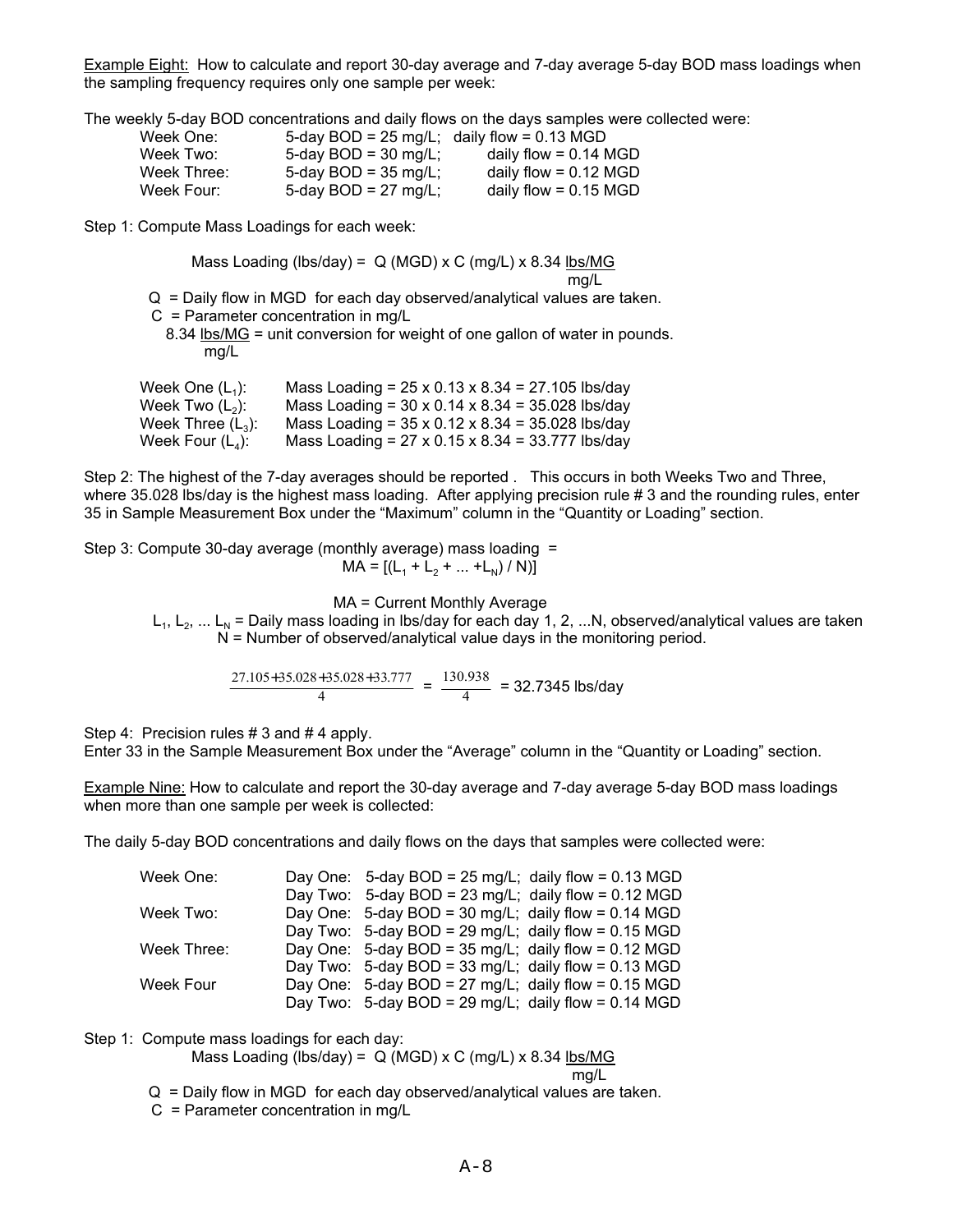8.34 lbs/MG = unit conversion for weight of one gallon of water in pounds. mg/L Week One: Day One  $(L_1)$ : Mass Loading =  $25 \times 0.13 \times 8.34 = 27.105$  lbs/day Day Two  $(L_2)$ : Mass Loading = 23 x 0.12 x 8.34 = 23.0184 lbs/day Week Two: Day One  $(L_3)$ : Mass Loading = 30 x 0.14 x 8.34 = 35.028 lbs/day Day Two  $(L_4)$ : Mass Loading = 29 x 0.15 x 8.34 = 36.279 lbs/day Week Three: Day One  $(L_5)$ : Mass Loading =  $35 \times 0.12 \times 8.34 = 35.028$  lbs/day Day Two  $(L_6)$ : Mass Loading = 33 x 0.13 x 8.34 = 35.7786 lbs/day Week Four: Day One  $(L_7)$ : Mass Loading = 27 x 0.15 x 8.34 = 33.777 lbs/day Day Two  $(L_8)$ : Mass Loading = 29 x 0.14 x 8.34 = 33.8604 lbs/day

Step 2: Compute average mass loadings for each week:

| Week One:  |  | Average mass loading = $\frac{27.105 + 23.0184}{2}$ = $\frac{50.1234}{2}$ = 25.0617 lbs/day           |
|------------|--|-------------------------------------------------------------------------------------------------------|
| Week Two:  |  | Average mass loading = $\frac{35.028 + 36.279}{2} = \frac{71.307}{2} = 35.6535$ lbs/day               |
|            |  | Week Three: Average mass loading = $\frac{35.028 + 35.7786}{2} = \frac{70.8066}{2} = 35.4033$ lbs/day |
| Week Four: |  | Average mass loading = $\frac{33.777 + 33.8604}{2}$ = $\frac{67.6374}{2}$ = 33.8187 lbs/day           |

Step 3: The highest of the 7-day averages should be reported. This applies in Week Two, where 35.6535 lbs/day is the highest mass loading. After applying precision and rounding rules, enter 36 in the Sample Measurement Box under the "Maximum" column in the "Quantity or Loading" section.

Step 4: Compute 30-day average (monthly average) mass loading =  $MA = [(L<sub>1</sub> + L<sub>2</sub> + ... + L<sub>N</sub>) / N)]$ 

MA = Current Monthly Average

 $L_1, L_2, ... L_N$  = Daily mass loading in lbs/day for each day 1, 2, ...N, observed/analytical values are taken  $N =$  Number of observed/analytical value days in the monitoring period.

 $\frac{27.105 + 23.0184 + 35.028 + 36.279 + 35.028 + 35.7786 + 33.777 + 33.8604}{8} = \frac{259.8744}{8} = 32.4843$  lbs/day .105+23.0184+35.028+36.279+35.028+35.7786+33.777+33.8604 259.8744 8 .

Step 5: Precision rules # 3 and # 4 apply.

Enter 32 in the Sample Measurement Box under the "average" column in the "Quantity or Loading" section.

Example Ten: How to calculate and report the 30-day average nitrogen mass loadings when one sample per day is collected:

The different component parameters of nitrogen have the following concentrations:

 Nitrate=0.5 mg/L Nitrite=0.06 mg/L Ammonia=20.25 mg/L TKN = 22.55 mg/L Organic Nitrogen = Total Kjehldal Nitrogen (TKN) - Ammonia = 22.55mg/L - 20.25mg/L = 2.30 mg/L

Step 1: Sum the concentrations of the different component parameters of nitrogen.

Nitrate + Nitrite + Ammonia + Organic Nitrogen

0.5 mg/L + 0.06 mg/L + 20.25 mg/L + 2.30 mg/L = 23.11 mg/L

Apply precision rule #1. Nitrogen concentration = 23.1 mg/L.

Step 2: Compute the daily mass loading of nitrogen with a daily flow of 100MGD. Mass Loading (lbs/day) =  $Q$  (MGD) x C (mg/L) x 8.34 lbs/MG

mg/L

- Q = Daily flow in MGD for each day observed/analytical values are taken.
- $C =$  Parameter concentration in mg/L
	- 8.34  $lbs/MG = unit conversion for weight of one gallon of water in pounds.$ </u> mg/L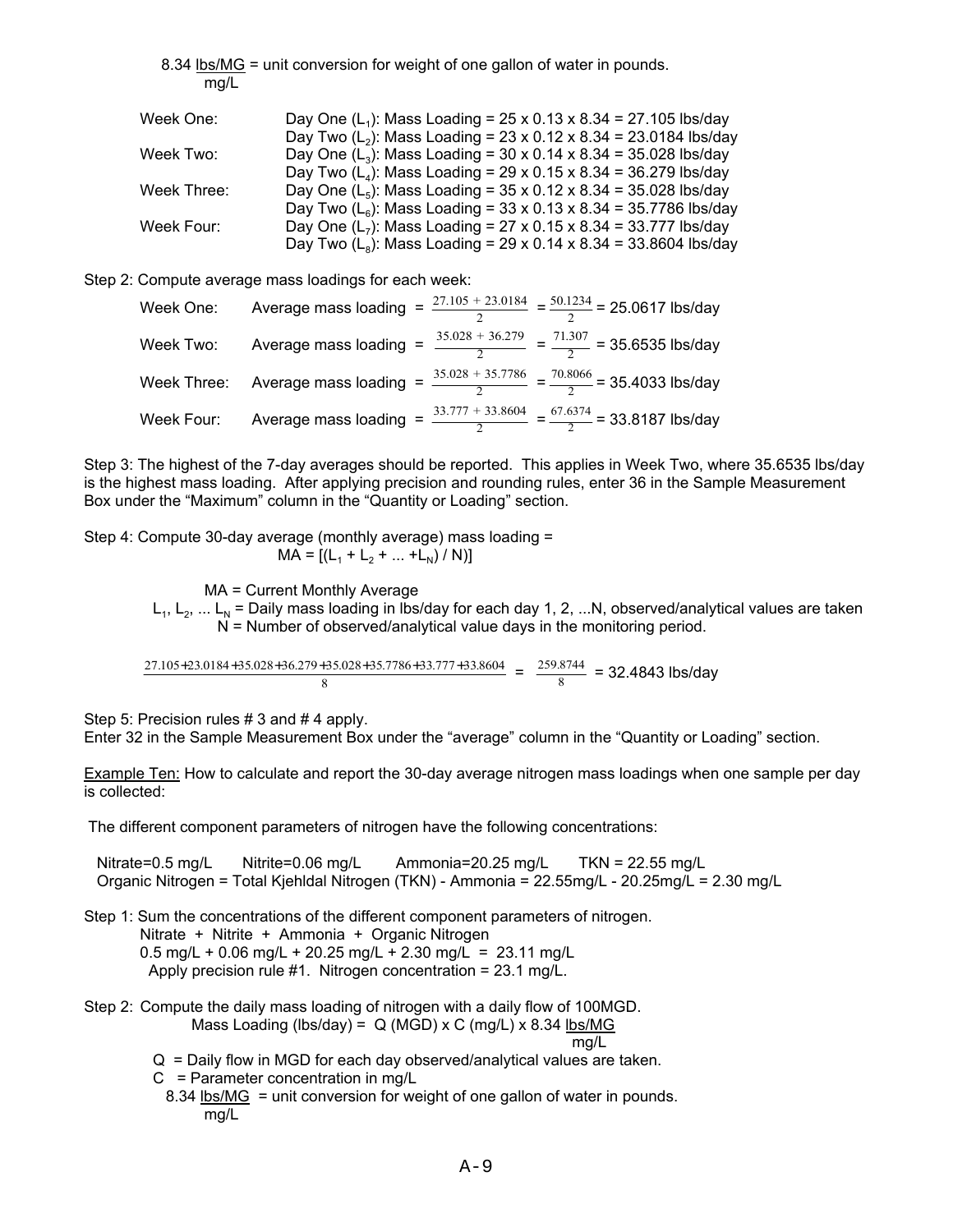Step 3: Compute mass loadings for each day of the month using the methods in Step 2.

Step 4: Compute the 30-day (or monthly) average Nitrogen mass loading, using the formula below:  $MA = \left[ \left( L_1 + L_2 + \ldots + L_N \right) / N \right]$ 

MA = Current Monthly Average

 $L_1, L_2, ... L_N$  = Daily mass loading in lbs/day for each day 1, 2, ...N, observed/analytical values are taken N = Number of observed/analytical value days in the monitoring period.

Step 5: Apply precision rules # 3 and # 4. Round number and enter in Sample Measurement Box.

#### Rolling Average Computation**:**

Example Eleven: How to calculate 12-month rolling average phosphorus mass loadings from collected sample data.

- Step 1: Follow the steps 1 4, for calculating the 30-day average mass loadings as seen in the 30-day average 5-day BOD mass loadings above (Examples Seven - Nine).
- Step 2: Calculate the 12-month rolling average by using the following equation:

$$
\frac{MAC + MA_1 + MA_2 + ... + MA_{11}}{12} = 12 \text{ MRA}
$$

 $MA<sub>c</sub> = Current monthly average$ 

 $MA<sub>1</sub>$  = First prior month's monthly average

 $MA<sub>2</sub>$  = Second prior month's monthly average

 $MA_{11}$  = Eleventh prior month's monthly average

| $MA_1 = 2.7$ mg/L                                                                       | $MA_7 = 3.0$ mg/L    |  |
|-----------------------------------------------------------------------------------------|----------------------|--|
| $MA_2 = 3.2$ mg/L                                                                       | $MA8 = 3.6$ mg/L     |  |
| $MA_3 = 6.0$ mg/L                                                                       | $MAa = 2.7 mg/L$     |  |
| $MA4 = 6.0$ mg/L                                                                        | $MA_{10} = 2.5$ mg/L |  |
| $MA5 = 3.2$ mg/L                                                                        | $MA_{11} = 1.9$ mg/L |  |
| $MA6 = 2.9$ mg/L                                                                        | $MA_{12} = 2.2$ mg/L |  |
|                                                                                         |                      |  |
| $2.7+3.2+6.0+6.0+3.2+2.9+3.0+3.6+2.7+2.5+1.9+2.2 = \frac{39.9}{ } = 3.325 \text{ mg/L}$ |                      |  |
| 12                                                                                      |                      |  |

Step 3: Precision rules # 3 and # 4 apply. Enter 3.3 in the Sample Measurement Box.

Step 4: For the following month, use the current monthly average as well as the previous 11 months. Current month =  $MA_{13} = 3.9$  mg/L

 $\frac{3.2+6.0+6.0+3.2+2.9+3.0+3.6+2.7+2.5+1.9+2.2+3.9}{12} = \frac{41.1}{12} = 3.425 \text{ mg/L}$  $.2+6.0+6.0+3.2+2.9+3.0+3.6+2.7+2.5+1.9+2.2+3.9$   $- 41.1$ 12 .

Step 5: Precision rules # 3 and # 4 apply. Enter 3.4 in the Sample Measurement Box.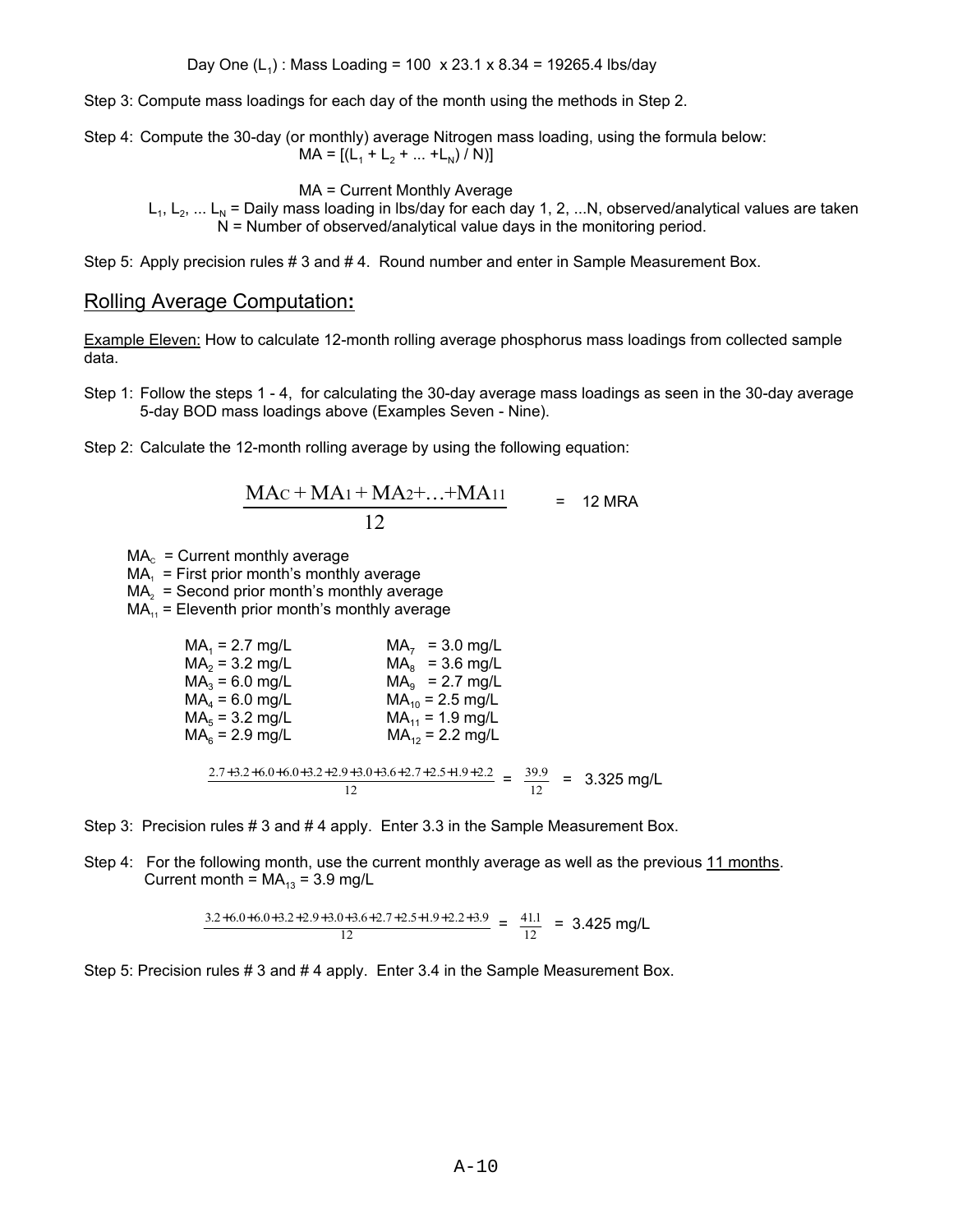#### Geometric Mean Example:

Example Twelve: How to calculate a 7-day and 30-day geometric mean when the sampling frequency requires only one sample per week.

The measured fecal coliform concentrations for each week are:

| Week One:   | 4 MPN/100ml     |
|-------------|-----------------|
| Week Two:   | 6 MPN/100ml     |
| Week Three: | 1.100 MPN/100ml |
| Week Four:  | 80 MPN/100ml    |

Step 1: Determine the 7-day geometric mean. This occurs in Week Three, where 1,100 MPN/100ml is the highest concentration. Enter 1100 in the Sample Measurement Box under the "Maximum" column in the "Quality or Concentration" section.

Step 2: Determine the 30-day geometric mean.

Either using:

Geometric Mean = 
$$
\sqrt{C_1 x C_2 x ... x C_N}
$$

N = Number of observed/analytical values during the monitoring period.

 $C_1, C_2, ... C_N$  = Concentration of observed/analytical value during the monitoring period.

Geometric Mean = 
$$
\sqrt[4]{4 \times 6 \times 1100 \times 80}
$$
 =  $\sqrt[4]{2112000}$  = 38 MPN/100ml

or:

$$
\text{Geometric Mean} = \text{Log}^{-1} \frac{\left[ \text{LogC}_{1} + \text{LogC}_{2} + ... + \text{LogC}_{N} \right]}{N}
$$

 N = Number of observed/analytical values during the monitoring period.  $C_1, C_2, ... C_N$  = Concentration of observed/analytical value during the monitoring period.

Geometric mean = 
$$
10 \frac{[Log 4 + Log 6 + Log 1100 + Log 80]}{4} = 38 \text{ MPN/100ml}
$$

Enter 38 in the Sample Measurement Box under the "Average" column in the "Quality or Concentration" section.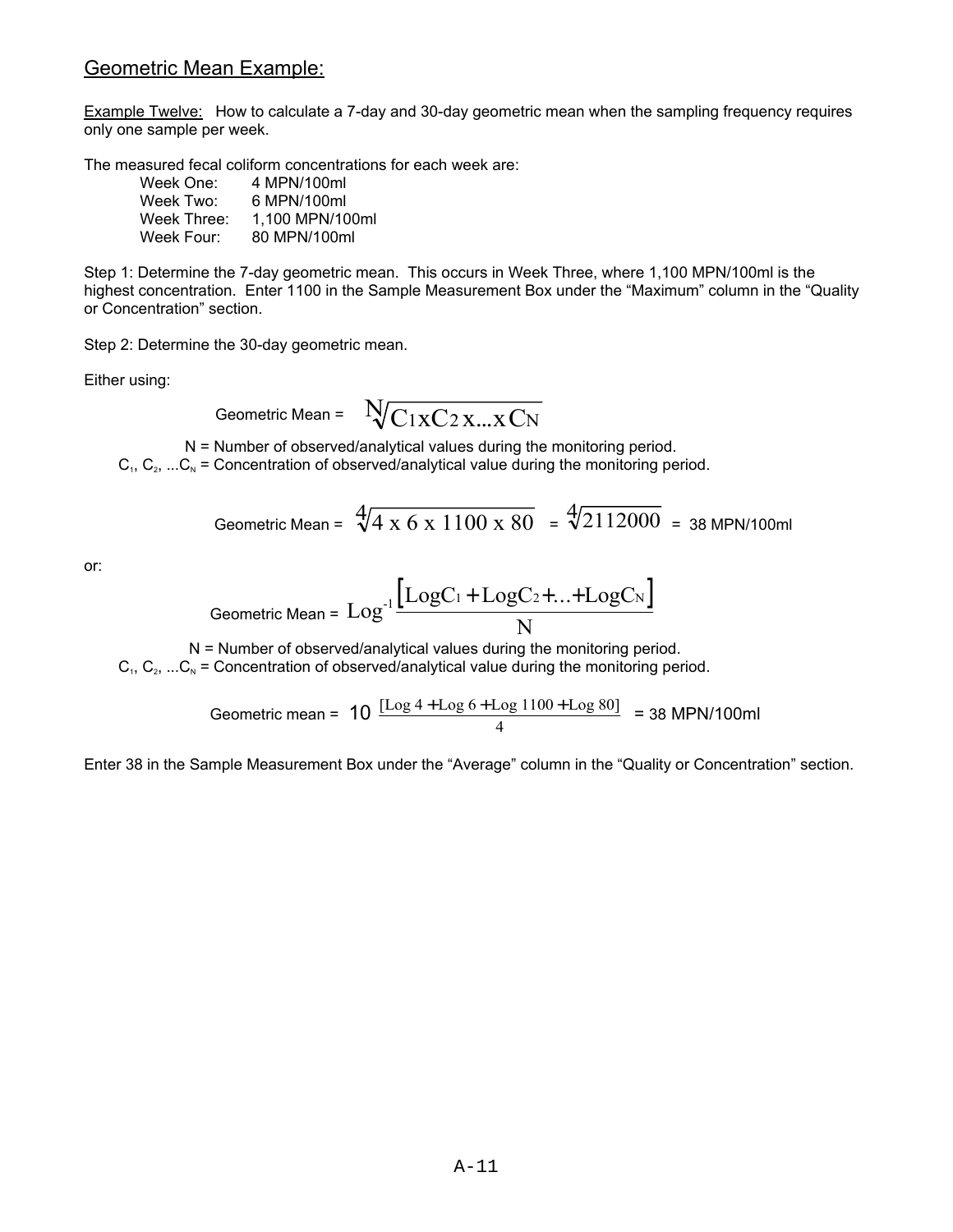## **Appendix E**

## **Frequency of Analysis**

<span id="page-39-0"></span>If the permittee does sampling at a frequency which is not on the list, then he/she should use the following guidelines to determine how to report it: The denominator of the code denotes the sampling period in the permit. For instance, 07 stands for a week, 30 for a month, YR for a year. Choose the appropriate denominator and then insert the number of samples taken in that time as the numerator. The numerator and denominator may not exceed two places.

| FREQUENCY OF ANALYSIS                              |           |  |
|----------------------------------------------------|-----------|--|
| <b>DESCRIPTION</b>                                 | PCS CODE  |  |
| <b>INSTNT</b>                                      | 01/99     |  |
| EVERY 1/2 HR                                       | 48/01     |  |
| <b>HOURLY</b>                                      | 24/01     |  |
| DAILY and/or ONCE/ DSCHDAY and/or DLY WHNDISCHARG  | 01/01     |  |
| TWICE/DAY                                          | 02/01     |  |
| WEEKLY and/or ONCE/DSCHWK and/or WKLY WHN DISCHARG | $01/07\,$ |  |
| TWICE/WEEK                                         | 02/07     |  |
| <b>ONCE/8 DAYS</b>                                 | $01/08$   |  |
| <b>ONCE/2WEEKS</b>                                 | 01/14     |  |
| <b>ONCE/MONTH</b>                                  | 01/30     |  |
| <b>ONCE/2 MONTHS</b>                               | 01/60     |  |
| QTRLY and/or ONCE/ DSCHQTR                         | 01/90     |  |
| <b>SEMI-ANNUAL</b>                                 | 02/YR     |  |
| <b>ANNUAL</b>                                      | 01/YR     |  |
| THREE/YEAR                                         | 03/YR     |  |
| <b>CONTINUOUS</b>                                  | 99/99     |  |
| <b>ONCE/DISCHG</b>                                 | 01/DS     |  |
| <b>ONCE/BATCH</b>                                  | 01/BA     |  |
| <b>ALTERNTRUN</b>                                  | AL/RN     |  |
| <b>SEE PERMIT</b>                                  | 02/99     |  |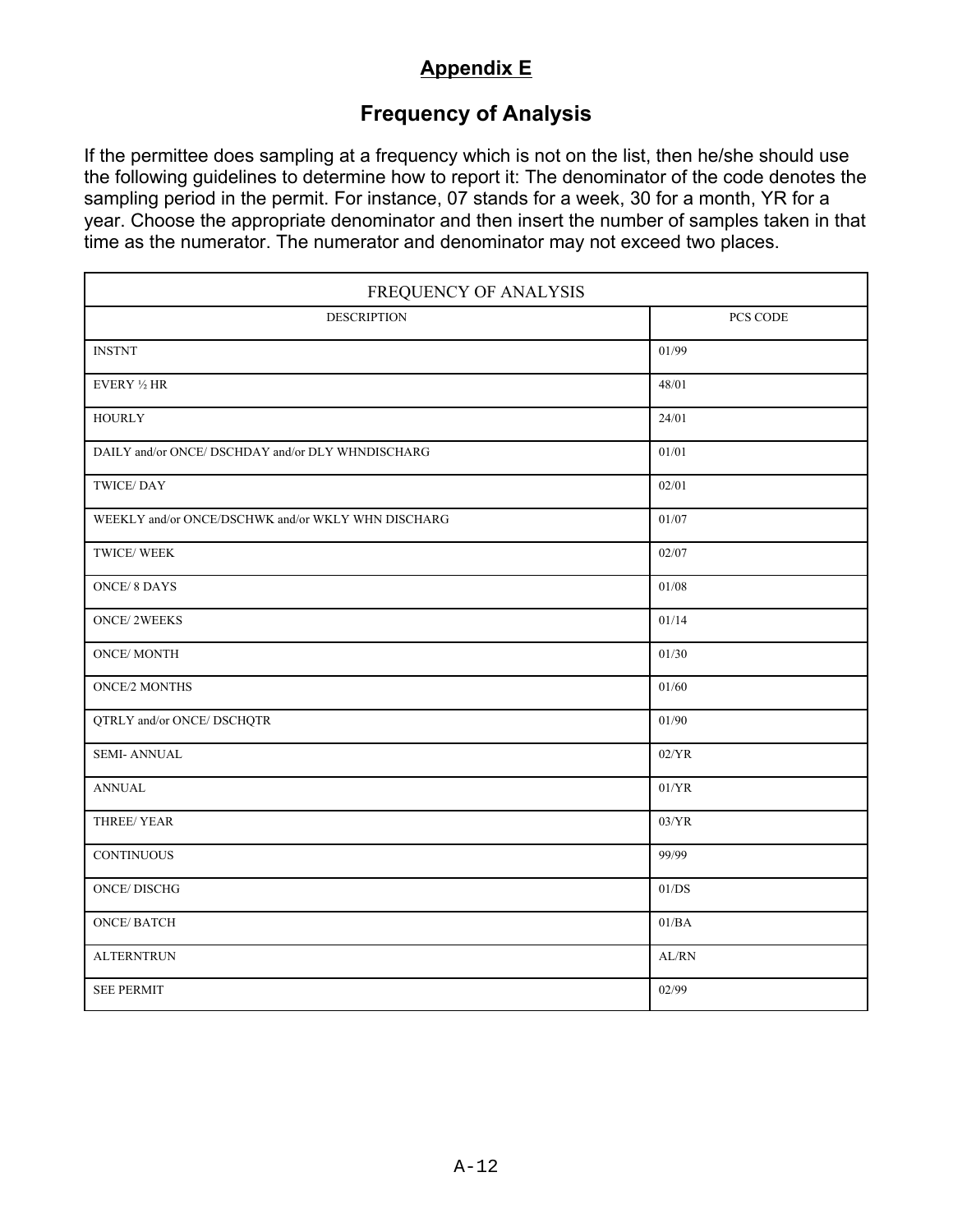## **Appendix F**

## **Sample Type**

<span id="page-40-0"></span>The table contains the sample types most often used in New York State SPDES permits. If the exact description of the sample type used is not in the table, the permittee should simply follow the conventions for PCS codes that are in the table.

| <b>SAMPLE TYPE</b>     |                          |  |
|------------------------|--------------------------|--|
| <b>DESCRIPTION</b>     | PCS CODE                 |  |
| GRAB                   | ${\rm GR}$               |  |
| GRAB-4                 | G4                       |  |
| GRAB-6                 | ${\rm G6}$               |  |
| <b>COMPOS</b>          | ${\bf CP}$               |  |
| COMP-4 (hour)          | $04\,$                   |  |
| COMP-6                 | $06\,$                   |  |
| $COMP-8$               | ${\bf 08}$               |  |
| COMP24                 | $24\,$                   |  |
| $\operatorname{BATCH}$ | $22\,$                   |  |
| CALCULATED             | ${\rm CA}$               |  |
| CHECK REQUIREMENTS     | $\mathrm{CR}$            |  |
| <b>ESTIMATED</b>       | $\mathop{\hbox{\rm ES}}$ |  |
| FLOW IND               | ${\rm FI}$               |  |
| <b>INSTANTANEOUS</b>   | ${\rm IN}$               |  |
| <b>MEASURED</b>        | $\rm{MS}$                |  |
| <b>METER</b>           | MT                       |  |
| <b>RECORDER</b>        | RC                       |  |
| <b>TOTALZ</b>          | TM                       |  |
| <b>VISUAL</b>          | $\mathbf{VI}$            |  |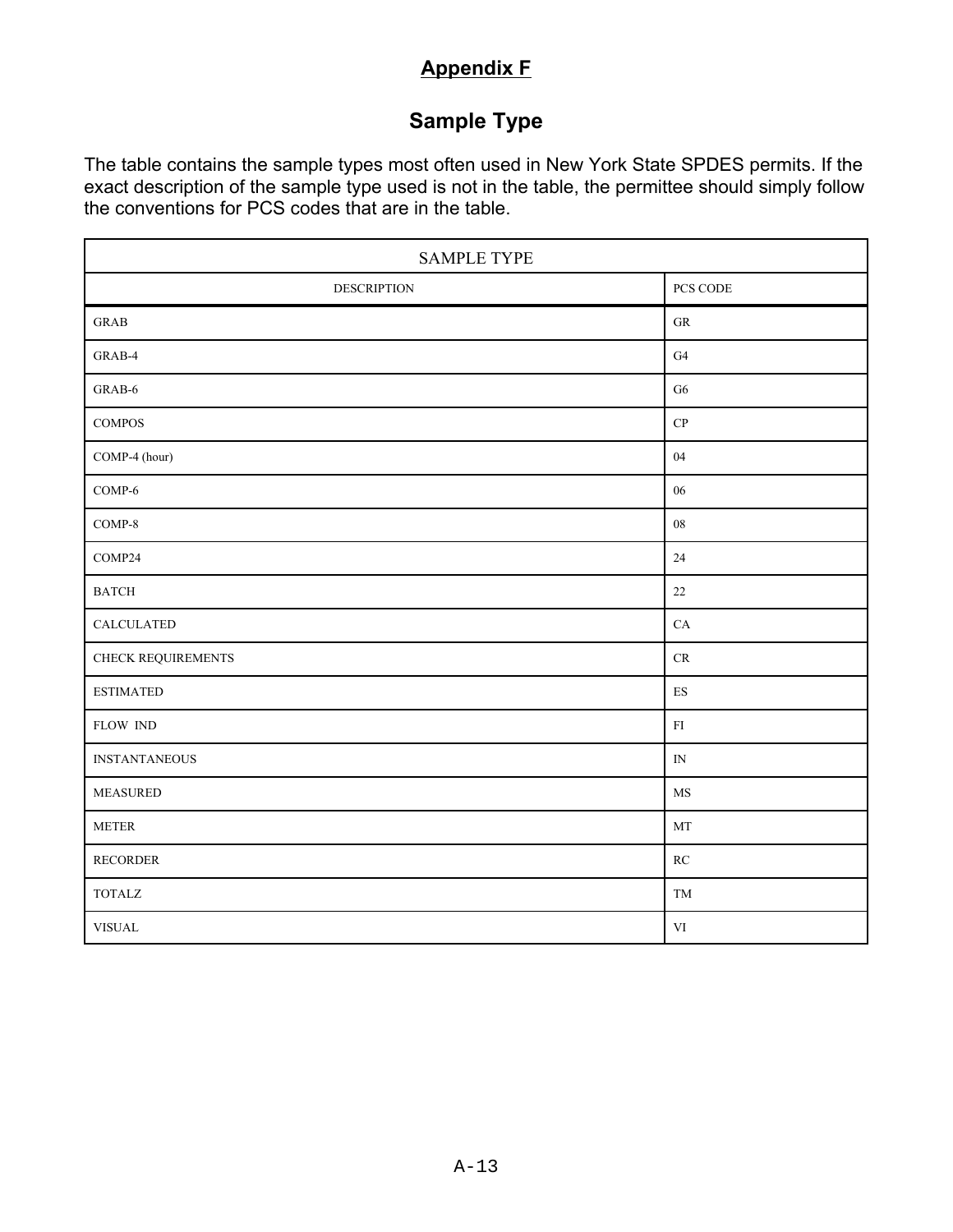## **Appendix G**

## **Discharge Monitoring Report (DMR) Signature Authorization**

<span id="page-41-0"></span> Your SPDES permit may require you to periodically submit a Discharge Monitoring Report (DMR). The reports must be signed as follows:

1. for a corporation: by a responsible corporate officer. For the purposes of this section, a responsible corporate officer means:

 (i) a president, secretary, treasurer, or vice president of the corporation in charge of a principal business function, or any other person who performs similar policy or decision-making function for the corporation, or

 (ii) the manager of one or more manufacturing, production, or operating facilities employing more than 250 persons or having annual sales or expenditures exceeding \$25 million (in second quarter 1980 dollars), if authority to sign documents has been assigned or delegated to the manager in accordance with corporate procedures, or

- 2. for a partnership or sole proprietorship: by a general partner or the proprietor, respectively; or
- 3. for a municipality, state, federal, or other public agency: by either a principal or executive officer or ranking elected official. A principal executive officer of a federal agency includes:

(i) the chief executive officer of the agency, or

 (ii) a senior executive officer having responsibility for the overall operations of a principal geographic unit of the agency; or

4. a duly authorized representative of the person described in items (1), (2), or (3). A person is a duly authorized representative only if

(i) the authorization is made in writing by a person described in paragraph  $(1)$ ,  $(2)$ , or  $(3)$ ;

 (ii) the authorization specifies either an individual or a position having responsibility for the overall operation of the regulated facility or activity such as the position of plant manager, operator of a well or well field, superintendent, position of equivalent responsibility, or an individual or position having overall responsibility for environmental matters for the company. (A duty authorized representative may thus be either a named individual or any individual occupying a named position);

(iii) the written authorization is submitted to the Department.

**Initial authorization or changes to authorization:** If an authorization under paragraph (4) is no longer accurate because a different individual or position has responsibility for the overall operation of the facility, a new authorization satisfying the requirements of paragraph (4) must be submitted to the Department prior to, or together with, any reports to be signed by an authorized representative.

#### **THE ATTACHED FORM MUST BE COMPLETED AND SUBMITTED TO THE DEPARTMENT.**

The person identified on the first line must be person described in paragraph (1), (2), or (3). The form may be used to designate an authorized representative as described in paragraph (4). The permittee must notify the department of any change in the information on the attached form during the life of the permit. We strongly recommend at least two people be identified to sign DMRs to cover such absences as vacations, illness, retirements, etc.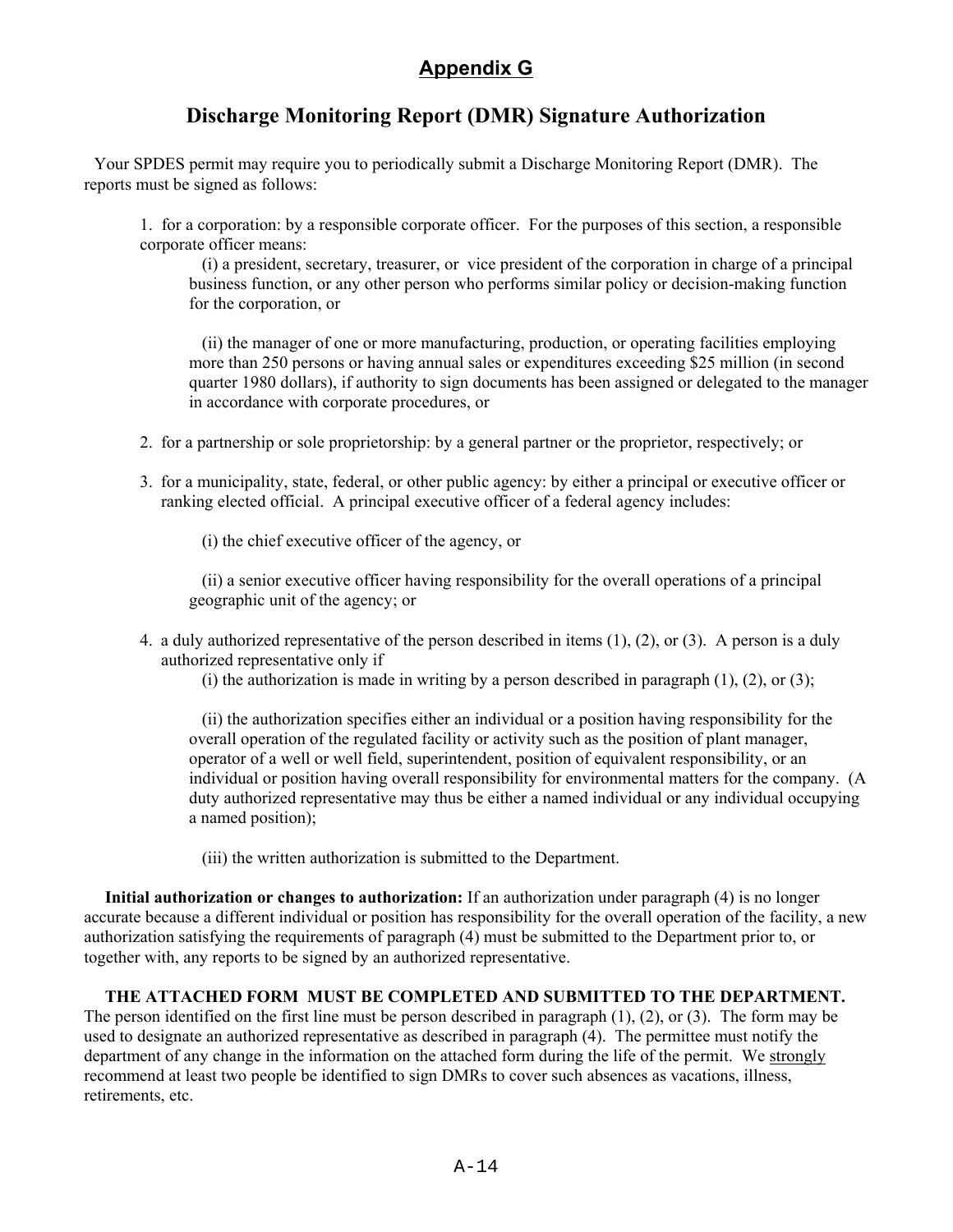#### **Discharge Monitoring Report (DMR) Signature Authorization Form**

| Permittee Name                                                        | SPDES NO. |
|-----------------------------------------------------------------------|-----------|
| Facility Name                                                         |           |
| Name of person described in paragraph $(1)$ , $(2)$ or $(3)$ :        | Title:    |
| Signature of person described in paragraph $(1)$ , $(2)$ , or $(3)$ : | Date:     |

#### **THE PERMITTEE MUST NOTIFY THE DEPARTMENT OF ANY CHANGE IN THIS INFORMATION DURING THE LIFE OF THE PERMIT**

| Name and/or Title of person responsible for signing and submitting DMR's: | Phone:         |        |           |
|---------------------------------------------------------------------------|----------------|--------|-----------|
|                                                                           | $\lambda$      |        |           |
| Mailing Name:                                                             |                |        |           |
| Mailing Address:                                                          | City:          | State: | Zip Code: |
|                                                                           |                |        |           |
| Name and/or Title of person responsible for signing and submitting DMR's: | Phone:         |        |           |
|                                                                           | $\lambda$<br>€ |        |           |
| Mailing Name:                                                             |                |        |           |
| Mailing Address:                                                          | City:          | State: | Zip Code: |
|                                                                           |                |        |           |
| Name and/or Title of person responsible for signing and submitting DMR's: | Phone:         |        |           |
|                                                                           |                |        |           |
| Mailing Name:                                                             |                |        |           |
| Mailing Address:                                                          | City:          | State: | Zip Code: |
|                                                                           |                |        |           |
| Name and/or Title of person responsible for signing and submitting DMR's: | Phone:         |        |           |
|                                                                           |                |        |           |
| Mailing Name:                                                             |                |        |           |
| Mailing Address:                                                          | City:          | State: | Zip Code: |

Return To: SPDES Compliance Information Section Bureau of Water Compliance Programs New York State Department of Environmental Conservation 625 Broadway Albany, NY 12233-3506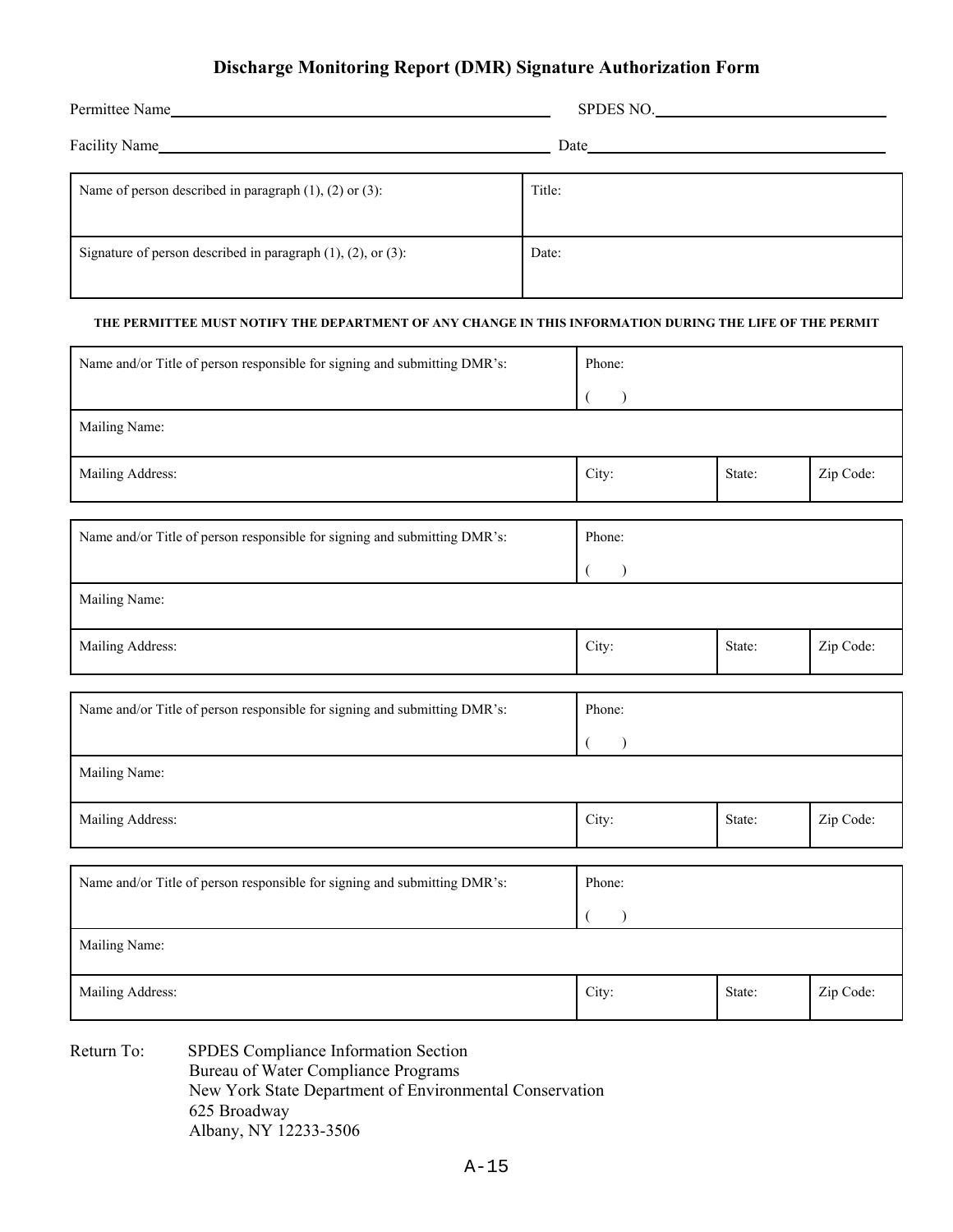## **Appendix H**

## **Glossary**

<span id="page-43-0"></span>Ambient Monitoring - The collection of information on the physical, chemical and/or biological characteristics of the receiving water in order to describe the current environmental condition.

Annually - Pertaining to an event that occurs one time per year.

Contact Person - Person within the permittee's organization that DEC can call to obtain more information about the DMR.

Cumulative - The accumulation of, or the addition of successive elements.

Daily Discharge - The discharge of a pollutant measured during a calendar day or any 24-hour period that reasonably represents the calendar day for purposes of sampling. For pollutants with limitations expressed in units of mass loading, the 'daily discharge' is calculated as the total mass loading of the pollutant discharged over the day. For pollutants with limitations expressed in other units of measurement, the 'daily discharge' is calculated as the average measurement of the pollutant over the day.

Discharge Monitoring Report (DMR) - A report submitted by a permittee to the department summarizing the parametric values of the effluent as sampled by the permittee over periods of time as specified in the SPDES permit.

EPA - United States Environmental Protection Agency

Flow Weighted Average - An average calculated to account for the effect of flow.

General Instructions - Instructions printed on the back of each DMR. These instructions are the guidelines set forth by EPA for use in their National permit program. The DMR Manual supercedes these instructions.

Least Precise Number - The observed/analytical value with the fewest significant figures used in a calculation.

Mass Loading - The weight of the pollutant/parameter measured in either lbs/day or kg/day.

Maximum Daily Discharge Limitation - The highest allowable daily discharge.

Method Detection Limit (MDL) - The level at which an analytical procedure is capable of determining with a 99 % probability that the substance is present. The precision at this level is +/- 100%. See the Analytical Detectability and Quantitation Guidelines For Selected Environmental Parameters for further information.

Moving Average - See Rolling Average

NELAP (National Environmental Laboratory Approval Program) - A program legislated under Section 502 of the Public Health Law and administered by the New York State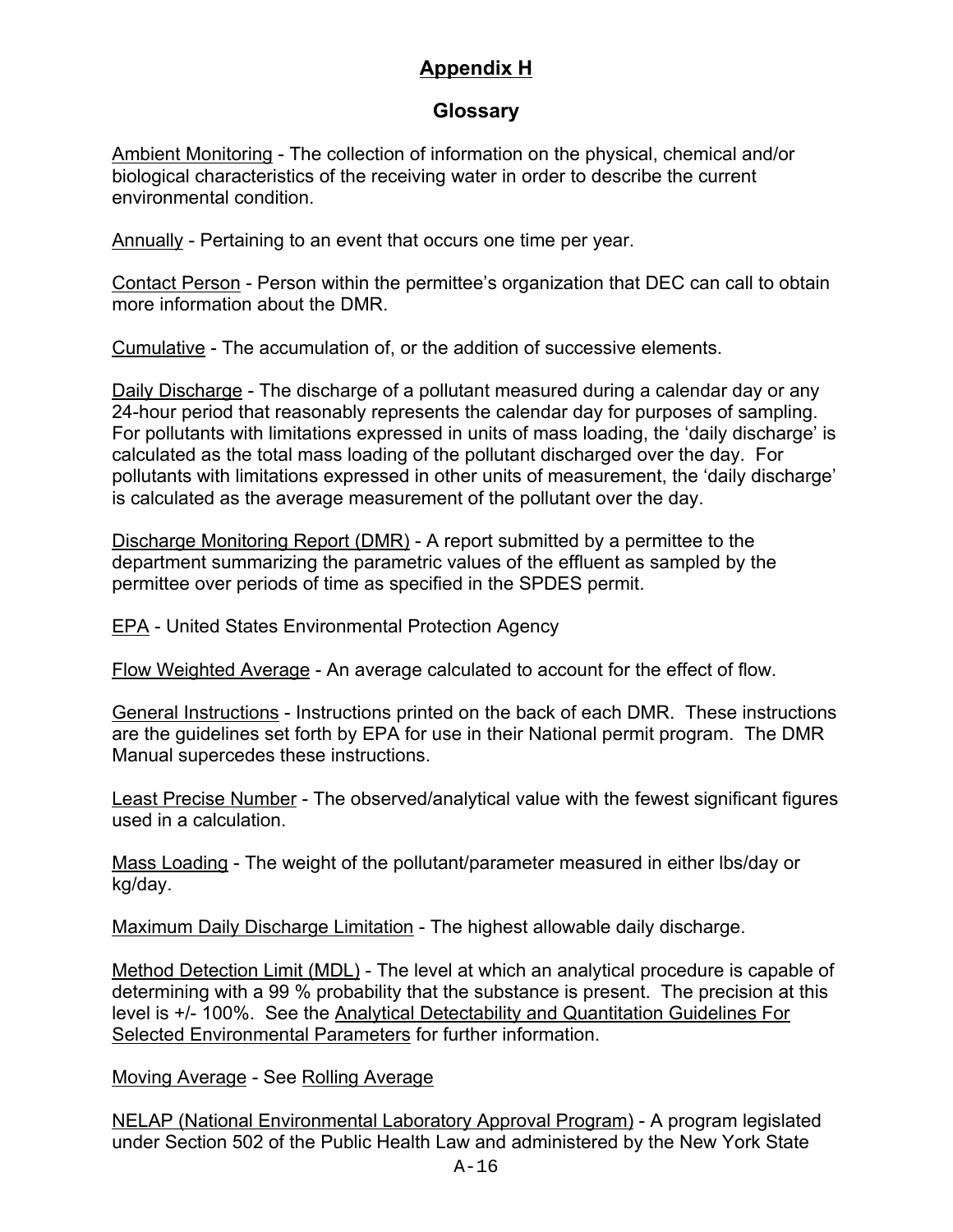Department of Health which is responsible for the certification of laboratories performing environmental analyses on samples originating from New York State to ensure the accuracy and reliability of these analyses.

NELAP Certified Laboratory - An environmental laboratory certified under the National Environmental Laboratory Approval Program. All environmental laboratories analyzing samples from the State of New York must be NELAP certified if certification is offered for said analyses. A certified laboratory must be directed by an individual who is qualified through education and experience, performed satisfactorily in at least semiannual proficiency testing and an annual on-site inspection. Certified laboratories are required to use state-approved analytical methods and adhere to a program of mandated quality assurance/quality control procedures.

Net Value - The net amount of pollutant discharged to the receiving water after deducting the contribution of the pollutant from untreated water taken from the same waterbody for process use.

No Discharge - Absence of the pollutant/parameter referenced to, discharged into waters of the State through an outlet or point source.

Notice of Deletion - An official notice sent to the permittee by the Department, notifying the permittee that the permit has been discontinued.

NYSDEC - New York State Department of Environmental Conservation

Observed/Analytical Values - A single analyzed sample or observed measurement.

Parameter - A characteristic required by the permit to be monitored and reported on a Discharge Monitoring Report.

Parts 750-1 and 750-2 - SPDES regulations which are the legal documents to which the permittee is held responsible for compliance.

Percent (%) Removal - The amount of a substance that is removed by whatever processes, from the influent to the effluent. Expressed as a percent.

Permit Compliance Monitoring - Monitoring and reporting which is required by a SPDES permit.

Permit Requirement - A limit and/or monitoring requirement imposed by a SPDES Permit.

Permittee - A person or entity to which a SPDES permit is issued.

Process Control Monitoring - Internal monitoring conducted to control process performance. Does not require use of an NELAP Certified Laboratory.

Quarterly - Pertaining to an event that occurs four times a year.

Regional Water Engineer - An employee of the Department, one for each of the Department's nine regions, designated to act on the Commissioner's behalf in carrying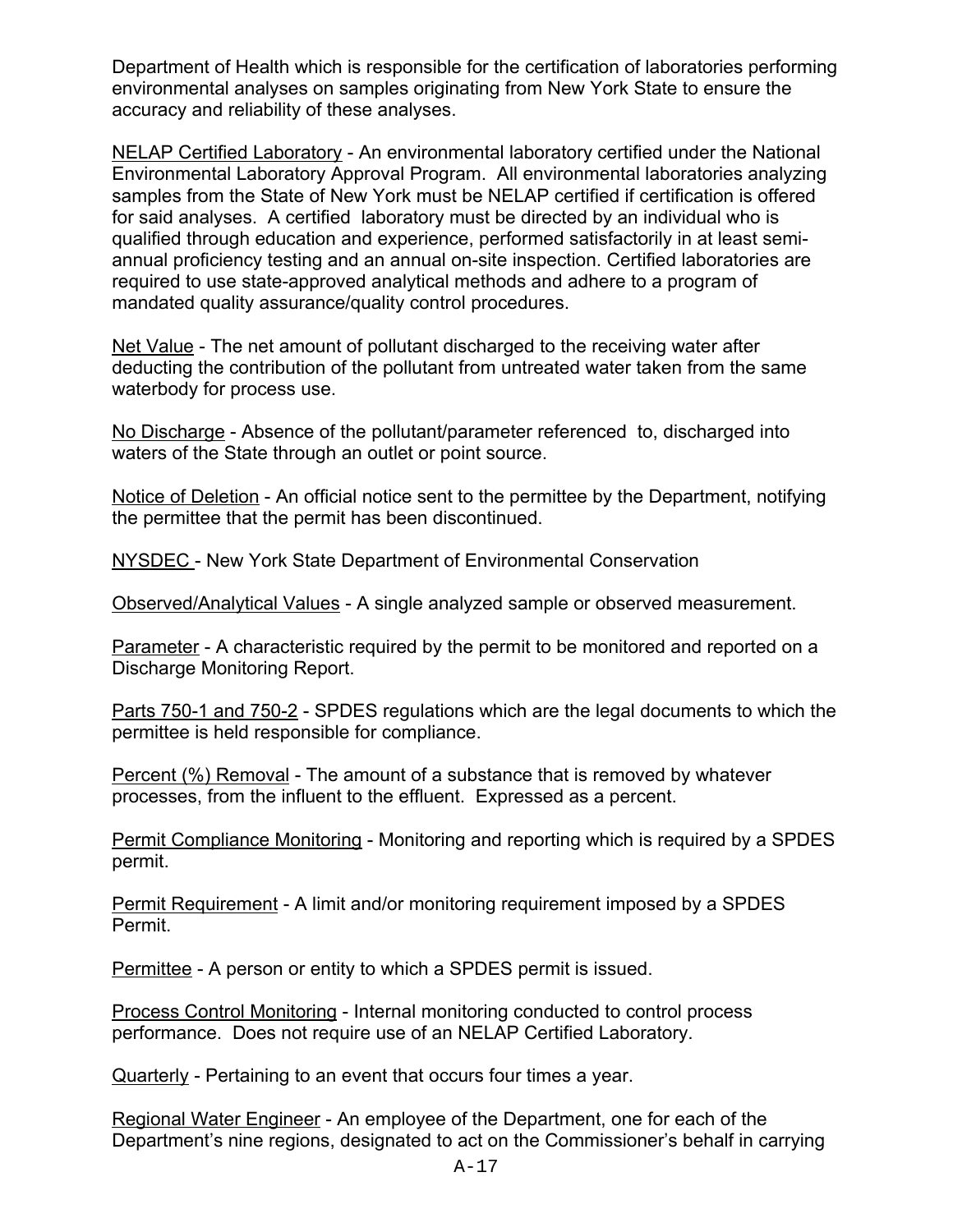out the provisions of Article 17 and rules and regulations adopted pursuant thereto, or the Regional Water Engineer's designated representative. When used in this manual, the Regional Water Engineer is the one designated for the DEC Region in which the permitted facility discharges.

Regional Water Office - The New York State Department of Environmental Conservation is divided into 9 Regions, each having their own Water Office. The appropriate Regional Water Office for a permittee is listed on the SPDES Permit. Each Regional Water Office is supervised by a Regional Water Engineer.

Report of Non-Compliance Event - The written explanation for each instance of noncompliance with SPDES permit requirements. A form or equivalent written explanation containing the information requested in Section 2.5 which is required to be submitted to NYSDEC. Attached as Appendix B.

Rolling Average - An average which is calculated for a moving time period rater than a specific calendar time period.

Sample Measurement - The value which is reported on the DMR for a parameter.

Semi-Annually - Pertaining to an event that happens two times per year.

SPDES - New York State Pollutant Discharge Elimination System

SPDES Permit - A permit to discharge to either the surface waters or ground waters of New York State.

Split Samples - A single sample that is divided into two containers and analyzed separately.

Statistical Base Interval - An interval of time used to calculate a Sample Measurement.

TNTC - Too Numerous To Count, used by laboratories in reporting Fecal and Total Coliform when insufficient dilutions are performed and therefore analysis cannot quantify the result.

Units of Measure - Units used to specify effluent quality, such as milligrams per liter, parts per billion, standard units, etc.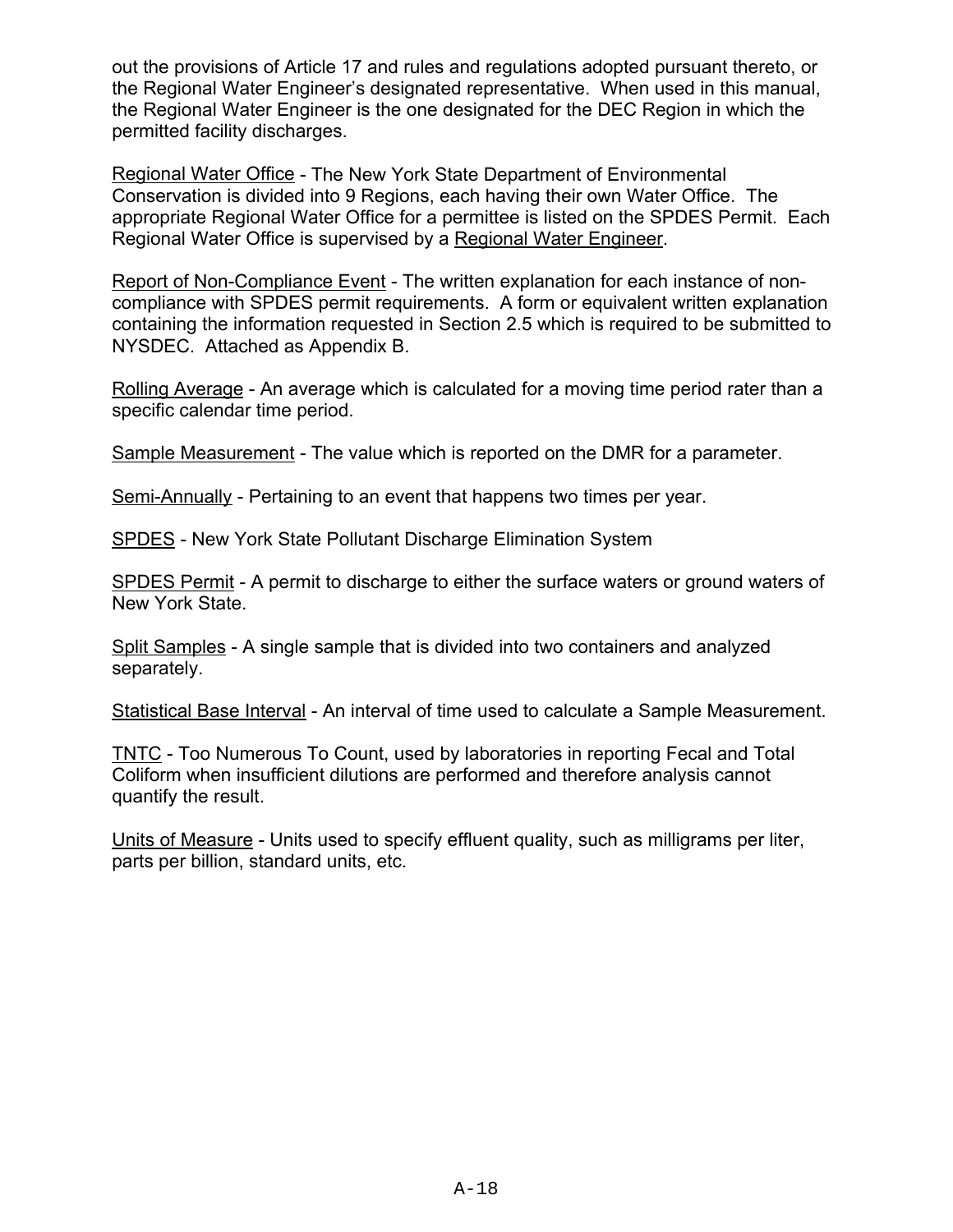## **Appendix I**

## **Index**

<span id="page-46-0"></span>

| <b>Topic</b>                   | <b>Page</b>             | <b>Topic</b>                   | <b>Page</b>         |
|--------------------------------|-------------------------|--------------------------------|---------------------|
| <b>Action Levels</b>           | 17                      | Extra Sampling                 | 11,13               |
| Addresses                      | $A-1$                   | <b>Facility Location</b>       | 4                   |
| Amended DMRs                   | 21                      | Failure to Comply              | $\overline{3}$      |
| Annual                         | 9                       | Fecal Coliform                 | $12,16, A-10, A-11$ |
| <b>Annual Total</b>            | 9                       | Frequency of Analysis          | 18, A-12            |
| Arithmetic Mean                | 10                      | General Instructions           | -1                  |
| Attachments to DMRs            | $\overline{2}$          | Geometric Mean                 | $12, A-11$          |
| Average Mean                   | 9                       | Glossary                       | $A-16$              |
| <b>BOD</b>                     | $7, A-5-A-6$            | Instantaneous Minimum          | $12-13$             |
| Certification                  | 19                      | Instantaneous Maximum          | 12                  |
| Chlorine                       | 3                       | <b>Invalid Quality Control</b> | 13                  |
| Coliform                       | $12,16, A-10$<br>$A-11$ | Invalid Sample                 | 13                  |
| Comments                       | 20                      | Lab Accident                   | 13                  |
| <b>Computer Generated DMRs</b> | 21                      | Less Than Values               | $13 - 14$           |
| Concentration                  | $10, A-6, A-7$          | Mass Loading                   | $10-11$ , A-7-A-10  |
| <b>Contact Person</b>          | $\overline{4}$          | Maximum                        | 14                  |
| <b>Conversion Tables</b>       | $A-4$                   | Median                         | 14                  |
| Daily                          | 9                       | Method Detection Limit (MDL)   | 6, 14               |
| Daily Average                  | $10, A-6$               | Minimum                        | 15                  |
| Daily Discharge                | $10, A-5, A-6$          | Monitoring Location            | 6                   |
| Daily Maximum                  | 14                      | Monitoring Period              | $\overline{4}$      |
| Daily Minimum                  | 15                      | Monthly Average                | 10                  |
| Data Retention                 | $\mathfrak{Z}$          | Monthly Average Minimum        | 15                  |
| DEC Contact                    | $A-1$                   | Moving Average                 | 11                  |
| Discharge Number               | $\overline{4}$          | <b>NELAP</b>                   | $2 - 3$             |
| Disclaimers                    | 19                      | ND, Non-detect                 | $16, 13-14$         |
| Discrepancies, DMR/Permit      | 7                       | Net Value Limits               | 15                  |
| <b>Estimated Flow</b>          | 11                      | No Discharge                   | 5, 15               |
| Explanation of any Violations  | 20                      | Number of Excursions           | $17 - 18$           |